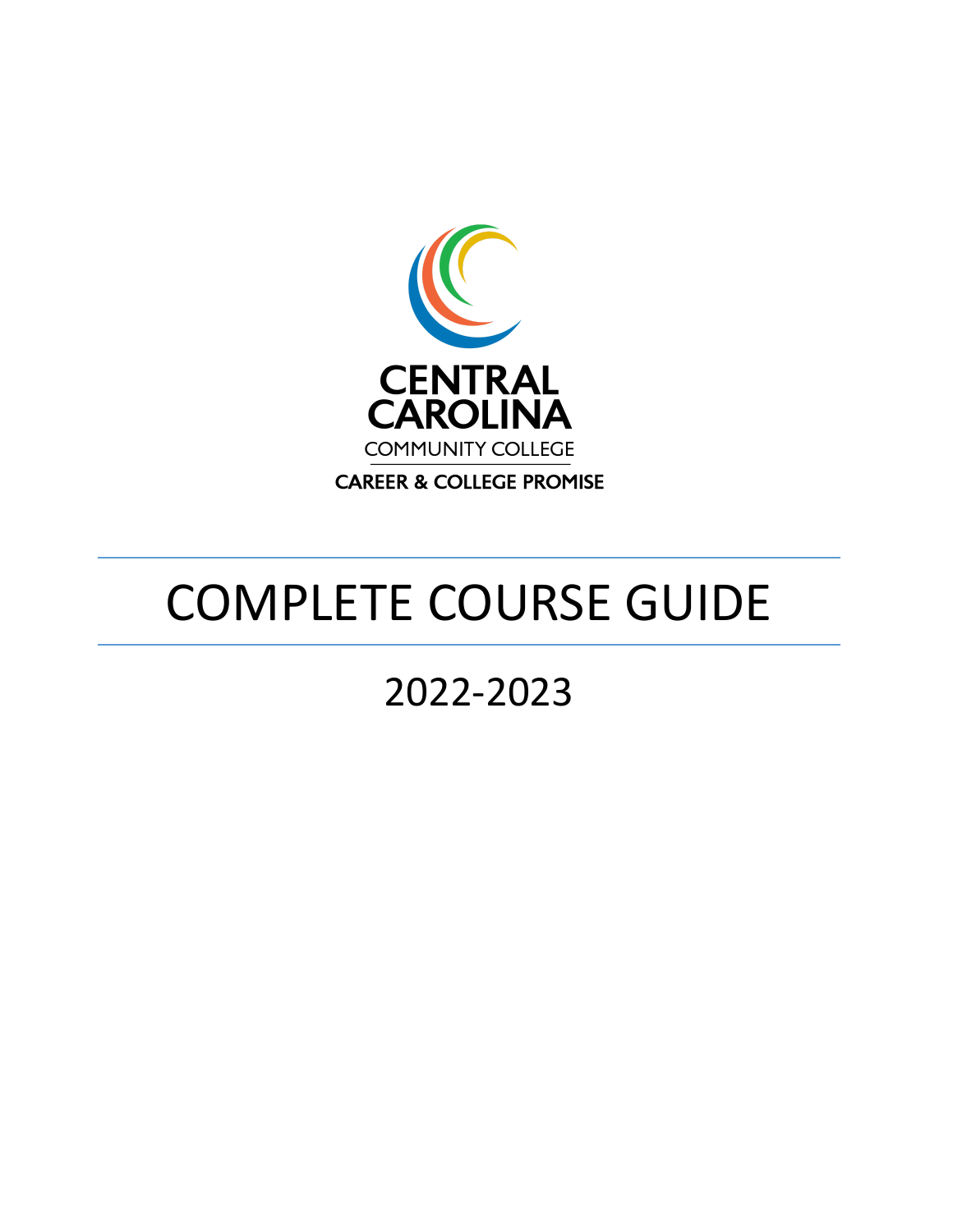# **Contents**

| 3                                                        |
|----------------------------------------------------------|
| 4                                                        |
| 6<br>$\overline{7}$                                      |
| 8                                                        |
| 10<br>11                                                 |
| 12                                                       |
| 13<br>13<br>13<br>13                                     |
| 14                                                       |
| 17                                                       |
| 20                                                       |
| 21<br>23<br>24<br>25<br>26<br>27<br>29                   |
| 31<br>32<br>33<br>33<br>34<br>36<br>36<br>37<br>38<br>40 |
|                                                          |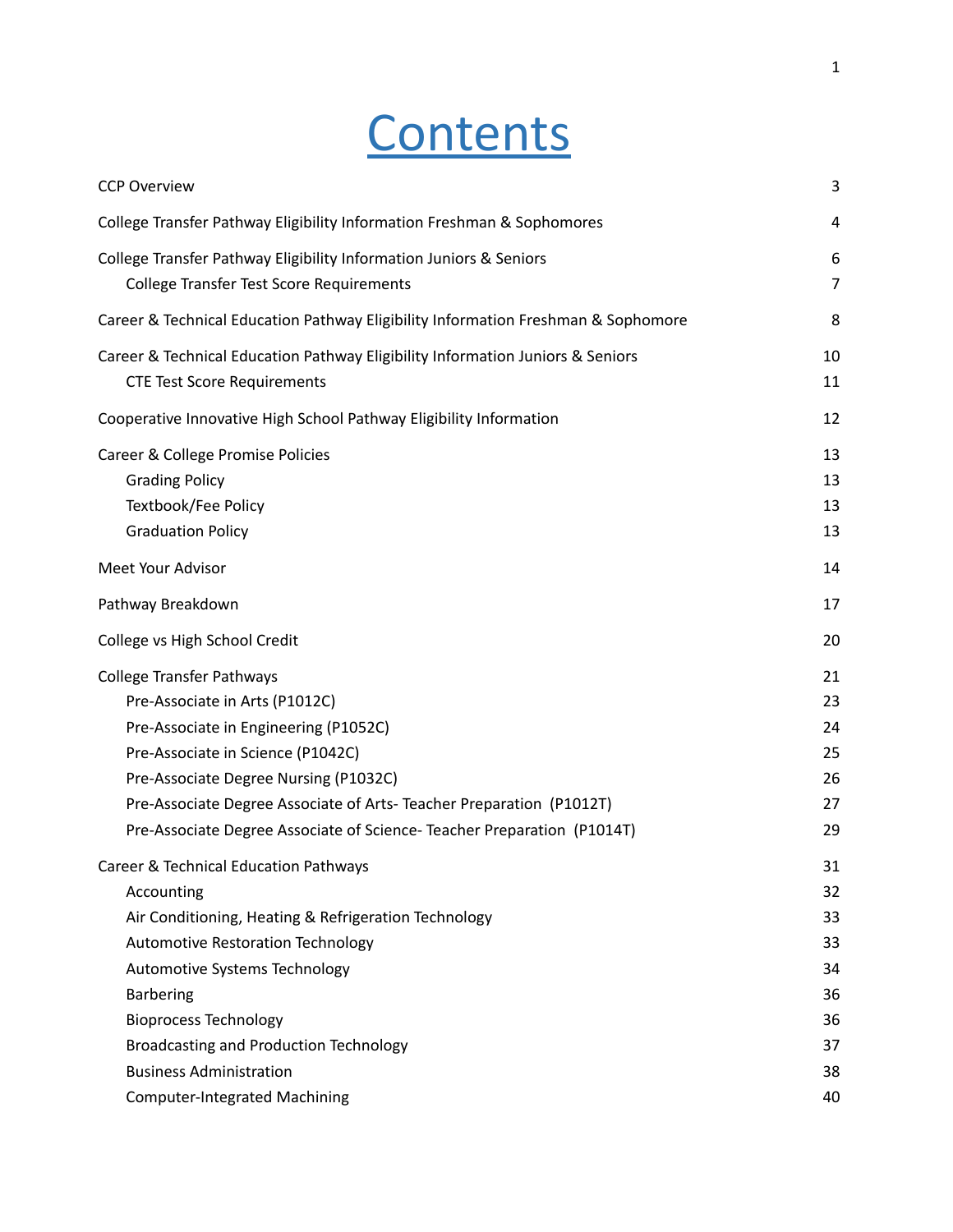|                                                      | $\overline{2}$ |
|------------------------------------------------------|----------------|
| <b>Computer Programming</b>                          | 41             |
| Cosmetology                                          | 42             |
| <b>Criminal Justice Technology</b>                   | 43             |
| <b>Culinary Arts</b>                                 | 44             |
| <b>Dental Assisting</b>                              | 45             |
| Early Childhood Education                            | 46             |
| <b>Electronics Engineering Technology</b>            | 47             |
| <b>Forensic Science</b>                              | 48             |
| <b>Health and Fitness Science</b>                    | 48             |
| <b>Health Information Technology</b>                 | 49             |
| <b>Healthcare Management Technology</b>              | 49             |
| Human Services Technology                            | 50             |
| Industrial Systems Technology                        | 51             |
| Information Technology                               | 52             |
| Laser and Photonics Technology                       | 53             |
| Library and Information Technology                   | 54             |
| Manicuring/Nail Technology                           | 55             |
| <b>Mechanical Engineering Technology</b>             | 56             |
| <b>Medical Assisting</b>                             | 57             |
| <b>Medical Office Administration</b>                 | 58             |
| Motorcycle Mechanics                                 | 59             |
| <b>Nurse Aide</b>                                    | 60             |
| Paralegal Technology Certificate                     | 61             |
| Podcasting & Digital Audio Production Cert           | 62             |
| Social Media Marketing Certificate                   | 63             |
| <b>Sustainability Technologies</b>                   | 64             |
| Sustainable Agriculture- Harnett Agriculture Academy | 65             |
| <b>Veterinary Medical Technology</b>                 | 66             |
| <b>Welding Technology</b>                            | 67             |
| <b>Course Descriptions</b>                           | 68             |
| Appendix A                                           | 69             |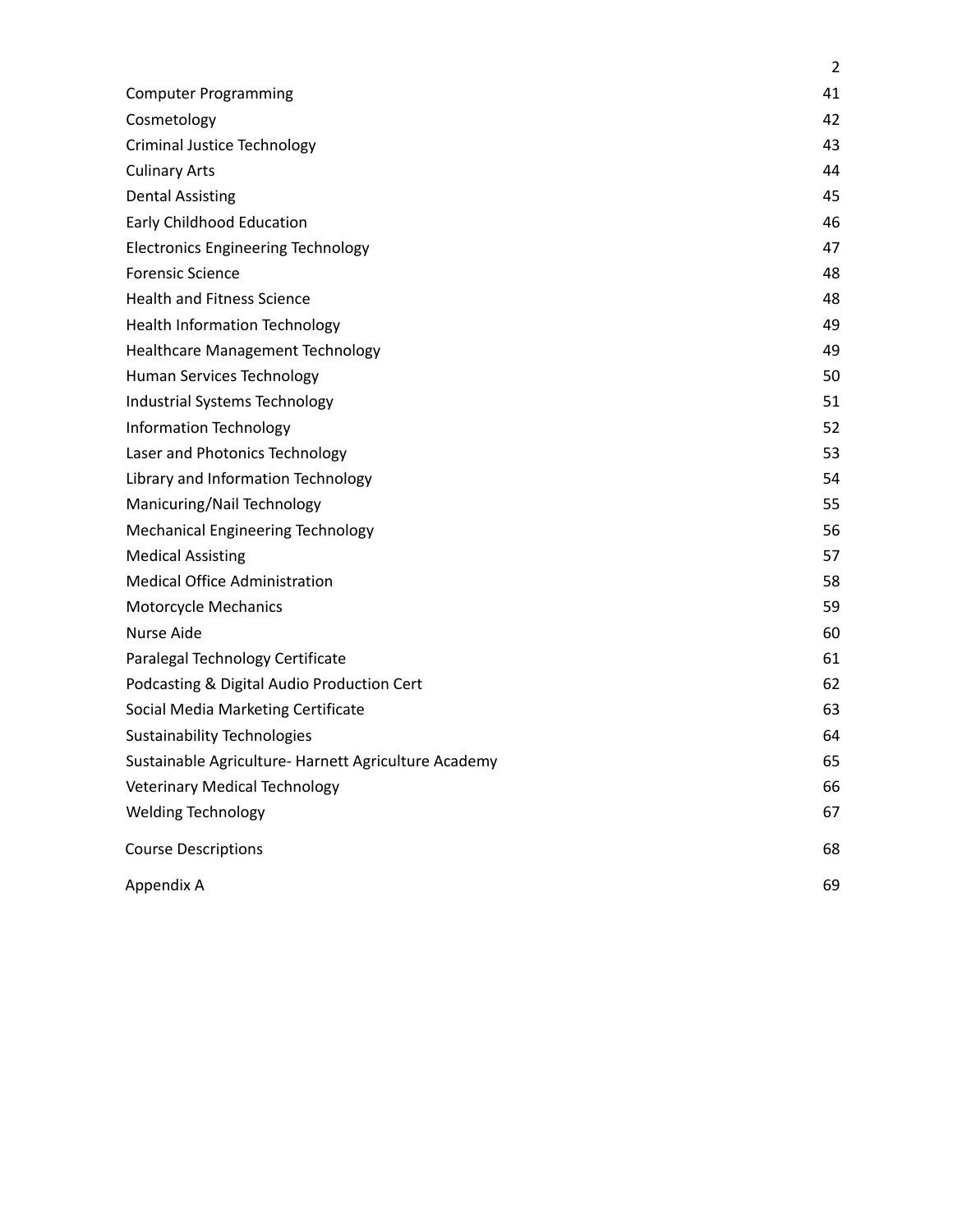

<span id="page-3-0"></span>**Central Carolina Works seeks to promote skills and knowledge that will ready students for success in college and careers leading to economic benefits for individuals and communities through increased participation in North Carolina's Career and College Promise program.**

#### CCP Overview

The purpose of Career and College Promise is to offer structured opportunities for qualified high school students to dually enroll in community college courses that provide pathways that lead to a certificate, diploma, degree, or State or industry-recognized credential as well as provide entry-level jobs skills. Career and College Promise offers North Carolina high school students a clear path to success in college or in a career. The program is free to all students who maintain a "B" average and meet other eligibility requirements. Through a partnership of the Department of Public Instruction, the N.C. Community College System, the University of North Carolina system and many independent colleges and universities, North Carolina is helping eligible high school students to begin earning college credit at a community college campus at no cost to them or their families. The three pathways include:

- 1. College Transfer Pathway leading to a minimum of 30 hours of college transfer credit;
- 2. A Career and Technical Education Pathway leading to a certificate, diploma or degree;
- 3. A Cooperative Innovative High School Pathway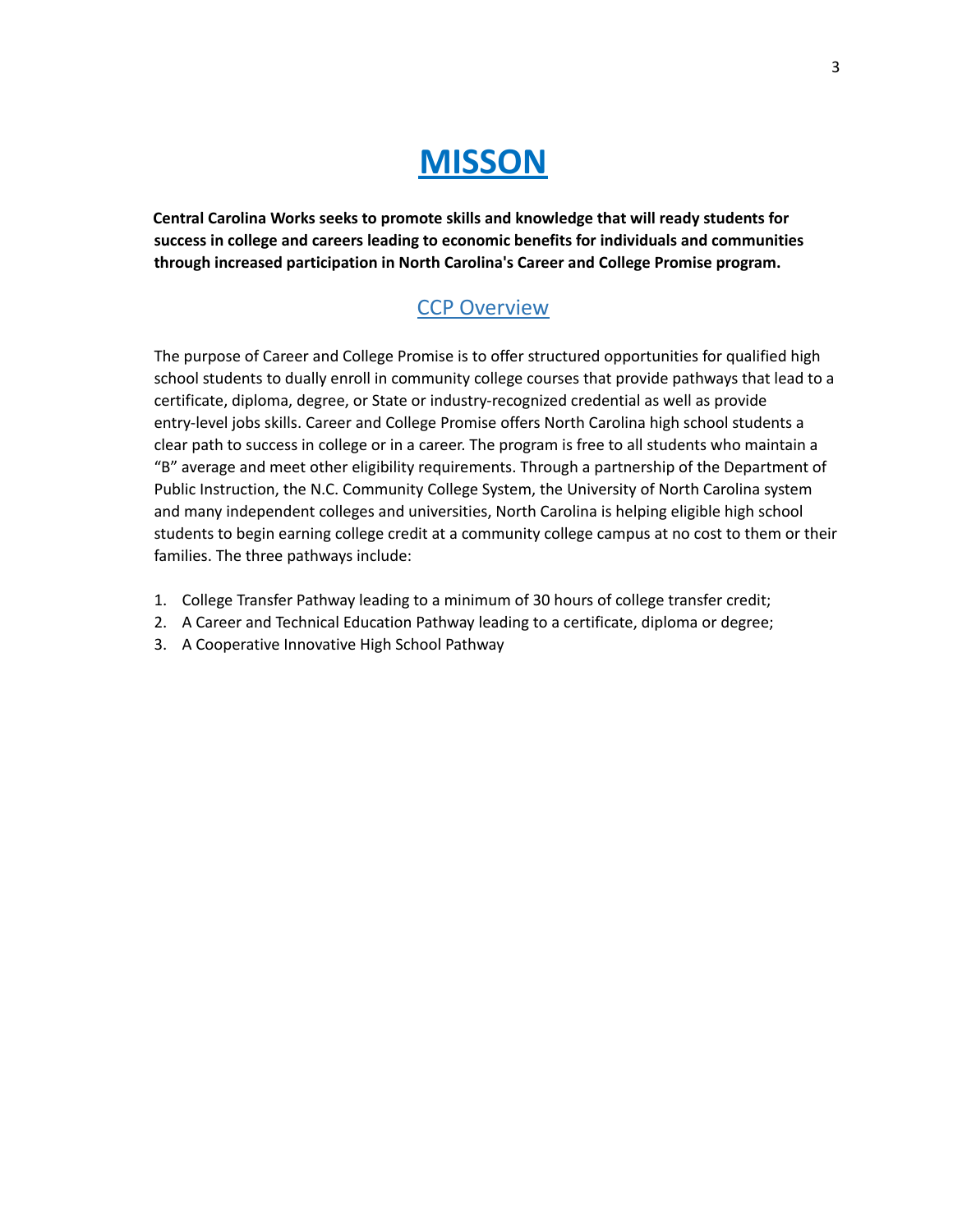#### <span id="page-4-0"></span>College Transfer Pathway Eligibility Information Freshman & Sophomores

- 1. The Career and College Promise Pathway requires the completion of a transfer pathway approved by the State Board of Community Colleges, including transfer courses in English and mathematics and ACA 122 College Transfer Success.
- 2. To be eligible for enrollment, a high school student must meet the following criteria:
	- a. Be a highschool freshman or sophomore, and
	- b. Be identified as gifted by
		- i. Local AIG plan in English/reading and math; or
		- ii. An aptitude and achievement test as evidenced by a score in the range between the 92nd percentile and the 99th percentile on the aptitude and the achievement test included in the current Mental Measurements Yearbook published by the Buros Institute of Mental Measurements; and
	- c. Demonstrate college readiness in English, reading and mathematics on an approved assessment; (See Appendix A for college readiness scores); and
	- d. Receive recommendation verifying the student has maturity to enroll from high school principal or equivalent administrator; and receive recommendation of AIG Coordinator (if one is employed by the district); and
	- e. Receive approval of college president or the college's chief student development administrator or the college's chief academic officer; and
	- f. Receive written consent of the student's parent/guardian; and
	- g. Receive academic advising prior to enrollment in the program.
- 3. To maintain eligibility for continued enrollment, a student must:
	- a. Continue to make progress toward high school graduation, and
	- b. Maintain a 2.0 GPA in college coursework after completing two courses.
	- c. A student who falls below a 2.0 GPA after completing two college courses will be subject to the college's policy for satisfactory academic progress.
- 4. Students who are successfully progressing towards high school graduation have access to the College Transfer Pathway for one year as a freshman, one year as a sophomore, one year as a junior and one year as a senior.
- 5. Colleges may request a graduation plan verifying what high school courses remain and the anticipated graduation date.
- 6. A student may only enroll in one College Transfer Pathway and may not substitute courses in one program for courses in another.
- 7. A student may change his or her program of study major with approval of the high school principal or his/her designee and the college's chief academic officer or chief student development administrator. The college's chief academic officer or chief student development administrator shall approve a change in pathway based on verification 18 provided by the student that the program change allows the student to meet their newly chosen career path. Verification could include (but is not limited to) a bachelor degree plan published by the university, a career pathway plan, career information published in the Occupational Outlook Handbook and/or information published in the North Carolina Career Cluster Guide, etc.
- 8. With approval of the high school principal or his/her designee and the college's chief academic officer or chief student development administrator, a student who completes a College Transfer Pathway, while still enrolled in high school, may continue to earn college transfer credits leading to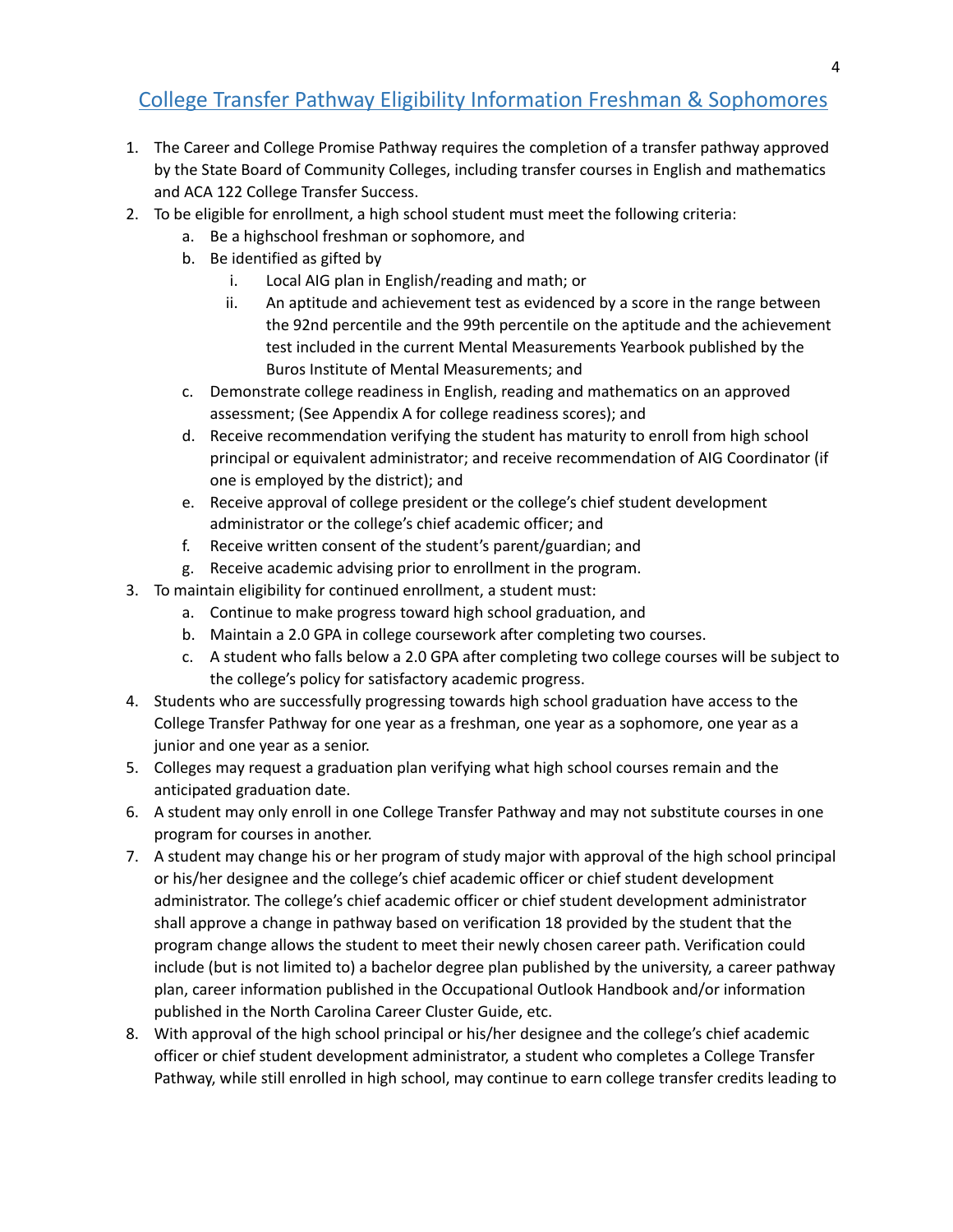the completion of the Associate in Arts, Associate in Arts in Teacher Preparation, Associate in Science, Associate in Science in Teacher Preparation, Associate in Engineering, AGE-Nursing, AFA-Music, AFA-Theater, or AFA-Visual Arts.

- 9. A student who completes a transfer pathway and continues on (with the required permissions outlined above) will keep their P code until the student a) graduates from high school/exits CCP or b) completes the full associate degree while still enrolled in high school.
- 10. Students pursuing credits beyond the initial transfer associate degree must provide documentation of justification based upon career pathway needs or transfer program requirements (i.e., bachelor degree plan published by the University of North Carolina). The high school principal or the high school principal's designee and the college's chief student development administrator or the college's chief academic officer must approve prior to enrollment in credits beyond the initial transfer program of study. Approval is contingent upon documentation of justification based upon career pathway needs or transfer program requirements (i.e., bachelor degree plan published by the University of North Carolina).
- 11. The AA/AS/AE/AGE-Nursing/ AFA-Music/AFA-Theater/AFA-Visual Arts/AATP/ASTP degree may be awarded prior to high school graduation verification.
- 12. Colleges should follow the same graduation process for CCP students as is followed for traditional college students.
- 13. With approval of the high school principal or his/her designee and the college's chief academic officer or chief student development administrator, a student may concurrently enroll in one College Transfer Pathway and one curriculum Career Technical Education Pathway available to freshmen and sophomores.
- 14. CCP students may not enroll in transition courses offered through CCR. (examples: BSP4002 and BSP-4003)
- 15. CCP students may enroll in supplemental courses. (examples: MAT-010, MAT-021, MAT043, MAT-052, MAT 071; ENG 011)
- 16. CCP students may enroll in curriculum transition courses but may not enroll in non-curriculum transition courses. (examples: MAT 003; ENG 002)
- 17. CCP students may not audit courses.
- 18. CCP students may not be enrolled in the Associate in General Education or General Occupational Technology programs. 19. Students enrolled in Adult High School, Adult Basic Education, or Adult Secondary Education are not eligible for Career and College Promise.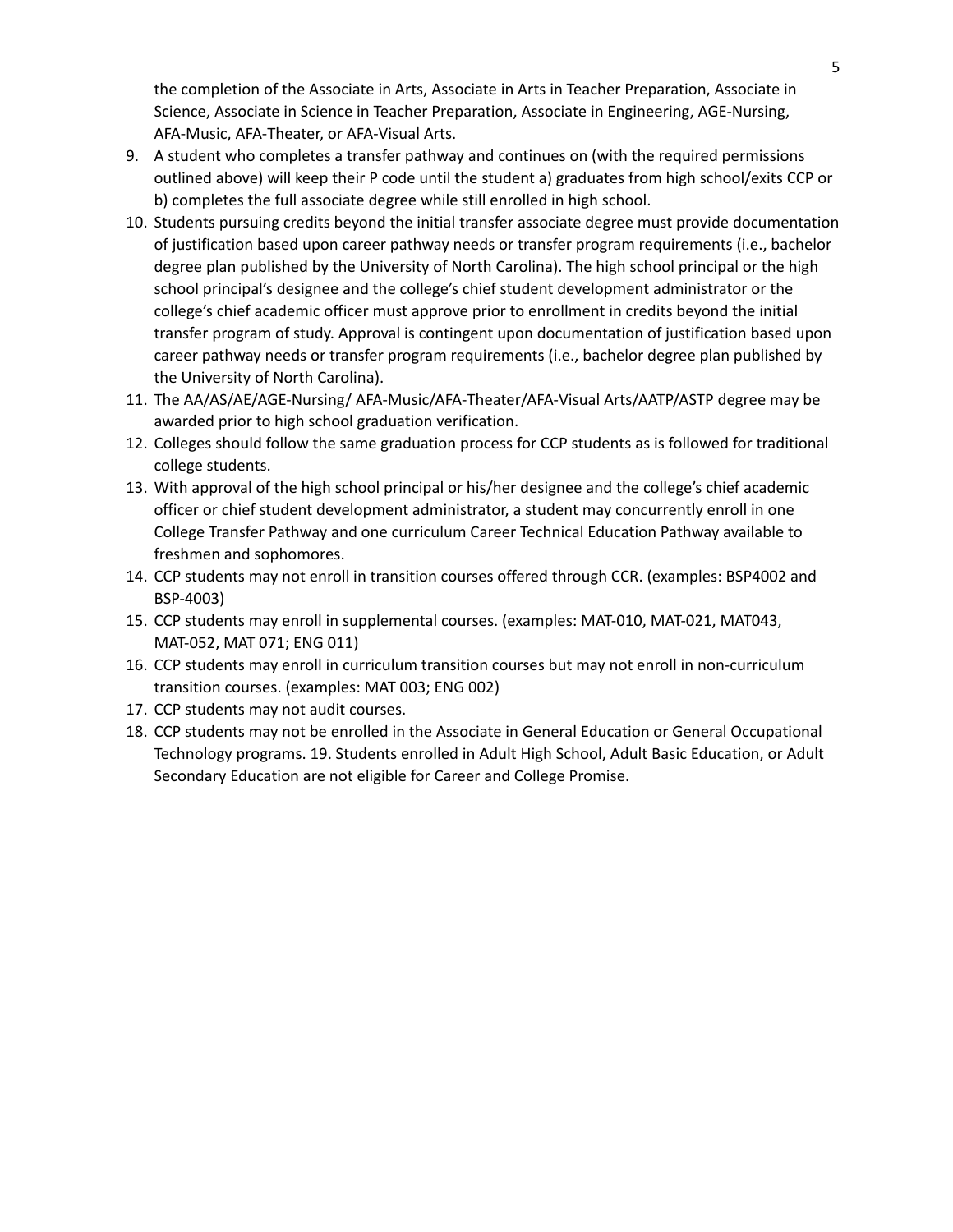#### College Transfer Pathway Eligibility Information Juniors & Seniors

- <span id="page-6-0"></span>1. The College Transfer Pathway requires the completion of a transfer pathway approved by the State Board of Community Colleges including transfer courses in English and mathematics and ACA 122 College Transfer Success.
- 2. To be eligible for enrollment, a high school student must meet the following criteria:
	- a. Be a North Carolina high school junior or senior;
	- b. Have a unweighted GPA of 2.8 on high school courses; **OR**
	- c. Demonstrate college readiness on an assessment or placement test (See Appendix A).
- 3. To maintain eligibility for continued enrollment, a student must
	- a. Continue to make progress toward high school graduation, **and**
	- b. Maintain a 2.0 GPA in college coursework after completing two courses.
	- c. A student who falls below a 2.0 GPA after completing two college courses will be subject to the college's policy for satisfactory academic progress.
- 4. Students who are successfully progressing towards high school graduation have access to the College Transfer Pathway for one year as a junior and one year as a senior.
- 5. Colleges may request a graduation plan verifying what high school courses remain and the anticipated graduation date.
- 6. A student may change his or her program of study major with approval of the high school principal or his/her designee and the college's chief academic officer or chief student development administrator. The college's chief academic officer or chief student development administrator shall approve a change in pathway based on verification provided by the student that the program change allows the student to meet their newly chosen career path. Verification could include (but is not limited to) a bachelor degree plan published by the university, a career pathway plan, career information published in the Occupational Outlook Handbook and/or information published in the North Carolina Career Cluster Guide, etc.
- 7. With approval of the high school principal or his/her designee and the college's chief academic officer or chief student development administrator, a student who completes a College 16 Transfer Pathway, while still enrolled in high school, may continue to earn college transfer credits leading to the completion of the Associate in Arts, Associate in Arts in Teacher Preparation, Associate in Science, Associate in Science in Teacher Preparation, Associate in Engineering, AGE-Nursing, AFA-Music, AFA-Theater, or AFA-Visual Arts.
- 8. A student who completes a transfer pathway and continues on (with the required permissions outlined above) will keep their P code until the student a) graduates from high school/exits CCP or b) completes the full associate degree while still enrolled in high school.
- 9. Students pursuing credits beyond the initial transfer associate degree must provide documentation of justification based upon career pathway needs or transfer program requirements (i.e., bachelor degree plan published by the University of North Carolina). The high school principal or the high school principal's designee and the college's chief student development administrator or the college's chief academic officer must approve prior to enrollment in credits beyond the initial transfer program of study. Approval is contingent upon documentation of justification based upon career pathway needs or transfer program requirements (i.e., bachelor degree plan published by the University of North Carolina).
- 10. The AA/AS/AE/AGE-Nursing/ AFA-Music/AFA-Theater/AFA-Visual Arts/AATP/ASTP degree may be awarded prior to high school graduation verification.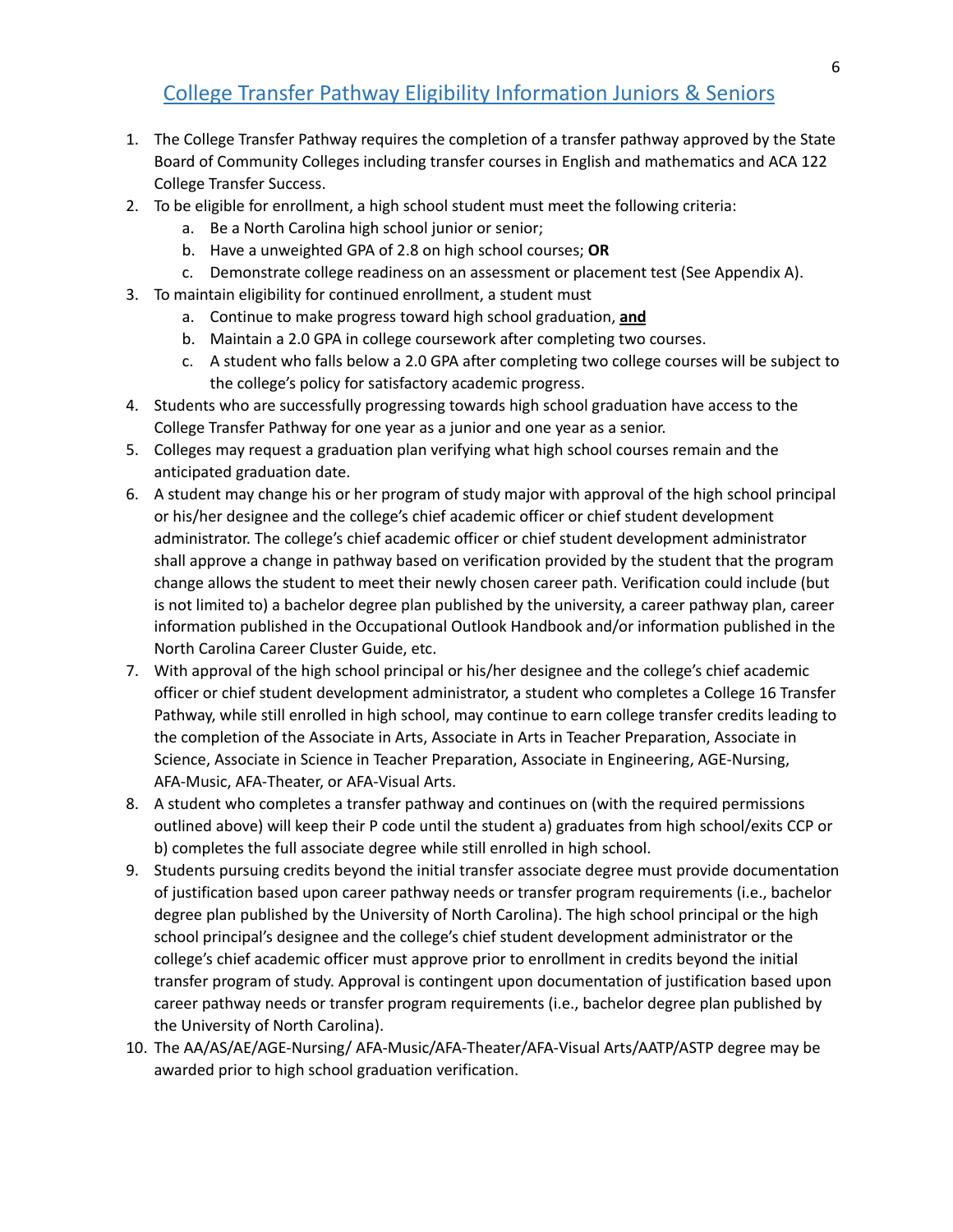- 11. Colleges should follow the same graduation process for CCP students as is followed for traditional college students.
- 12. With approval of the high school principal or his/her designee and the college's chief academic officer or chief student development administrator, a student may concurrently enroll in: a. One College Transfer Pathway and one Career Technical Education Pathway or b. One College Transfer Pathway and one Workforce Continuing Education Pathway.
- 13. CCP students may not enroll in transition courses offered through CCR. (examples: BSP-4002 and BSP-4003).
- 14. CCP students may enroll in supplemental courses. (examples: MAT-010, MAT-021, MAT-043, MAT-052, MAT 071; ENG 011).
- 15. CCP students may enroll in curriculum transition courses but may not enroll in non-curriculum transition courses. (examples: MAT 003; ENG 002).
- 16. CCP students may not audit courses.
- 17. CCP students may not be enrolled in the Associate in General Education or General Occupational Technology programs.
- 18. Students enrolled in Adult High School, Adult Basic Education, or Adult Secondary Education are not eligible for Career and College Promise.

#### College Transfer Test Score Requirements

<span id="page-7-0"></span>Students must have an unweighted high school GPA of 2.8 or demonstrate college readiness in English, reading, and mathematics on an approved test or tests to be eligible for enrollment in a College Transfer Pathway. To see required benchmarks refer to Appendix A.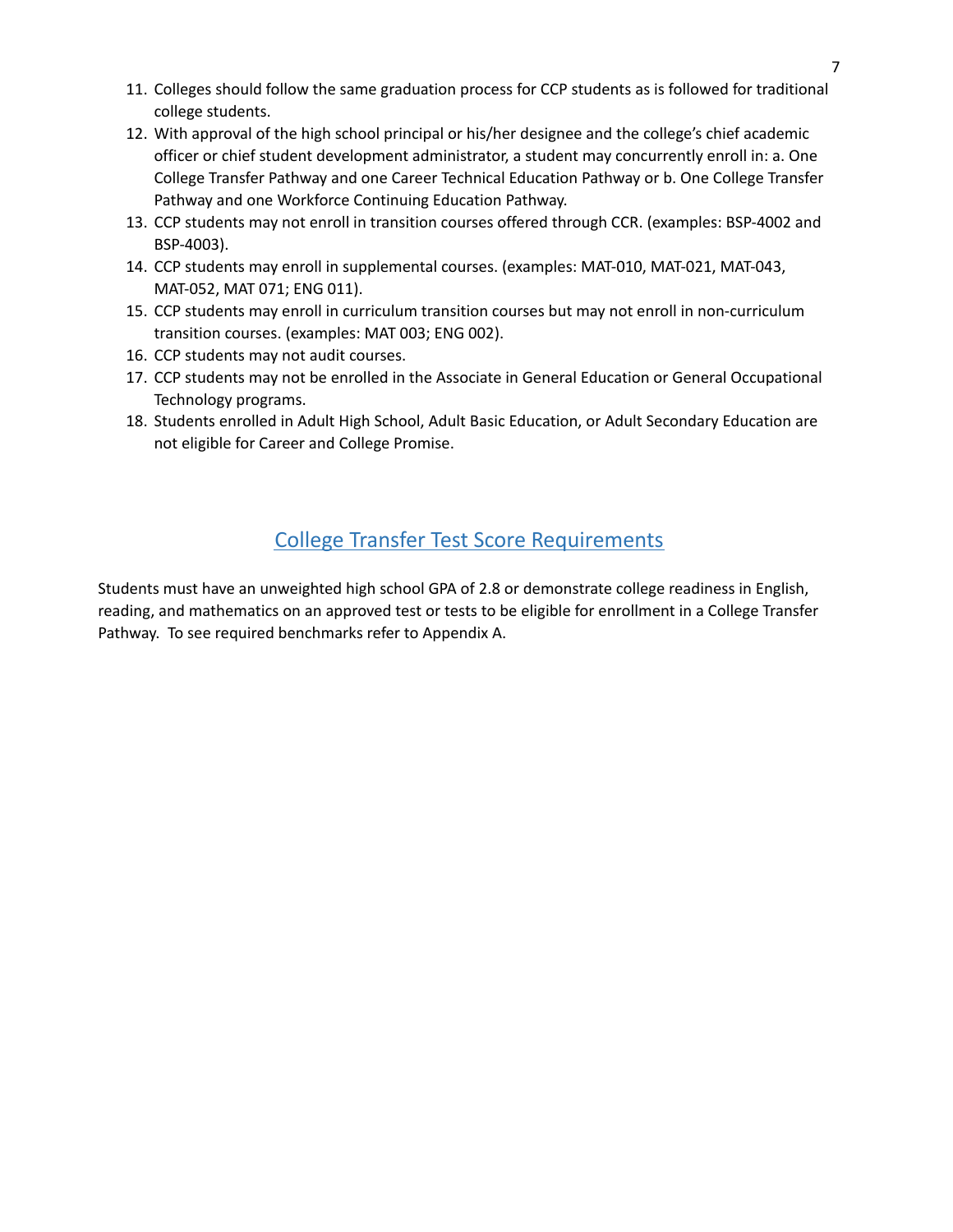### <span id="page-8-0"></span>Career & Technical Education Pathway Eligibility Information Freshman & Sophomore

Curriculum: Freshmen and Sophomores The Appropriations Act of 2013, S.B. 402, amended NC General Statutes 115D-20(4)a.2 to allow "academic transition pathways for qualified freshmen and sophomore high school students that lead to a career technical education certificate or diploma in Industrial and Engineering Technologies, Agriculture and Natural Resources, Transportation Systems, Construction or Business technologies."

- 1. The Career and College Promise Career and Technical Education Pathway for freshmen and sophomores leads to an Industrial and Engineering, Agriculture and Natural Resources, Transportation Systems, Construction or Business Technologies certificate or diploma aligned with a high school Career Cluster.
- 2. The college may enroll high school freshmen and sophomores only in engineering technologies (program code 40xxx), industrial technologies (program code 50xxx), agriculture and natural resources (program code 15xxx), transportation (program code 60xxx), construction (35xxx) and business (25xxx) certificate and diploma programs.
- 3. To be eligible for enrollment, a high school student must meet one of the following criteria:
	- a. Be a high school freshman or sophomore, and
		- i. Have the recommendation of the high school principal or his/her designee (assessment scores should be considered) and rationale for recommendation; and
		- ii. Have the recommendation of the college's Chief Academic Officer or Chief Student Development Administrator; **and**
		- iii. Passed Math I with a grade of C or better; and
		- iv. Scored a 3, 4, or 5 on the End of Course assessment (EOC) for Math I; and
		- v. Scored a 3, 4, or 5 on the 8th grade End of Grade ELA assessment. **OR**
	- b. Be a high school freshman or sophomore, and
		- i. Have the recommendation of the high school principal or his/her designee (assessment scores should be considered) and rationale for recommendation, and
		- ii. Have the recommendation of the college's Chief Academic Officer or Chief Student Development Administrator, and
		- iii. Demonstrate college readiness in English, reading and mathematics on an assessment (See Appendix A for college readiness scores). **OR**

Under Temporary Rule for 2021-2022 academic year enrollment:

- c. Be a high school freshman or sophomore, and
	- i. Have the recommendation of the high school principal or his/her designee (assessment scores should be considered) and rationale for recommendation; and
	- ii. Have the recommendation of the college's Chief Academic Officer or Chief Student Development Administrator; and
	- iii. Passed Math I with a grade of P or better; and iv. Scored a 3, 4, or 5 on the 7th or 8th grade End of Grade ELA assessment.
- 4. Freshmen and Sophomores may not enroll in any CTE pathways that contain UGETC (Universal General Education Transfer Component) courses.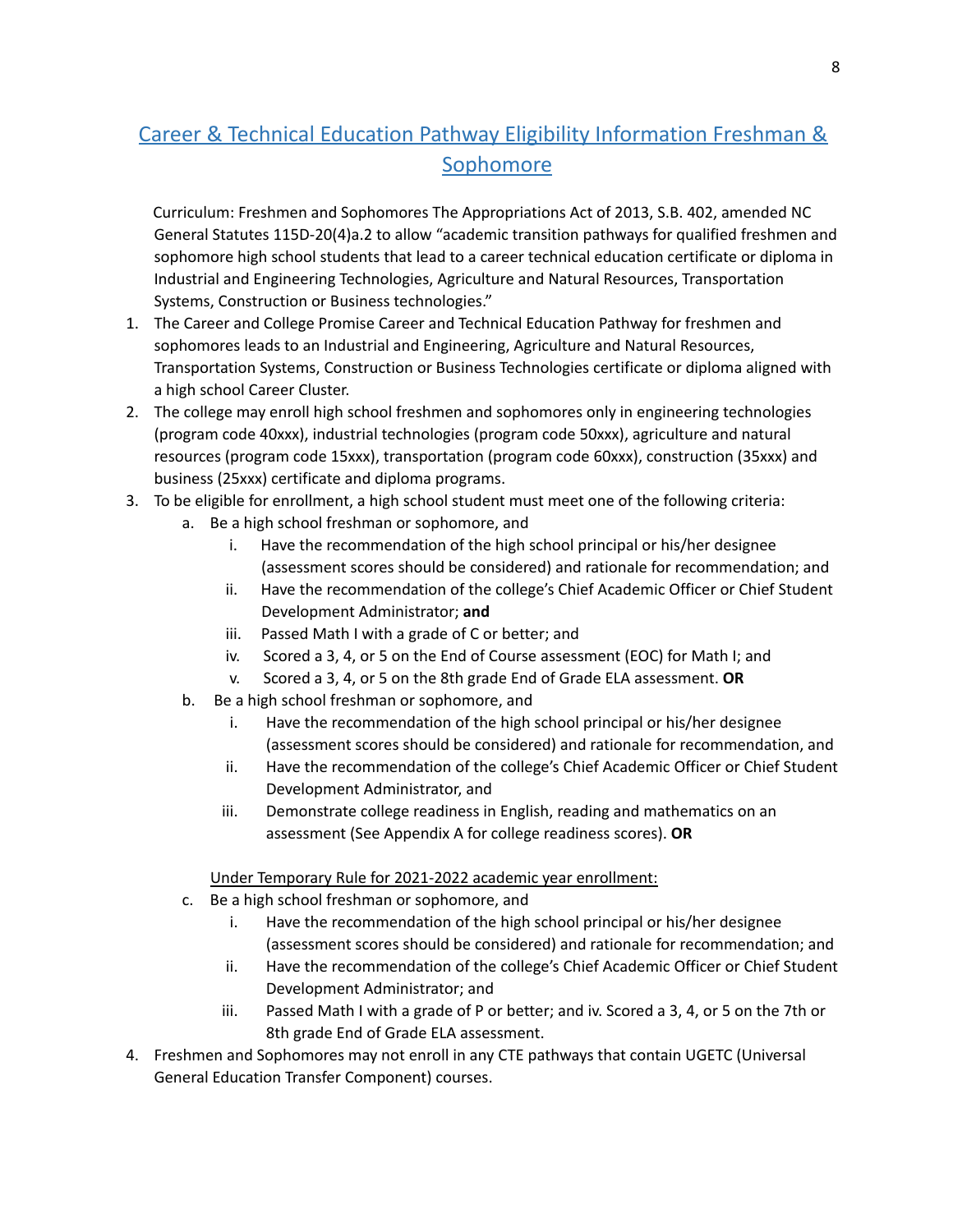- 5. College Career Technical Education courses may be used to provide partial or full fulfillment of a high school career cluster. Where possible, students should be granted articulated credit based on the local or state North Carolina High School to Community College Articulation Agreement.
- 6. To maintain eligibility for continued enrollment, a student must
	- a. Continue to make progress towards high school graduation, and
	- b. Maintain a 2.0 in college coursework after completing two courses.

A student who falls below a 2.0 GPA after completing two college courses will be subject to the college's policy for satisfactory academic progress.

- 7. Eligible freshmen or sophomores who enter one of the identified CCP Career and Technical Education (CTE) Pathways listed in G.S. §115D-20 and 1D SBCCC 400.11 and who are successfully progressing towards high school graduation have access to the CCP program for up to four years one year as a freshman, one year as a sophomore, one year as a junior and one year as a senior.
- 8. Colleges may request a graduation plan verifying what high school courses remain and the anticipated graduation date.
- 9. A student may be awarded a certificate, diploma or AAS degree prior to high school graduation.
- 10. Colleges should follow the same graduation process for CCP students as is followed for traditional college students.
- 11. The student may change his or her program of study major to another approved program of study for freshmen or sophomores with approval of the high school principal or his/her designee and the college's chief academic officer or chief student development administrator. The college's chief academic officer or chief student development administrator shall approve a change in pathway based on verification provided by the student that the program change allows the student to meet their newly chosen career path. Verification could include (but is not limited to) a bachelor degree plan published by the university, a career pathway plan, career information published in the Occupational Outlook Handbook and/or information published in the North Carolina Career Cluster Guide, etc.
- 12. With approval of the high school principal or his/her designee and the college's chief academic officer or chief student development administrator, a student may concurrently enroll in two Career and Technical Education Pathways available to 9th and 10th graders.
- 13. A student who completes the CTE certificate or diploma may continue in the same traditional, parent AAS program as long as he/she is still eligible for CCP. In order to continue, the program code should be changed to reflect the traditional AAS program code. The student type will remain CCPP and the student code will remain CTE.
- 14. Colleges are responsible for adhering to external agency guidelines that may restrict CCP students from enrolling in specific pathway programs.
- 15. CCP students may not enroll in transition courses offered through CCR. (examples: BSP-4002 and BSP-4003)
- 16. CCP students may enroll in supplemental courses. (examples: MAT-010, MAT-021, MAT-043, MAT-052, MAT 071; ENG 011)
- 17. CCP students may enroll in curriculum transition courses but may not enroll in non-curriculum transition courses. (examples: MAT 003; ENG 002)
- 18. CCP students may not audit courses.
- 19. CCP students may not be enrolled in the Associate in General Education or General Occupational Technology programs.
- 20. Students enrolled in Adult High School, Adult Basic Education, or Adult Secondary Education are not eligible for Career and College Promise.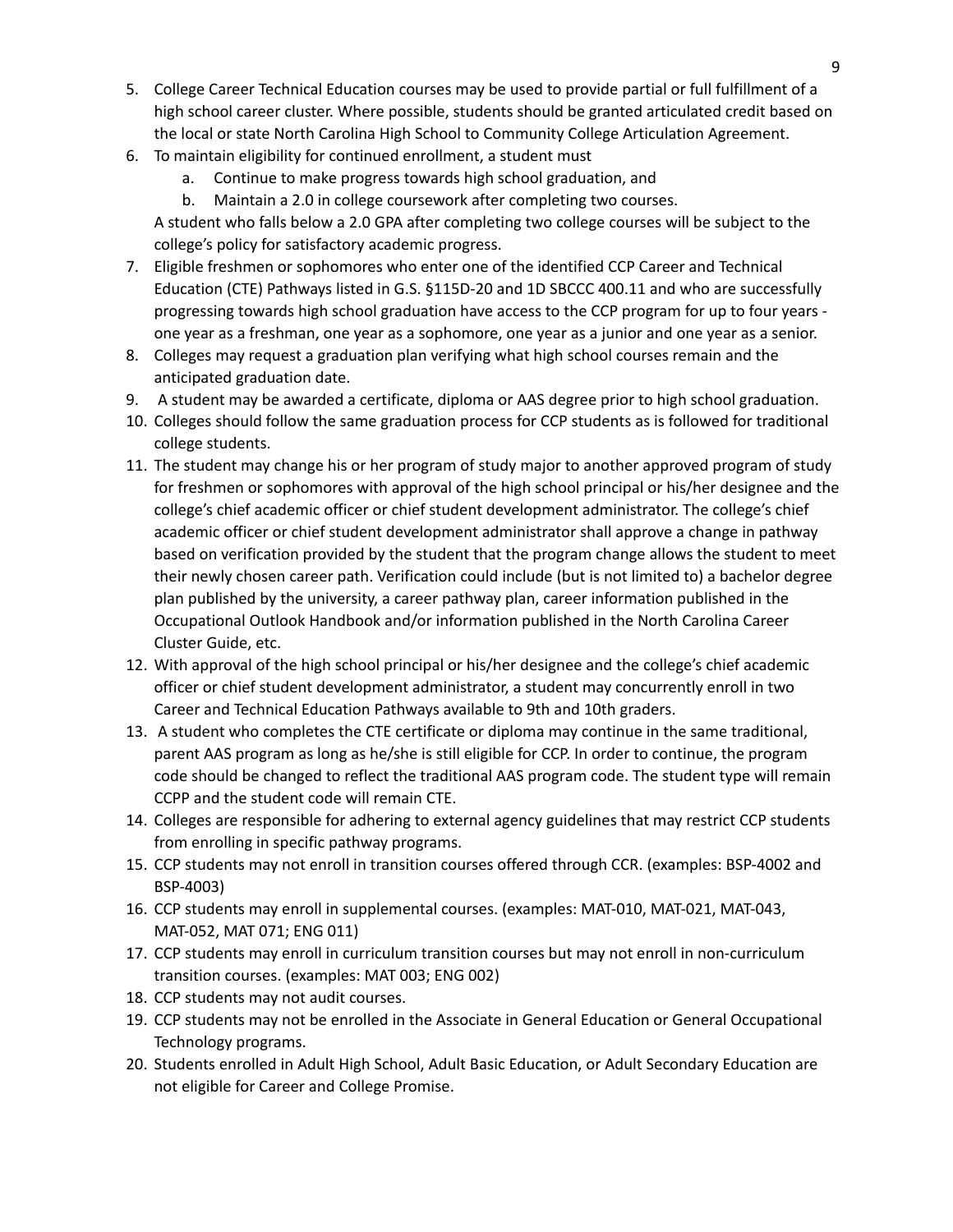### <span id="page-10-0"></span>Career & Technical Education Pathway Eligibility Information Juniors & Seniors

- 1. The Career and College Promise Career Technical Education Pathway for juniors and seniors leads to a certificate or diploma aligned with a high school Career Cluster.
- 2. To be eligible for enrollment in a Career and Technical Education pathway, a high school student must be a high school junior or senior and meet the following criteria:
	- a. Have an unweighted, cumulative GPA of 2.8 or higher on high school courses, **or**
	- b. Demonstrate college readiness in English, reading and mathematics on an assessment (See Appendix A for college readiness scores.), **or**
	- c. Have the recommendation of the high school principal or his/her designee and his/her rationale for recommendation in place of GPA requirement (assessment scores should be considered) and have the recommendation of the college's Chief Academic Officer or Chief Student Development Administrator; **and**
- 3. A recommendation for eligibility will not be permitted for CTE pathways that include UGETC (Universal General Education Transfer Component) course(s).
- 4. If a CTE pathway contains a UGETC (Universal General Education Component) course, the student must meet the same eligibility criteria as a transfer pathway student.
- 5. High school counselors should consider students' assessment scores in making pathway recommendations
- 6. College Career and Technical Education courses may be used to provide partial or full fulfillment of a high school career cluster. Where possible, students should be granted articulated credit based on the local or state North Carolina High School to Community College Articulation Agreement.
- 7. To maintain eligibility for continued enrollment, a student must
	- a. Continue to make progress toward high school graduation and
	- b. Maintain a 2.0 in college coursework after completing two courses.
	- c. A student who falls below a 2.0 GPA after completing two college courses will be subject to the college's policy for satisfactory academic progress.
- 8. Students who are successfully progressing towards high school graduation have access to the Career and Technical Education (CTE) Pathway for up to two years - one year as a junior and one year as a senior.
- 9. Colleges may request a graduation plan verifying what high school courses remain to complete high school and the anticipated high school graduation date.
- 10. A student may be awarded a certificate, diploma or AAS degree prior to high school graduation.
- 11. Colleges should follow the same graduation process for CCP students as is followed for traditional college students.
- 12. A student may not substitute courses in one program for courses in another.
- 13. The student may change his or her pathway major with approval of the high school principal or his/her designee and the college's chief academic officer or chief student development administrator. The college's chief academic officer or chief student development administrator shall approve a change in pathway based on verification provided by the student that the program change allows the student to meet their newly chosen career path. Verification could include (but is not limited to) a bachelor degree plan published by the university, a career pathway plan, career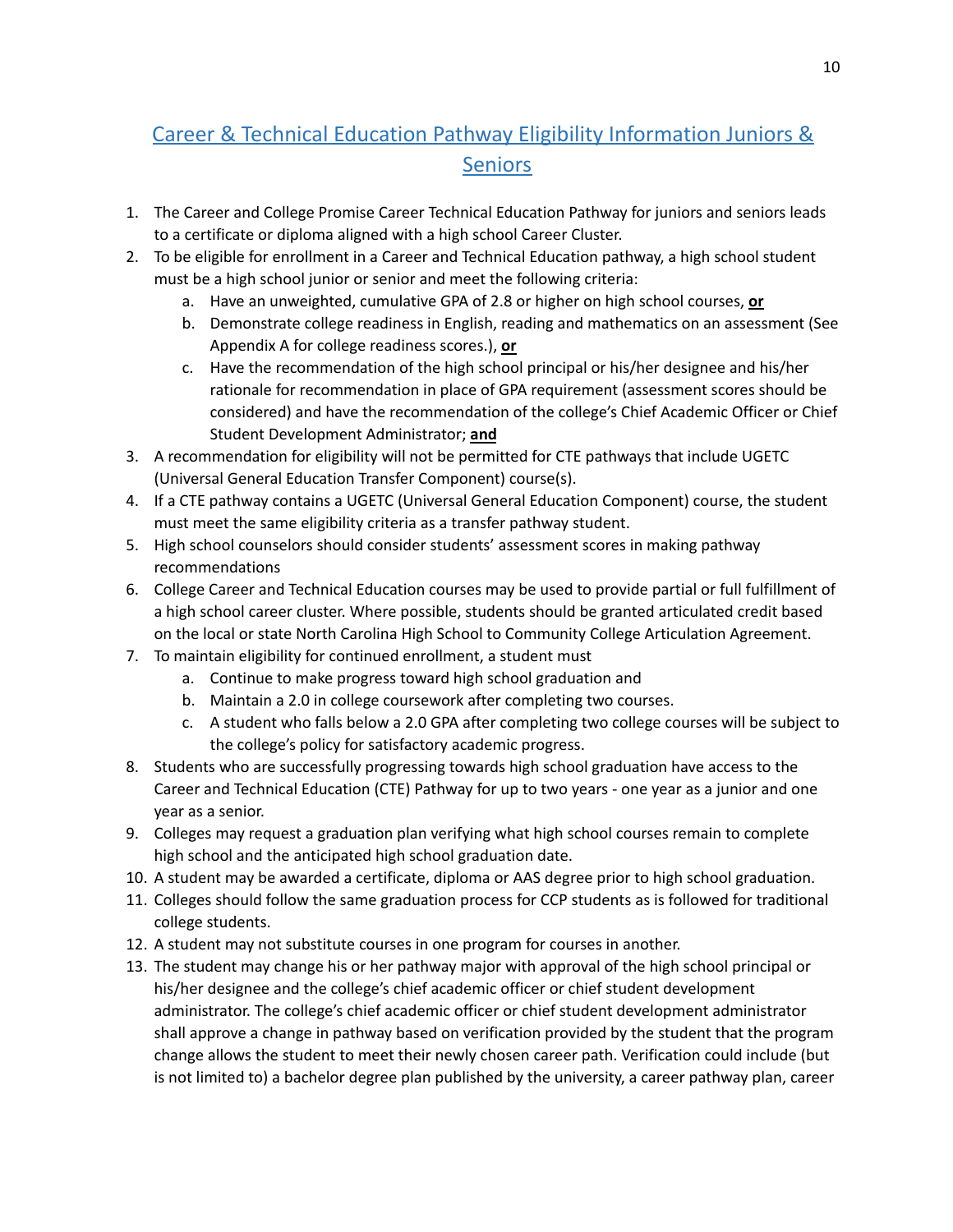information published in the Occupational Outlook Handbook and/or information published in the North Carolina Career Cluster Guide, etc.

- 14. With approval of the high school principal or his/her designee and the college's chief academic officer or chief student development administrator, a student may concurrently enroll in:
	- a. One College Transfer Pathway and one curriculum Career and Technical Education Pathway **or**
	- b. Two curriculum Career and Technical Education Pathways **or**
	- c. One curriculum Career and Technical Education Pathway and one Workforce Continuing Education Pathway
- 15. A student who completes the CTE certificate or diploma may continue in the same traditional, parent AAS program of study as long as they are still eligible for CCP. In order to continue, the program code should be changed to reflect the traditional, parent AAS program code. The student type will remain CCPP, and their student code will remain CTE in accordance with Student Coding guidelines.
- 16. Colleges are responsible for adhering to external agency guidelines that may restrict CCP students from enrolling in specific programs.
- 17. CCP students may not enroll in transition courses offered through CCR. (examples: BSP-4002 and BSP-4003)
- 18. CCP students may enroll in supplemental courses. (examples: MAT-010, MAT-021, MAT-043, MAT-052, MAT 071; ENG 011)
- 19. CCP students may enroll in curriculum transition courses but may not enroll in non-curriculum transition courses. (examples: MAT 003; ENG 002)
- 20. CCP students may not audit courses.
- 21. CCP students may not be enrolled in the Associate in General Education or General Occupational Technology programs.
- 22. Students enrolled in Adult High School, Adult Basic Education, or Adult Secondary Education are not eligible for Career and College Promise.

#### CTE Test Score Requirements

<span id="page-11-0"></span>Nearly all students qualify for enrollment in a Career and Technical Education pathway. However, courses within each pathway may have specific testing requirements.

If a student has met the testing criteria set forth by the College Transfer Test Score Requirements, then he/she will also meet all testing criteria for the CTE requirements.

- 1. If a student has not met the testing criteria set forth by the College Transfer requirements, they will work with their CCW Advisor to determine testing prerequisites according to the above CTE testing benchmark requirements (Appendix A).
- 2. Most CTE courses do not have a testing prerequisite. However, certain course pre-requisites exist and must be adhered to (i.e. ACC-120 is a prerequisite for ACC-121, but neither course requires tests scores).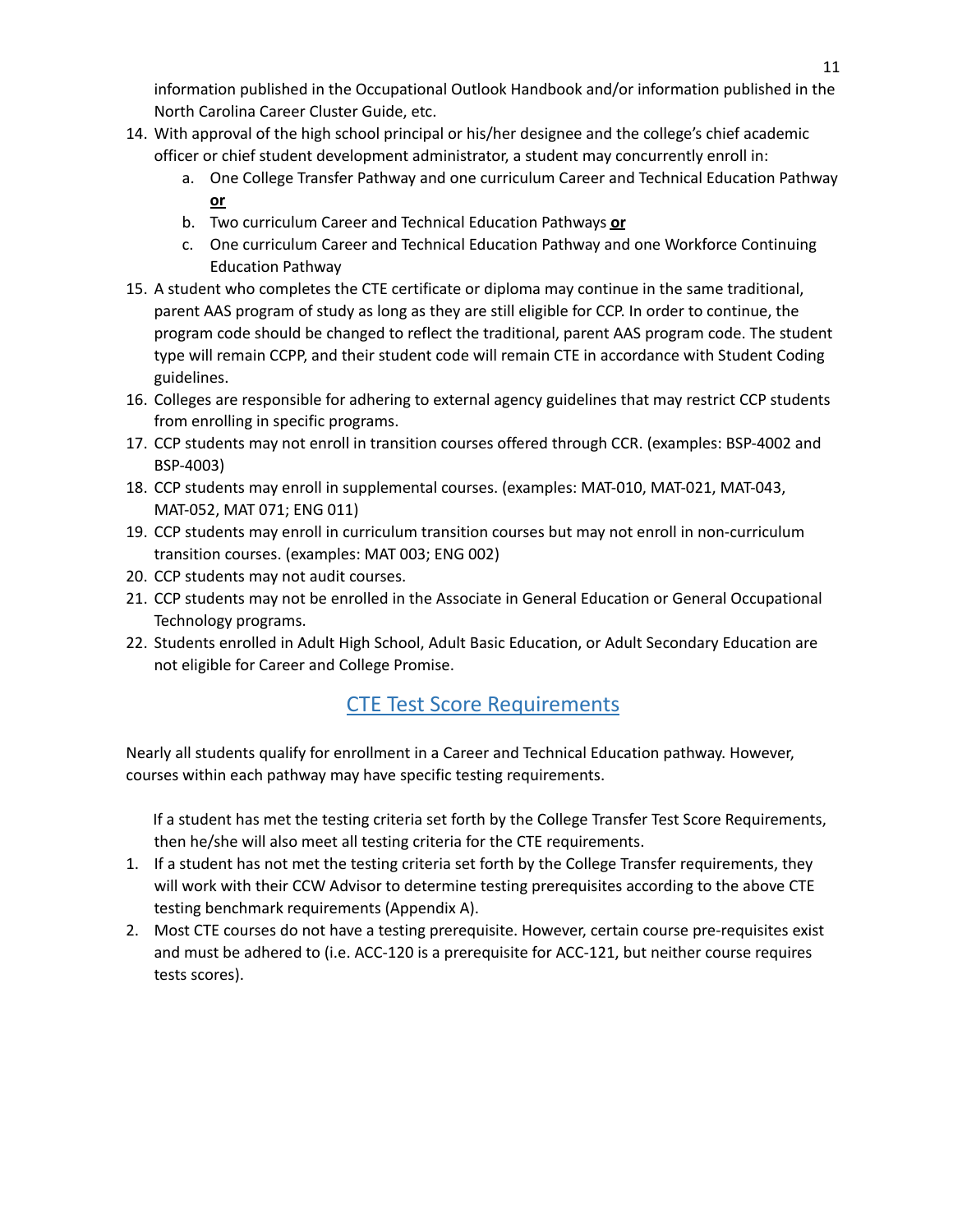#### Cooperative Innovative High School Pathway Eligibility Information

- <span id="page-12-0"></span>1. Cooperative Innovative High School Programs are public high schools located on college campuses, enroll 100 or fewer students per grade level, and provide opportunities for students to complete an associate degree program, diploma, certificate, or earn up to two years of college credit while completing a high school diploma within five years.
- 2. Eligibility requirements for Cooperative Innovative High School Programs are established jointly by local boards of education and local boards of trustees in accordance with G.S. 115C-238.50.
- 3. The AA/AS/AE//AAS may not be awarded prior to high school graduation verification. A student may be awarded a certificate or diploma prior to high school graduation.
- 4. Students pursuing credits beyond the initial transfer associate degree must provide documentation of justification based upon career pathway needs or transfer program requirements (i.e. bachelor degree plan published by the university). Approval must be granted by the high school principal or his/her designee and the college's chief academic officer or chief student development administrator prior to enrollment in a second transfer program.
- 5. The State Board of Community Colleges may waive the requirement that a Cooperative Innovative High School Program is located on the community college campus. Exceptions will be based on the local needs as outlined in the location waiver request. The approved waiver shall be maintained locally for documentation. The State Board of Community Colleges shall use the following factors to determine whether to approve location waivers:
	- a. Space availability
	- b. School Capacity
	- c. Proximity to the student population
	- d. Suitable, available space with equipment specific to the curriculum.
- 6. Cooperative Innovative High School Students may not audit courses.

Central Carolina Community College proudly partners with the Local Education Agencies in our service area. We currently offer three options for Cooperative Innovative High Schools:

#### **Chatham County:** The Chatham School of Science and Engineering

Principal: Mr. Bobby Dixon ● [bdixon@chatham.k12.nc.us](mailto:bdixon@chatham.k12.nc.us) ● 919-663-5899 [https://sites.google.com/a/chatham.k12.nc.us/chatham-county-school-of-science-engineering/ho](https://sites.google.com/a/chatham.k12.nc.us/chatham-county-school-of-science-engineering/home) [me](https://sites.google.com/a/chatham.k12.nc.us/chatham-county-school-of-science-engineering/home)

#### **Harnett County:** Harnett County Early College

Principal: Mr. Walter McPherson ● [wmcpherson@harnett.k12.nc.us](mailto:wmcpherson@harnett.k12.nc.us) ● 910-814-3470 <https://www.harnett.k12.nc.us/hcec>

#### **Lee County:** Lee Early College

Principal: Ms. Kisha Derr ● [kderr.lec@lee.k12.nc.us](mailto:kderr.lec@lee.k12.nc.us) ● 919-888-4502

<http://www.lee.k12.nc.us/leeearly>

Each Early College has its own application process and eligibility criteria. Please reach out to the school directly if you would like more information.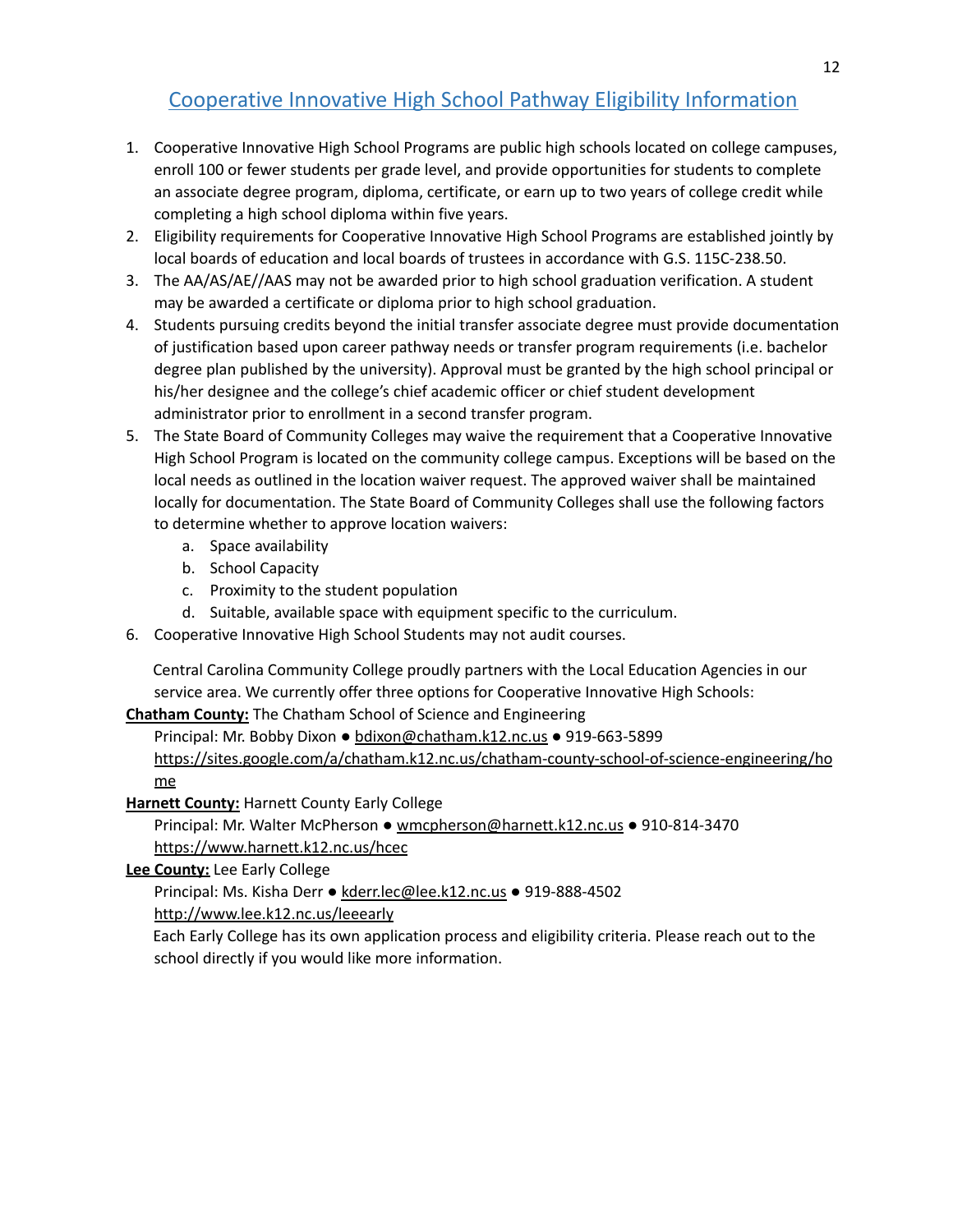### Career & College Promise Policies **Grading Policy**

<span id="page-13-1"></span><span id="page-13-0"></span>Students who elect to participate in the Career & College Promise program will be viewed as college students at Central Carolina Community College, with the same rights, responsibilities, and expectations as any other CCCC student. As such, final grades for all CCCC classes will be reported by the program director to the high school in letter format: A, B, C, D, F, W, and WF. Letter grades only will be issued for all official CCCC documentation (i.e. Aviso, WebAdvisor, transcript, etc.). Each school system (Chatham, Harnett, and Lee County Schools) will determine its own policy for reporting this letter grade on the student's high school transcript and report card.

<span id="page-13-2"></span>More information about CCCC's grading and other policies can be found online in our Student Handbook: <http://www.cccc.edu/handbook/>

### Textbook/Fee Policy

Although course tuition is provided at no charge through the Career and College Promise program, textbooks and course fees are not provided by Central Carolina Community College.

However, it has been common practice in Chatham, Harnett, and Lee County Schools that textbooks and course fees are provided by the school system for students during the fall and spring semesters. These textbooks are on loan to the students and should be returned to their high school at the end of each semester. Summer course costs are generally the responsibility of the student, with the exception of students enrolled in one of the Early College programs.

#### This practice is subject to change at any time. Students are encouraged to check with their high school **for the most up-to-date information regarding textbooks and course fees.**

<span id="page-13-3"></span>Private, home school, and students who attend public high schools outside CCCC's three-county service area will be responsible for providing their own textbooks and other course materials.

### **Graduation Policy**

A College Transfer Pathway (CTP) student may complete the Pre-Associate pathway (AA/AS/AE/ADN/AATP/ASTP) and then continue towards completion of the full degree. The (AA/AS/AE/ADN/AATP/ASTP) may be awarded prior to high school graduation verification.

A student may complete the CTE certificate or diploma and then continue towards completion of the AAS. The AAS may be awarded prior to high school graduation verification.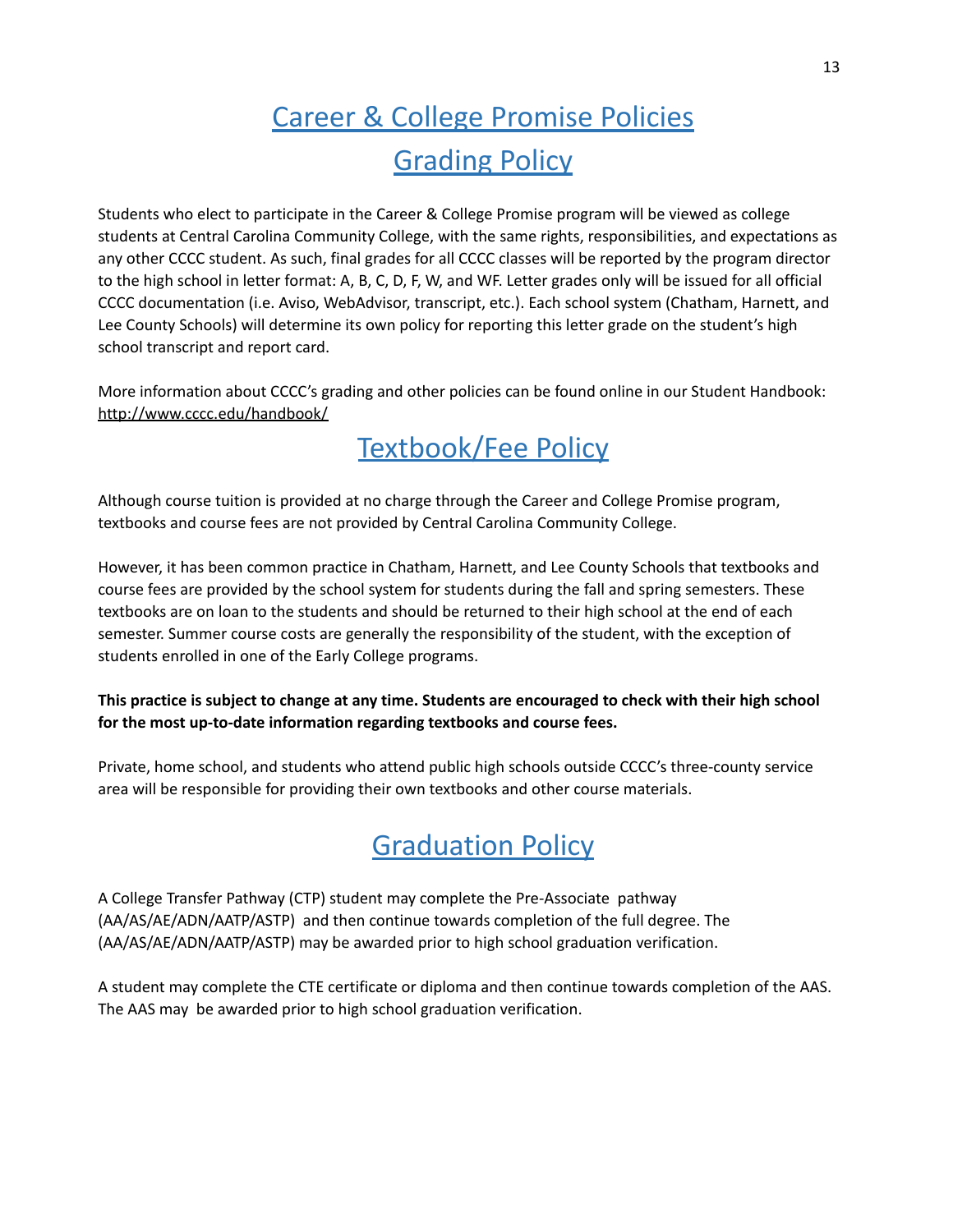### <span id="page-14-0"></span>**Early College, Private, Charter & Out- of-County Students**

| <b>Program Administrator</b><br>Dr. Sara Newcomb<br>Director of Secondary<br>Partnerships<br>(919) 718-7370<br>snewc286@cccc.edu<br>Schedule an appointment<br>with me:<br>https://on.sprintful.com/sara-<br>newcomb-8163 | Lee Early College (Sanford)<br><b>Nick Testa</b><br>Early College Coordinator<br>919-718-7528<br>ntesta@cccc.edu<br>Schedule an appointment<br>with me:<br>https://calendly.com/ntest089/<br>30min/ | <b>All Private Schools</b><br>Chatham, Harnett, and Lee<br><b>Counties</b><br><b>Ben Thomas</b><br>919-499-5113<br>bthomas@cccc.edu<br>Schedule an appointment<br>with me:<br>https://on.sprintful.com/ben-<br>thomas-0528 |
|---------------------------------------------------------------------------------------------------------------------------------------------------------------------------------------------------------------------------|-----------------------------------------------------------------------------------------------------------------------------------------------------------------------------------------------------|----------------------------------------------------------------------------------------------------------------------------------------------------------------------------------------------------------------------------|
| <b>Chatham Early College</b><br>(Chatham School of<br>Science and Engineering)<br>Foo Coordination                                                                                                                        | <b>Harnett Early College</b>                                                                                                                                                                        | <b>Out-of- County Schools</b>                                                                                                                                                                                              |

| <b>Fae Goodman</b><br>College Liaison/Instructor<br><b>Chatham Early College</b><br>(919) 545-8047<br>fgoodman@cccc.edu<br>Schedule an appointment<br>with me:<br>http://calendly.com/fgood04<br><u>3</u> | <b>Megan Ferguson</b><br>Career and College Advisor<br>919-639-6161<br>mferguson@cccc.edu<br>Schedule an appointment<br>with me:<br>https://on.sprintful.com/meg<br>an-burgess-hcec-advising-<br>meeting | <b>Kelly Dorman</b><br>Career and College Advisor<br>919-837-2251<br>kdorman@cccc.edu<br>Schedule an appointment<br>with me:<br>https://on.sprintful.com/kelly<br>-dorman-2221 |
|-----------------------------------------------------------------------------------------------------------------------------------------------------------------------------------------------------------|----------------------------------------------------------------------------------------------------------------------------------------------------------------------------------------------------------|--------------------------------------------------------------------------------------------------------------------------------------------------------------------------------|
|-----------------------------------------------------------------------------------------------------------------------------------------------------------------------------------------------------------|----------------------------------------------------------------------------------------------------------------------------------------------------------------------------------------------------------|--------------------------------------------------------------------------------------------------------------------------------------------------------------------------------|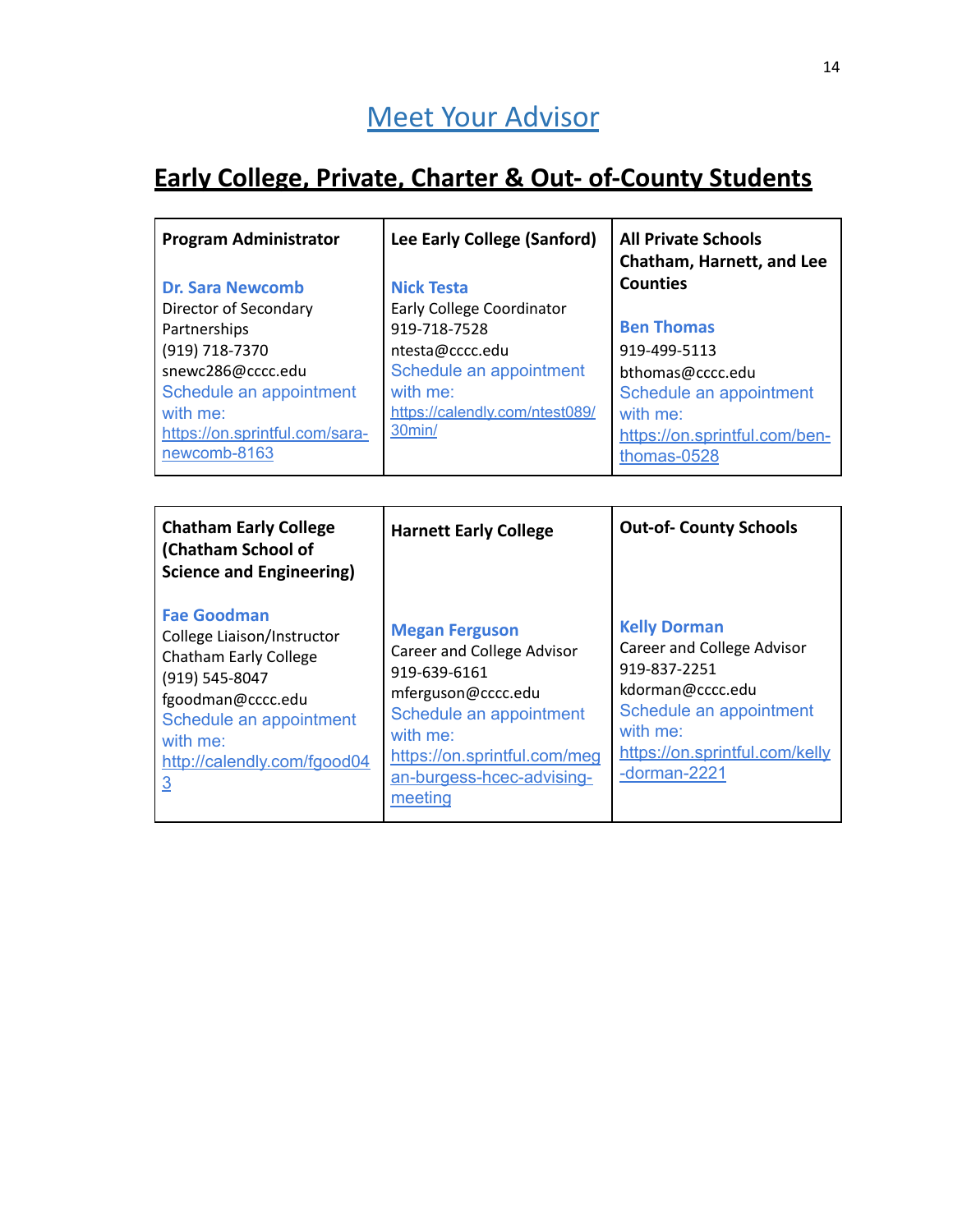### **Chatham County**

| <b>Chatham Central High</b><br><b>School</b> | <b>Northwood High School</b>  | <b>Jordan-Matthews High</b><br><b>School</b> |
|----------------------------------------------|-------------------------------|----------------------------------------------|
| <b>Kelly Dorman</b>                          | <b>Timarie Franco</b>         | <b>April Hammonds</b>                        |
| 919-837-2251                                 | 919-542-4181                  | Chatham County Lead                          |
| kdorman@cccc.edu                             | tfran108@cccc.edu             | 919-742-2916                                 |
| Schedule an appointment                      | Schedule an appointment       | ahammonds@cccc.edu                           |
| with me:                                     | with me:                      | Schedule an appointment                      |
| https://on.sprintful.com/kelly               | https://calendly.com/tfran108 | with me:                                     |
| -dorman-2221                                 |                               | https://on.sprintful.com/msh                 |
|                                              |                               | ammonds                                      |

### **Harnett County**

| <b>Triton High School</b>                             | <b>Overhills High School</b> |
|-------------------------------------------------------|------------------------------|
| <b>Tracy Autry</b>                                    | <b>Samantha Lane</b>         |
| <b>Harnett County Lead</b>                            | 910-436-1436                 |
| 910-897-8123 ext. 2804                                | slane774@cccc.edu            |
| tautry@cccc.edu                                       | Schedule an appointment      |
| Schedule an appointment                               | with me:                     |
| with me:                                              | https://calendly.com/slane77 |
| https://calendly.com/tautr33<br>5/15min?month=2022-01 | 4/ccp-advising               |
|                                                       |                              |

#### **Western Harnett High School**

**Ben Thomas** 919-499-5113 [bthomas@cccc.edu](mailto:bthomas@cccc.edu) Schedule an appointment with me: <https://on.sprintful.com/ben-thomas-0528>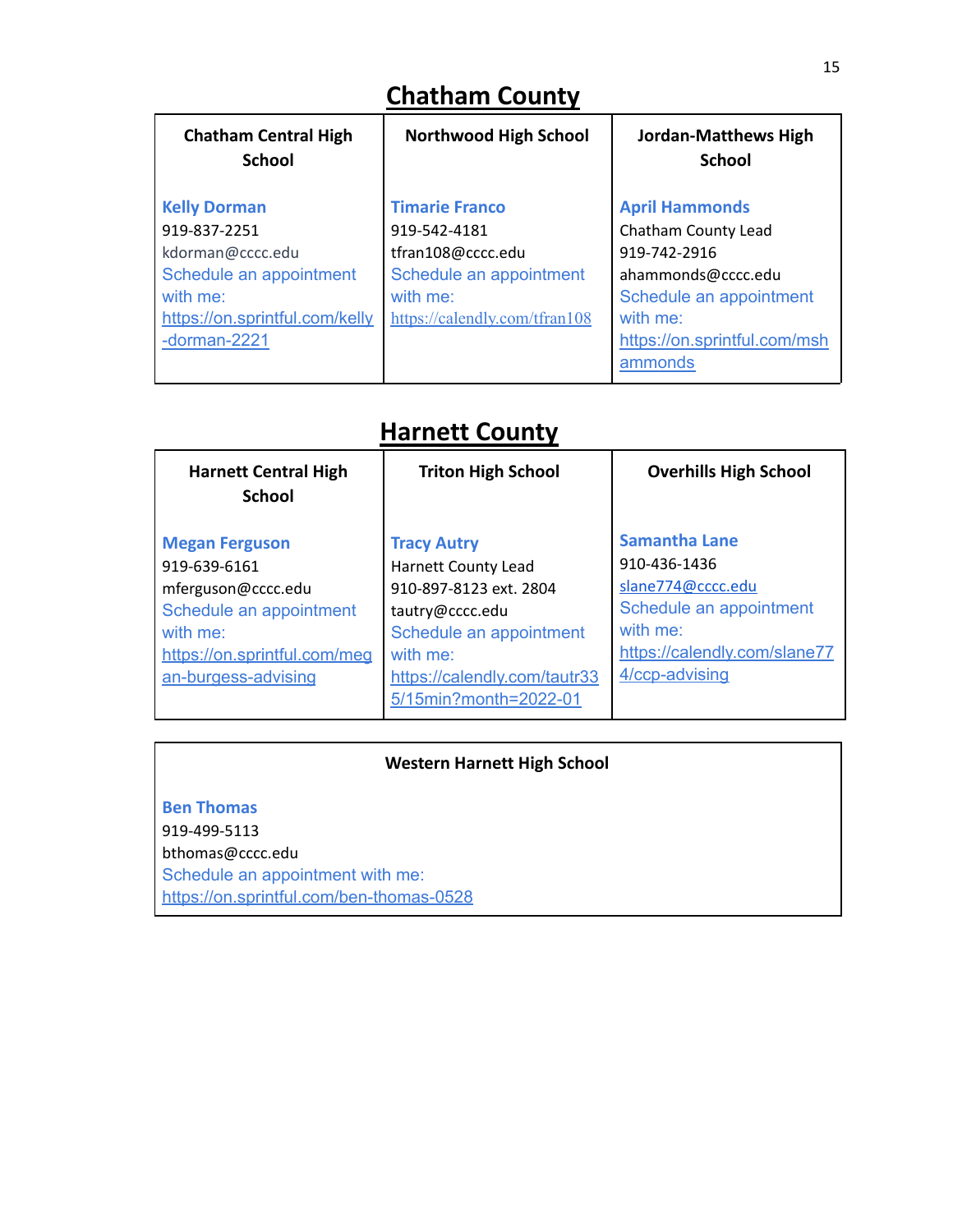### **Lee County**

| <b>Lee County High School</b>       | Southern Lee High School                 |
|-------------------------------------|------------------------------------------|
| <b>Heather McKenzie</b>             | <b>Lara Abels</b>                        |
| 919-718-7504                        | Lee County Lead                          |
| hmcke851@cccc.edu                   | 919-718-2400                             |
| Schedule an appointment with me:    | label944@cccc.edu                        |
| https://calendly.com/hmcke851/15min | Schedule an appointment with me:         |
|                                     | https://on.sprintful.com/lara-abels-slhs |

### **Home School**

**Mary Schmid Carter** College Access Coordinator (919) 718-7542 mschmid@cccc.edu Schedule an appointment with me: [www.calendly.com/mschmid](http://www.calendly.com/mschmid)

For additional contact information, please visit our website: <http://www.cccc.edu/high-school/ccp/> Disclaimer: Information in this guide is subject to change. Our website has the most current information.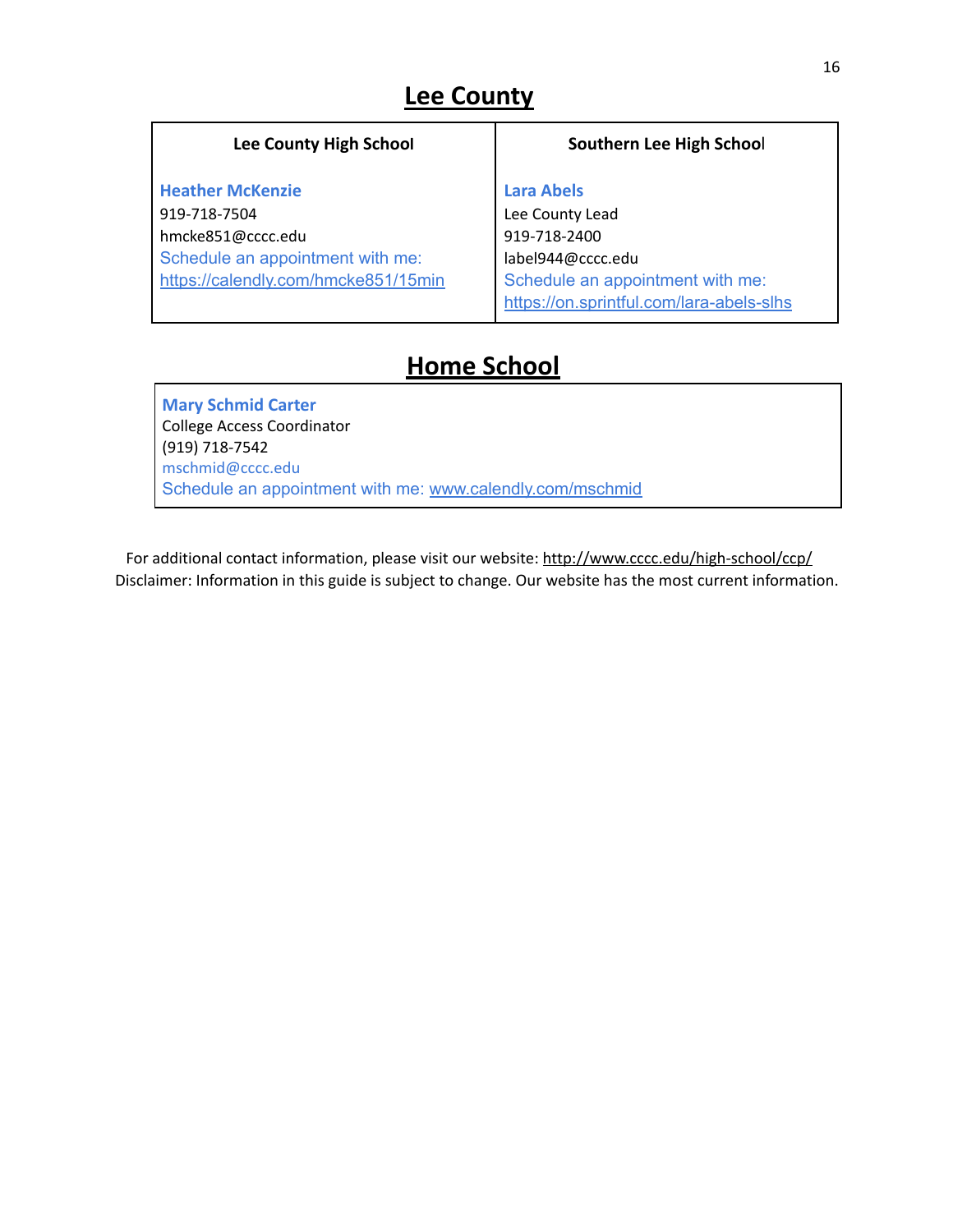# Pathway Breakdown

<span id="page-17-0"></span>

| <b>College Transfer</b> |                                                                     | <b>Availability:</b>                                  |  |  |
|-------------------------|---------------------------------------------------------------------|-------------------------------------------------------|--|--|
|                         | <b>Academic Programs</b>                                            |                                                       |  |  |
| P1012C                  | Pre-Associate in Arts                                               | Online & seated at Lee, Chatham & Harnett Main Campus |  |  |
| P1052C                  | Pre-Associate in Engineering                                        | Online & seated at Lee, Chatham & Harnett Main Campus |  |  |
| P1042C                  | Pre-Associate in Science                                            | Online & seated at Lee, Chatham & Harnett Main Campus |  |  |
| P1032C                  | Pre-Associate Degree Nursing                                        | Online & seated at Lee, Chatham & Harnett Main Campus |  |  |
| P1012T                  | Pre-Associate in Arts-Teacher<br>Preparation                        | Online & seated at Lee, Chatham & Harnett Main Campus |  |  |
| P1014T                  | Pre-Associate in Science-Teacher<br>Preparation                     | Online & seated at Lee, Chatham & Harnett Main Campus |  |  |
|                         | <b>Career &amp; Technical Education</b>                             | <b>Availability:</b>                                  |  |  |
|                         | <b>Academic Programs</b>                                            |                                                       |  |  |
| C25800CW*               | <b>Accounting and Finance Certificate</b>                           | Online & Lee Main Campus                              |  |  |
| C25800CP                | <b>Accounting and Finance Certificate</b>                           | Online & Lee Main Campus                              |  |  |
| D25800CW*               | <b>Accounting and Finance Diploma</b>                               | Online & Lee Main Campus                              |  |  |
| C35100CW                | Air Conditioning, Heating &                                         | Lee Main Campus (Tentative Fall 22)                   |  |  |
|                         | <b>Refrigeration Technology</b>                                     |                                                       |  |  |
|                         | Certificate                                                         |                                                       |  |  |
| C60140CW                | <b>Automotive Restoration</b>                                       | Lee & some at Western Harnett Center                  |  |  |
|                         | <b>Technology Certificate</b>                                       |                                                       |  |  |
| D60140CP*               | <b>Automotive Restoration</b>                                       | Lee & some at Western Harnett Center                  |  |  |
|                         | <b>Technology Diploma</b>                                           |                                                       |  |  |
| D60140CW                | <b>Automotive Restoration</b>                                       | Lee & some at Western Harnett Center                  |  |  |
|                         | <b>Technology Diploma</b>                                           |                                                       |  |  |
| C60160CP                | Automotive Systems Technology<br>Certificate                        | Lee & Chatham Main Campus                             |  |  |
| C60160CW                | Automotive Systems Technology                                       | Lee Main Campus                                       |  |  |
|                         | Certificate                                                         |                                                       |  |  |
| D60160CP*               | Automotive Systems Technology<br>Diploma                            | Lee Main Campus                                       |  |  |
| D60160CW*               | Automotive Systems Technology                                       | Lee Main Campus                                       |  |  |
|                         | Diploma                                                             |                                                       |  |  |
| C55110CP                | <b>Barbering Certificate</b>                                        | Dunn Campus                                           |  |  |
| C50440CW                | <b>Bioprocess Technology Certificate</b>                            | Lee & Chatham (Tentative Fall 22)                     |  |  |
| C30120CP                | <b>Broadcasting and Production</b><br><b>Technology Certificate</b> | Lee & Harnett Main Campus -seated only                |  |  |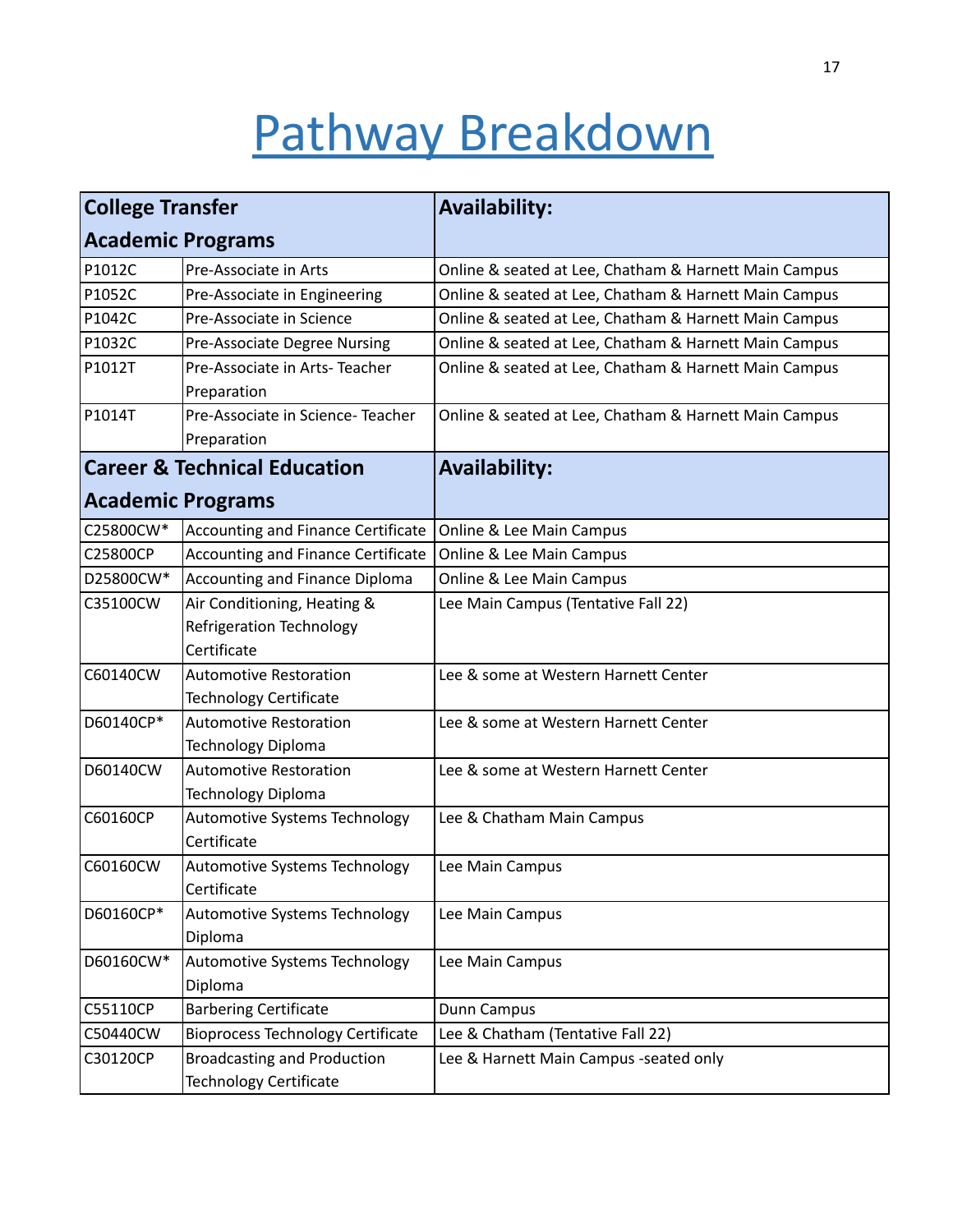|                 |                                                      | 18                                                         |
|-----------------|------------------------------------------------------|------------------------------------------------------------|
| D30120CP*       | <b>Broadcasting and Production</b>                   | Lee Main Campus                                            |
|                 | <b>Technology Diploma</b>                            |                                                            |
| D30120CW*       | <b>Broadcasting and Production</b>                   | Lee Main Campus                                            |
|                 | <b>Technology Diploma</b>                            |                                                            |
| C30120CW        | <b>Broadcasting and Production</b>                   | Harnett Main Campus seated only                            |
|                 | <b>Technology Certificate</b>                        |                                                            |
| C35140CW        | <b>Building Construction Technology</b>              | Chatham Main Campus                                        |
| D25120CW*       | <b>Business Administration Diploma</b>               | Online & some seated at Lee, Chatham & Harnett Main Campus |
| C25120CP        | <b>Business Administration Certificate</b>           | Online & some seated at Lee, Chatham & Harnett Main Campus |
| C25120CW*       | <b>Business Administration Certificate</b>           | Online & some seated at Lee, Chatham & Harnett Main Campus |
| C50210CP        | <b>Computer-Integrated Machining</b><br>Certificate  | Lee Main Campus                                            |
| D50210CP*       | <b>Computer-Integrated Machining</b>                 | Lee Main Campus                                            |
| D50210CW*       | Diploma<br><b>Computer-Integrated Machining</b>      |                                                            |
|                 | Diploma                                              | Lee Main Campus                                            |
| C50210CW        | <b>Computer-Integrated Machining</b><br>Certificate  | Lee Main Campus                                            |
| C55140CP        | <b>Cosmetology Certificate</b>                       | Seated at Lee, Harnett & Chatham Main Campus               |
| C55180CW        | <b>Criminal Justice Technology</b>                   | Online & Seated at Lee, Harnett Main Campus & Triton High  |
|                 | Certificate                                          | School                                                     |
| D55180CP*       | <b>Criminal Justice Technology</b>                   | Online & Seated at Lee & Harnett Main Campus               |
|                 | Diploma                                              |                                                            |
| D55180CW*       | <b>Criminal Justice Technology</b><br>Diploma        | Online & Seated at Lee & Harnett Main Campus               |
| <b>C5518CCW</b> | <b>Criminal Justice Technology</b>                   | Online & Lee Main Campus                                   |
|                 | <b>Forensic Science Certificate</b>                  |                                                            |
| C55150CP        | <b>Culinary Arts Certificate</b>                     | Some online, Lee Main, Chatham Main, Harnett-Dunn site, &  |
|                 |                                                      | <b>Bragg Street</b>                                        |
| C45240CW*       | <b>Dental Assisting Certificate</b>                  | Online & Lee Main Campus                                   |
| D55220CP*       | Early Childhood Education Diploma                    | Online & Lee Main Campus                                   |
| D55220CW*       | Early Childhood Education Diploma                    | Online & Lee Main Campus                                   |
| C35130CW        | <b>Electrical Systems Technology</b><br>Certificate  | Chatham Main Campus                                        |
| C40200CW*       | <b>Electronics Engineering Technology</b>            | Lee Main Campus                                            |
|                 | Certificate                                          |                                                            |
| D40200CP*       | <b>Electronics Engineering Technology</b><br>Diploma | Lee Main Campus                                            |
| C45630CW        | <b>Health and Fitness Science</b>                    | Lee & Chatham Main Campus                                  |
|                 | Certificate                                          |                                                            |
| C45360CW        | <b>Health Information Technology</b>                 | Online & Lee Main Campus                                   |
|                 | Certificate                                          |                                                            |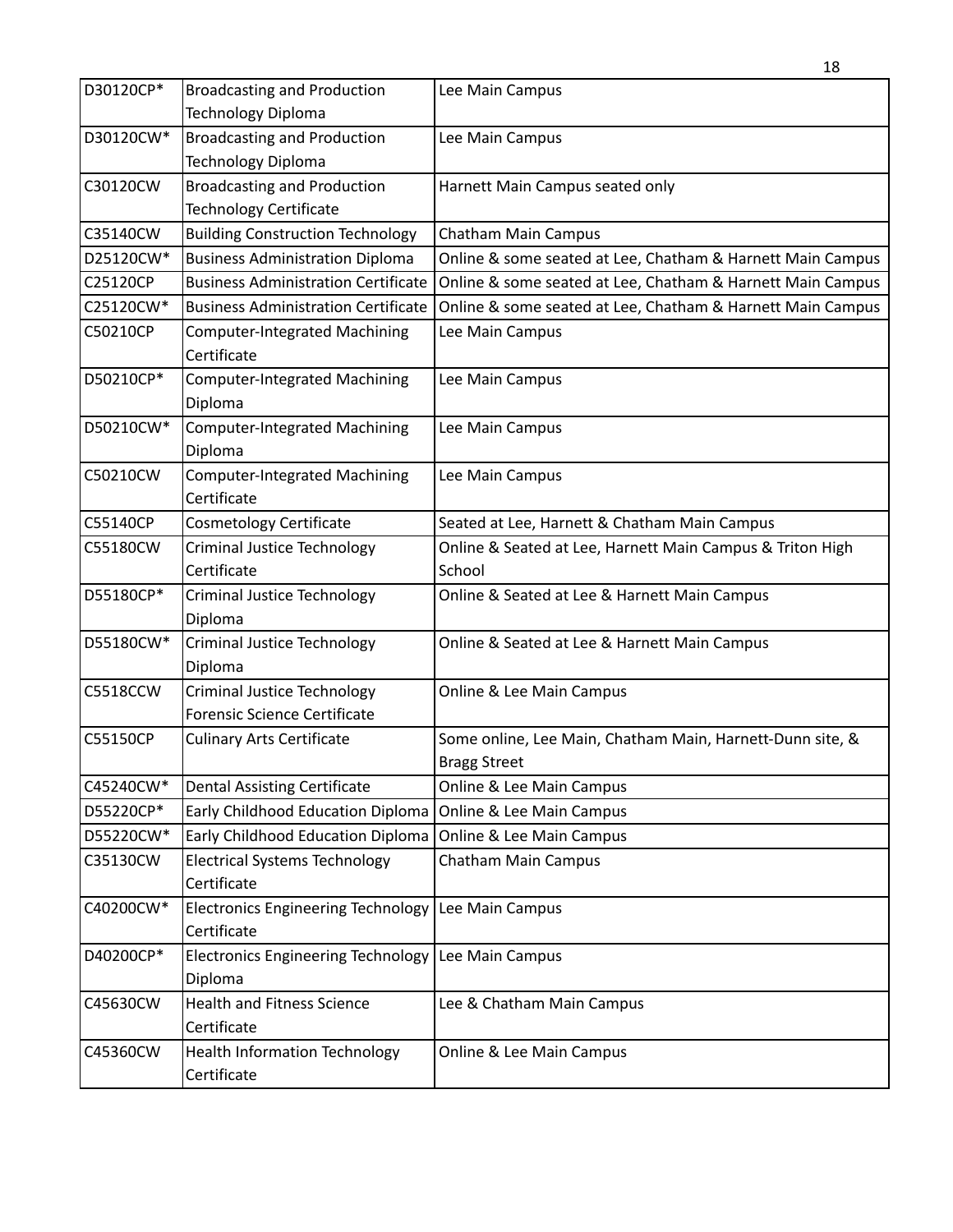| C25200CW  | <b>Healthcare Management</b>              | Online & Lee Main Campus                                  |
|-----------|-------------------------------------------|-----------------------------------------------------------|
|           | <b>Technology Certificate</b>             |                                                           |
| D45380CW* | Human Services Technology<br>Diploma      | Online & Lee Main Campus                                  |
| D50240CP* | <b>Industrial Systems Technology</b>      | Lee Main Campus                                           |
|           | Diploma                                   |                                                           |
| D50240CW* | Industrial Systems Technology             | Lee Main Campus                                           |
|           | Diploma                                   |                                                           |
| C50240CW  | Industrial Systems Technology             | Lee Main Campus                                           |
|           | Certificate                               |                                                           |
| C50240CAT | Industrial Systems Welding Youth          | Lee County Student only- Seated at Lee main campus in Lee |
|           | Apprenticeship Certificate                | <b>Innovation Center</b>                                  |
| C55290CP  | Infant/Toddler Care Certificate           | Online & Lee Main Campus                                  |
| C25590C1  | <b>Information Technology Certificate</b> | Lee Main Campus                                           |
| D25590CW* | Information Technology Diploma            | Online & Lee Main Campus                                  |
| C25590CW  | <b>Information Technology Hardware</b>    | Online & Lee Main Campus                                  |
|           | Certificate                               |                                                           |
| C25590C3  | Information Technology IC3                | Online & Lee Main Campus                                  |
|           | Certificate                               |                                                           |
| C25590CP  | Information Technology Comp               | Online & Lee Main Campus                                  |
|           | <b>Programming Certificate</b>            |                                                           |
| D40280CP* | Laser and Photonics Technology            | Seated Harnett Main Campus                                |
|           | Diploma                                   |                                                           |
| C55310CW  | Library and Information Technology Online |                                                           |
|           | Certificate                               |                                                           |
| D55310CP* | Library and Information Technology Online |                                                           |
|           | Diploma                                   |                                                           |
| D55310CW* | Library and Information Technology Online |                                                           |
|           | Diploma                                   |                                                           |
| C55400CW  | Manicuring/Nail Technology                | <b>Seated Harnett Main Campus</b>                         |
|           | Certificate                               |                                                           |
| D35280CP  | Masonry Diploma                           | Lee Main Campus                                           |
| C40320CW  | <b>Mechanical Engineering</b>             | Lee Main Campus                                           |
|           | <b>Technology Certificate</b>             |                                                           |
| D45400CW* | <b>Medical Assisting Diploma</b>          | Online                                                    |
| D45920CW  | <b>Medical Assisting Diploma</b>          | Online                                                    |
| D25310CW* | <b>Medical Office Administration</b>      | Online                                                    |
|           | Diploma                                   |                                                           |
| C60260CW  | Motorcycle Mechanics Certificate          | Lee Main Campus                                           |
| D60260CW* | Motorcycle Mechanics Diploma              | Lee Main Campus                                           |
| D45970CW* | Nurse Aide Diploma                        | Seated in Lee, Chatham & Harnett Main Campus              |
| C25380CW  | Paralegal Technology Certificate          | Online & some seated at Lee Main Campus                   |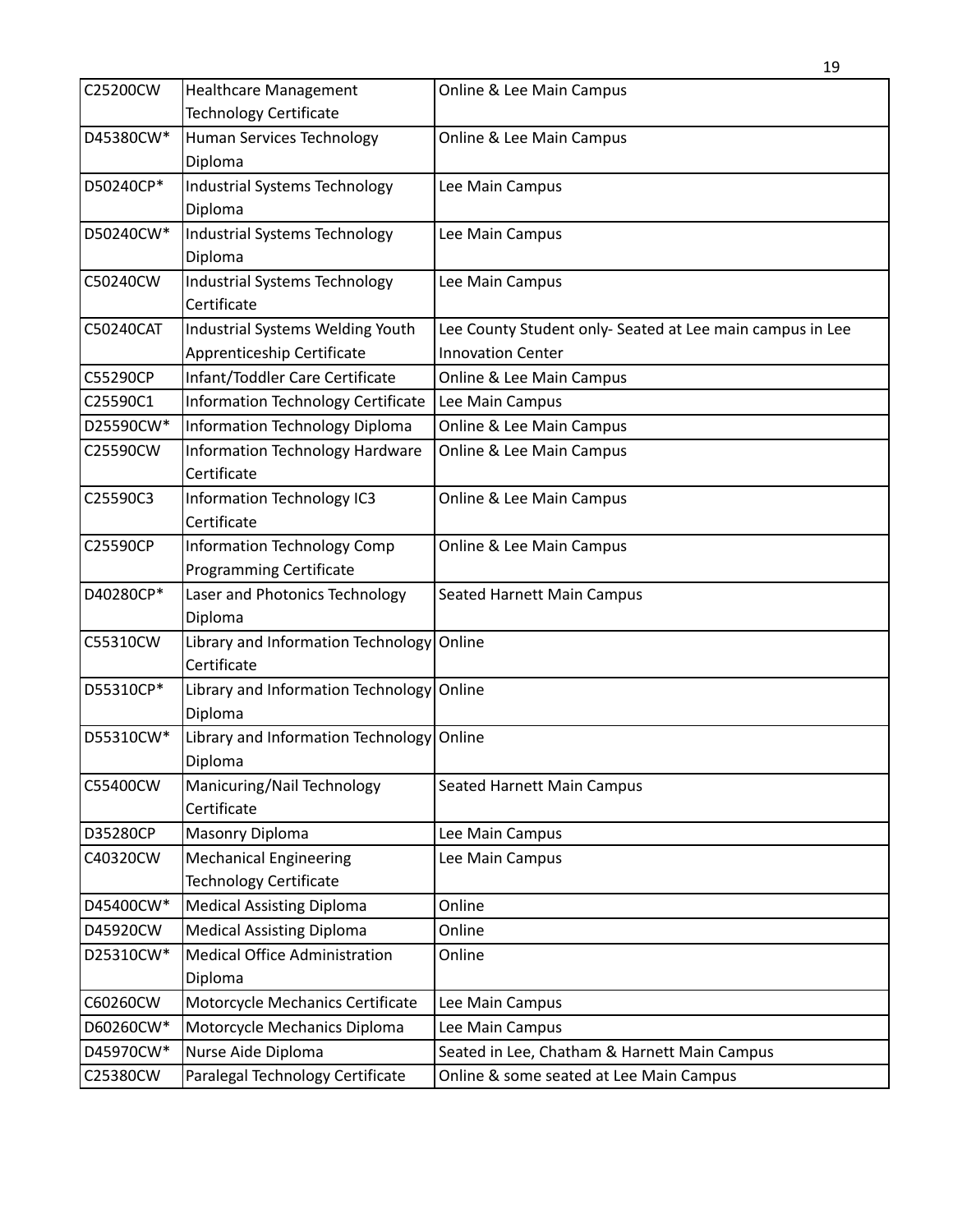|           |                                                        | 20                                                         |
|-----------|--------------------------------------------------------|------------------------------------------------------------|
| D40370CW* | Sustainability Technologies                            | Chatham Main Campus                                        |
|           | Diploma                                                |                                                            |
| D15410CW* | Sustainable Agriculture Diploma                        | <b>Chatham Main Campus</b>                                 |
| C15410C5  | Sustainable Agriculture Certificate:                   | Triton High School                                         |
|           | Agribusiness                                           |                                                            |
| C15410C1  | Sustainable Agriculture Certificate:                   | Triton High School                                         |
|           | Horticulture                                           |                                                            |
| C15410C3  | Sustainable Agriculture Certificate:                   | <b>Triton High School</b>                                  |
|           | Ag Mechanics                                           |                                                            |
| C15410C4  | Sustainable Agriculture Certificate:                   | <b>Triton High School</b>                                  |
|           | <b>Animal Science</b>                                  |                                                            |
| C15410C2  | Sustainable Agriculture Certificate:                   | Triton High School                                         |
|           | <b>Natural Resources</b>                               |                                                            |
| C45780CW* | <b>Veterinary Medical Technology</b>                   | Online & seated enrollment required at Lee Main campus for |
|           | Certificate                                            | select courses                                             |
| C50420CW  | <b>Welding Technology Certificate</b>                  | Lee, Chatham & Harnett Main Campus                         |
|           |                                                        |                                                            |
| D50420CP* | <b>Welding Technology Diploma</b>                      | Lee & Harnett Main Campus                                  |
| D50420CW  | <b>Welding Technology Diploma</b>                      | Lee & Harnett Main Campus                                  |
|           | * Programs that require a 2.8 unweighted GPA or higher |                                                            |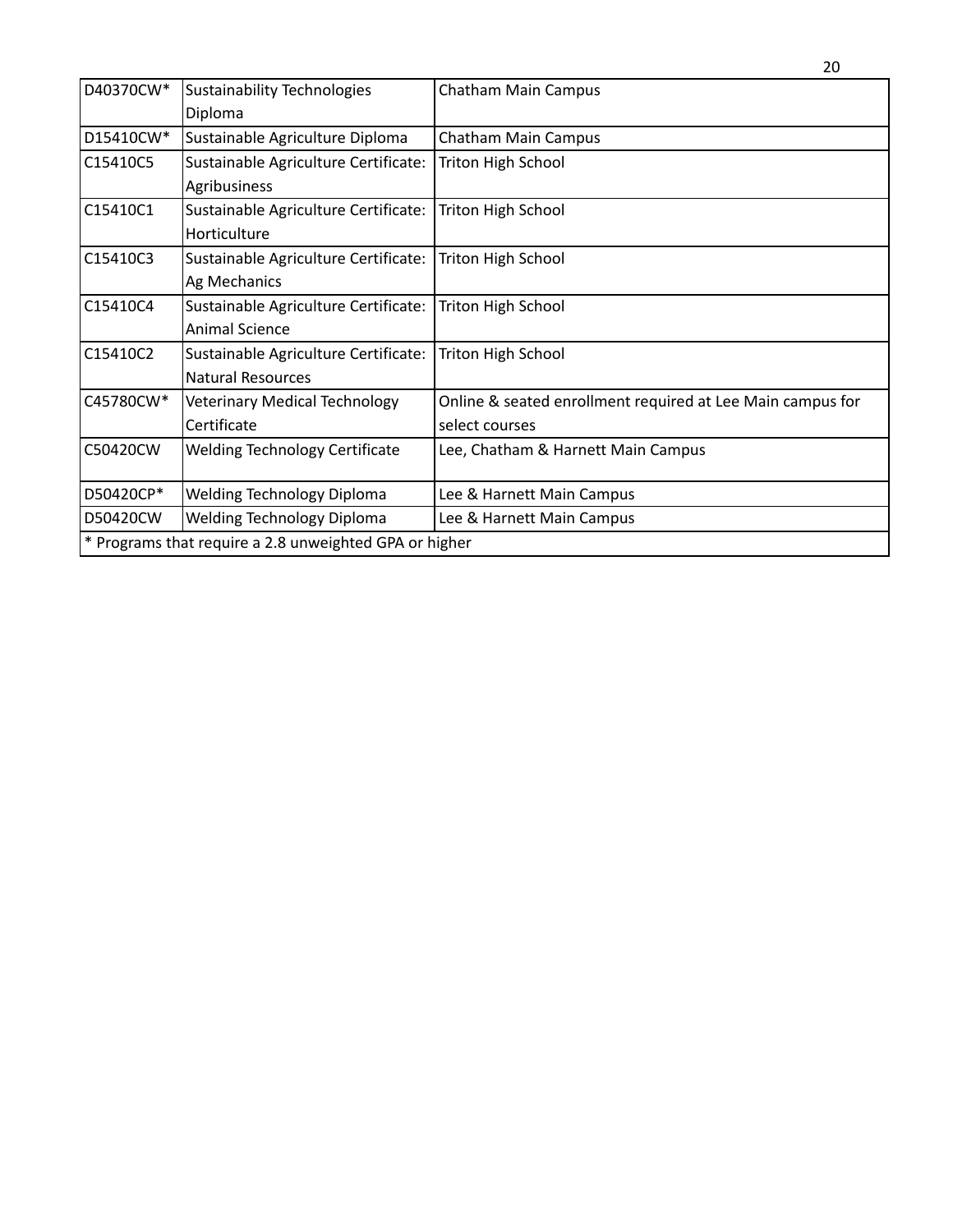# College vs High School Credit

|                                                                         |       |         |          |              | Per agreement between the North Carolina Community College System and the North Carolina      |
|-------------------------------------------------------------------------|-------|---------|----------|--------------|-----------------------------------------------------------------------------------------------|
| Department of Public Instruction, the following credit will be awarded: |       |         |          |              |                                                                                               |
| <b>Semester Credit Hours:</b>                                           | $1-2$ | $3 - 4$ | 5-8      | - 9+         | (on college transcript)                                                                       |
| <b>High School Credits:</b>                                             | 0     |         | $\sim$ 2 | $\mathbf{3}$ | (on high school transcript)                                                                   |
|                                                                         |       |         |          |              | College courses identified in the Comprehensive Articulation Agreement (CAA) will receive the |
|                                                                         |       |         |          |              | same course weight as AP and IB courses. Select CTE courses receive inherently honors weight. |

- Link to Dual Credit Allowances for Career & College Promise: <https://www.dpi.nc.gov/media/10212/download?attachment>

<span id="page-21-0"></span>\*Credit awarded subject to change per DPI and NCCCS policy.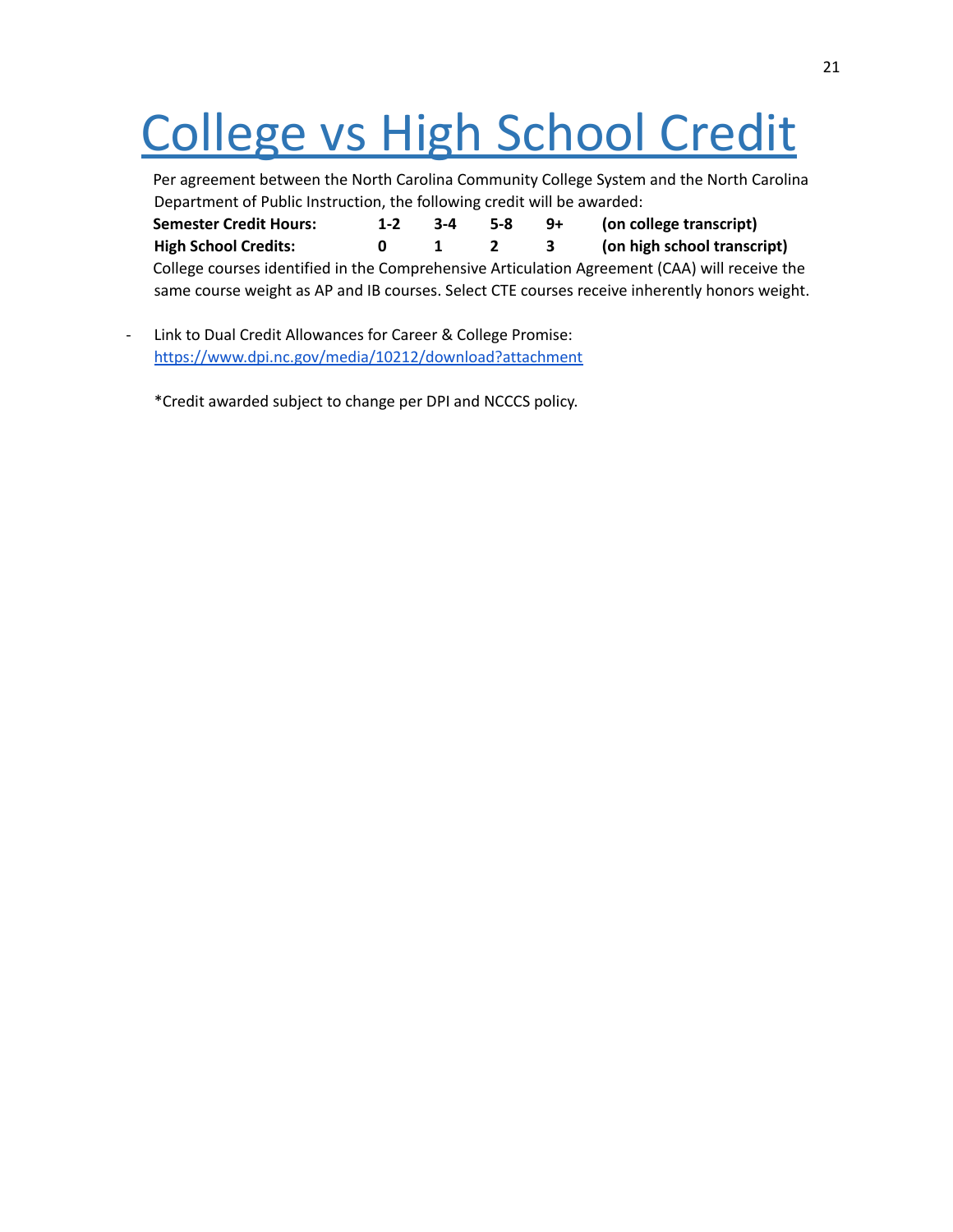# College Transfer Pathways

The courses offered in the Career & College Promise College Transfer Pathways are part of the Comprehensive Articulation Agreement (CAA), which is a statewide agreement governing the transfer of credits between NC community colleges and NC public universities that has as its objective the smooth transfer of credit. All courses, with the exception of the optional foreign language classes, are part of the Universal General Education Transfer Component (UGETC) list. If a student obtains a C or above in a UGETC course, then transferability of that specific course is guaranteed, regardless of whether or not the student completes the transfer degree.

#### **Pre-Associate in Arts (32-41\* SHC)**

The CCP College Transfer Pathway Leading to the Associate in Arts is designed for high school juniors and seniors who wish to begin study toward the Associate in Arts degree and a baccalaureate degree in a non-STEM major.

#### **Pre-Associate in Engineering (34-50\*^ SHC)**

The CCP College Transfer Pathway Leading to the Associate in Engineering is designed for high school juniors and seniors who wish to begin study toward the Associate in Engineering degree and a baccalaureate degree in a STEM or technical major.

#### **^ PREREQUISITE GENERAL EDUCATION HOURS (0-8 SHC)**

Students in the Pre-AE pathway who do not place directly into MAT 271 must complete MAT 171 and MAT 172 prior to enrolling in MAT 271 Calculus I.

#### **Pre-Associate in Science (35-43\* SHC)**

The CCP College Transfer Pathway Leading to the Associate in Science is designed for high school juniors and seniors who wish to begin study toward the Associate in Science degree and a baccalaureate degree in a STEM or technical major.

#### **\*OPTIONAL GENERAL EDUCATION HOURS (0-8 SHC)**

A student may take up to 8 SHC of foreign language courses and accompanying labs, in a single language, designated as General Education in the CAA as a part of this pathway. These courses are not a part of the Universal General Education Transfer Component. Students who complete these courses with a grade of "C" or better will receive transfer credit. The receiving university will determine whether the courses will count as general education, pre-major, or elective credit.

Central Carolina Community College offers the following options for foreign language:

- \_\_\_ASL 111 American Sign Language I
- \_\_\_ASL 112 American Sign Language II
- \_\_\_SPA 111 Elementary Spanish I
- \_\_\_SPA 112 Elementary Spanish II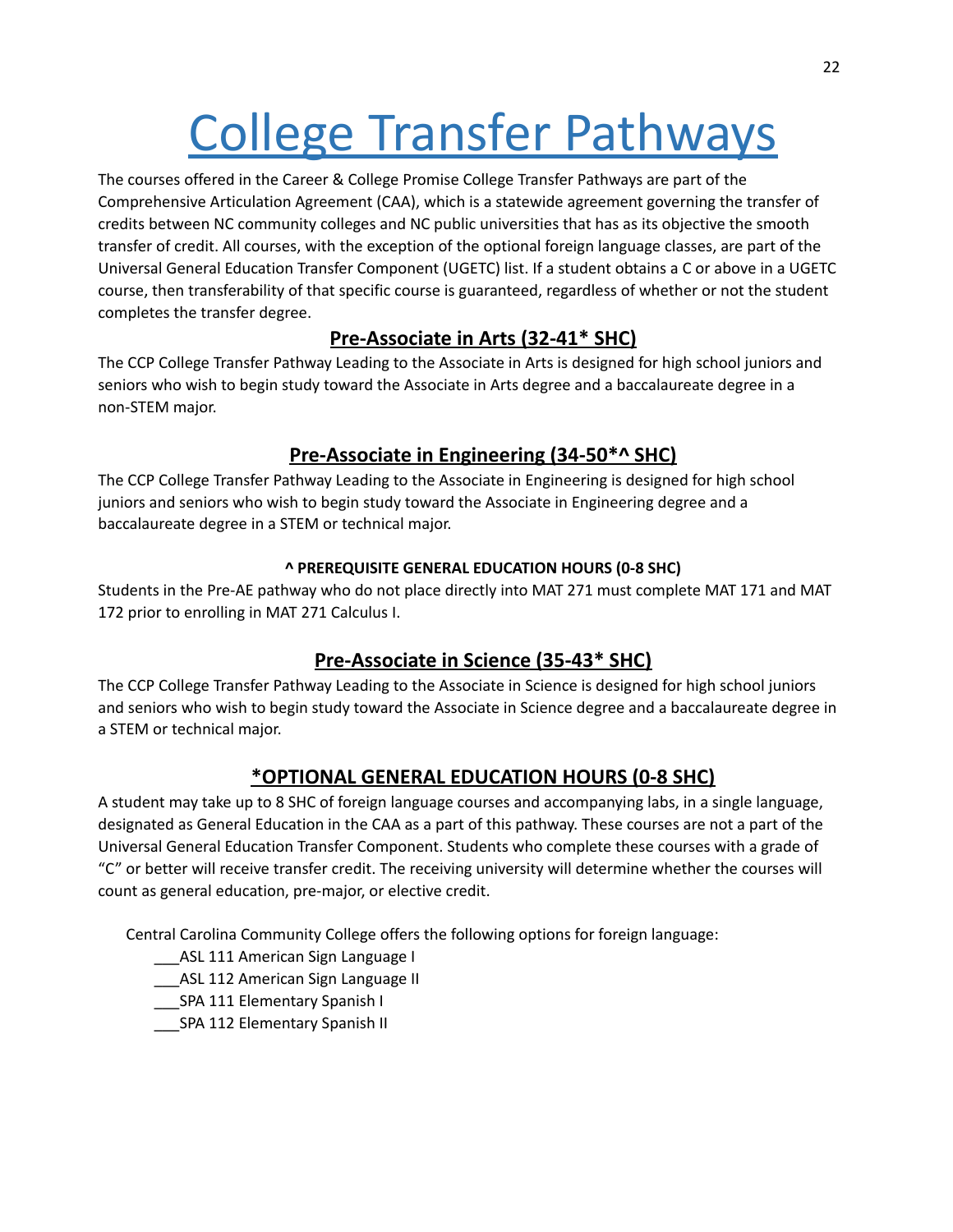#### **Associate Degree Nursing (58-60 SHC)**

The CCP ADN Pathway is designed for high school juniors and seniors who wish to begin their educational studies toward the Associate in Nursing degree and a Baccalaureate degree in Nursing. The pathway is based on Blocks 1 through 3 of the Uniform Articulation Agreement (UAA) between the University of North Carolina's Registered Nurse to Bachelor of Science in Nursing programs and the North Carolina Community College Associate Degree Nursing Programs which was approved by the State Board of Community Colleges and the UNC Board of Governors in February 2015.

A student who completed an AAS in Nursing with a GPA of at least 2.0 and a grade of C or better in the RN to BSN AA courses listed below and who holds a current unrestricted license as a Registered Nurse in North Carolina will have fulfilled the UNC institutions lower-division general education requirements as well as nursing program entry requirements. However, because nursing program admissions are competitive, no student is guaranteed admission to the program of his or her choice.

For additional information about Blocks 2 and 3 of the Five Block Degree Plan located within the UAA between the University of North Carolina RN to BSN please visit:

**http://www.nccommunitycolleges.edu/academic-programs/college-transferarticulation-agreements/uni form-articulation-agreement-rn-bsn**

#### **Pre-Associate in Arts - Teacher Preparation (35-43\* SHC)**

#### **Pre-Associate in Science - Teacher Preparation (35-43\* SHC)**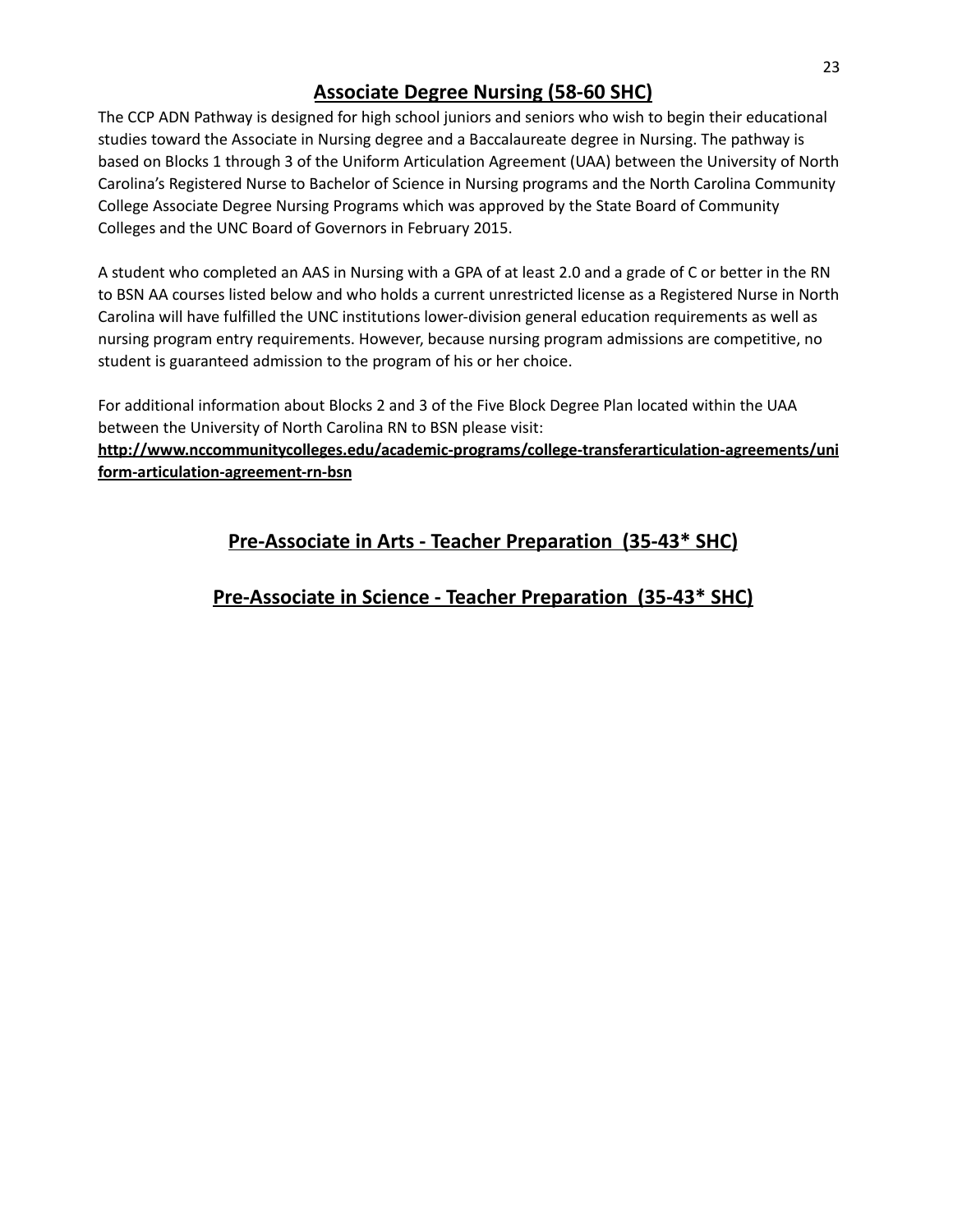### <span id="page-24-0"></span>Pre-Associate in Arts (P1012C)

#### **English Composition (6 SHC) (two required courses)**

\_\_\_ENG 111 Writing & Inquiry (3 SHC)

\_\_\_ENG 112 Writing/Research in the Disciplines (3 SHC)

**Communication/Humanities/Fine Arts (9 SHC) (select three courses from at least two different**

#### **disciplines)**

- \_\_\_COM 120 Intro to Interpersonal Communications (3 SHC)
- \_\_\_COM 231 Public Speaking (3 SHC)
- \_\_\_ART 111 Art Appreciation (3 SHC)
- \_\_\_ART 114 Art History Survey I (3 SHC)
- \_\_\_ART 115 Art History Survey II (3 SHC)
- \_\_\_DRA-111 Theatre Appreciation (3 SHC)
- \_\_\_ENG 231 American Literature I (3 SHC)
- \_\_\_ENG 232 American Literature II (3 SHC)
- \_\_\_ENG 241 British Literature I (3 SHC)
- \_\_\_ENG 242 British Literature II (3 SHC)
- \_\_\_MUS 110 Music Appreciation (3 SHC)
- \_\_\_MUS 112 Introduction to Jazz (3 SHC)
- \_\_\_PHI 215 Philosophical Issues (3 SHC)
- \_\_\_PHI 240 Introduction to Ethics (3 SHC)

#### **Social/Behavioral Sciences (9 SHC) (select three courses from at least two different disciplines)**

- \_\_\_ECO 251 Principles of Microeconomics (3 SHC)
- \_\_\_ECO 252 Principles of Macroeconomics (3 SHC)
- \_\_\_HIS 111 World Civilizations I (3 SHC)
- \_\_\_HIS 112 World Civilizations II (3 SHC)
- \_\_\_HIS 131 American History I (3 SHC)
- \_\_\_HIS 132 American History II (3 SHC)
- \_\_\_POL 120 American Government (3 SHC)
- \_\_\_PSY 150 General Psychology (3 SHC)
- SOC 210 Introduction to Sociology (3 SHC)

#### **Math (3-4 SHC) (select one required course)**

- \_\_\_MAT 143 Quantitative Literacy (3 SHC)
- \_\_\_MAT 152 Statistical Methods I (4 SHC)
- \_\_\_MAT 171 Precalculus Algebra (4 SHC)

#### **Natural Sciences (4 SHC) (select one required course)**

\_\_\_AST 111 Descriptive Astronomy (3 SHC) and AST 111A Descriptive Astronomy Lab (1 SHC)

- \_\_\_AST 151 & AST 151A General Astronomy I (4 SHC)
- \_\_\_BIO 110 Principles of Biology (4 SHC)
- \_\_\_BIO 111 General Biology I (4 SHC)
- \_\_\_CHM 151 General Chemistry I (4 SHC)
- \_\_\_GEL 111 Introductory Geology (4 SHC)
- \_\_\_PHY 110 Conceptual Physics (3 SHC) and PHY 110A Conceptual Physics Lab (1 SHC)

#### **Academic Transition (1 SHC) (one required course)**

\_\_\_ ACA 122 College Transfer Success (1 SHC)

#### **Minimum Total Semester Hours Credit Required: 32**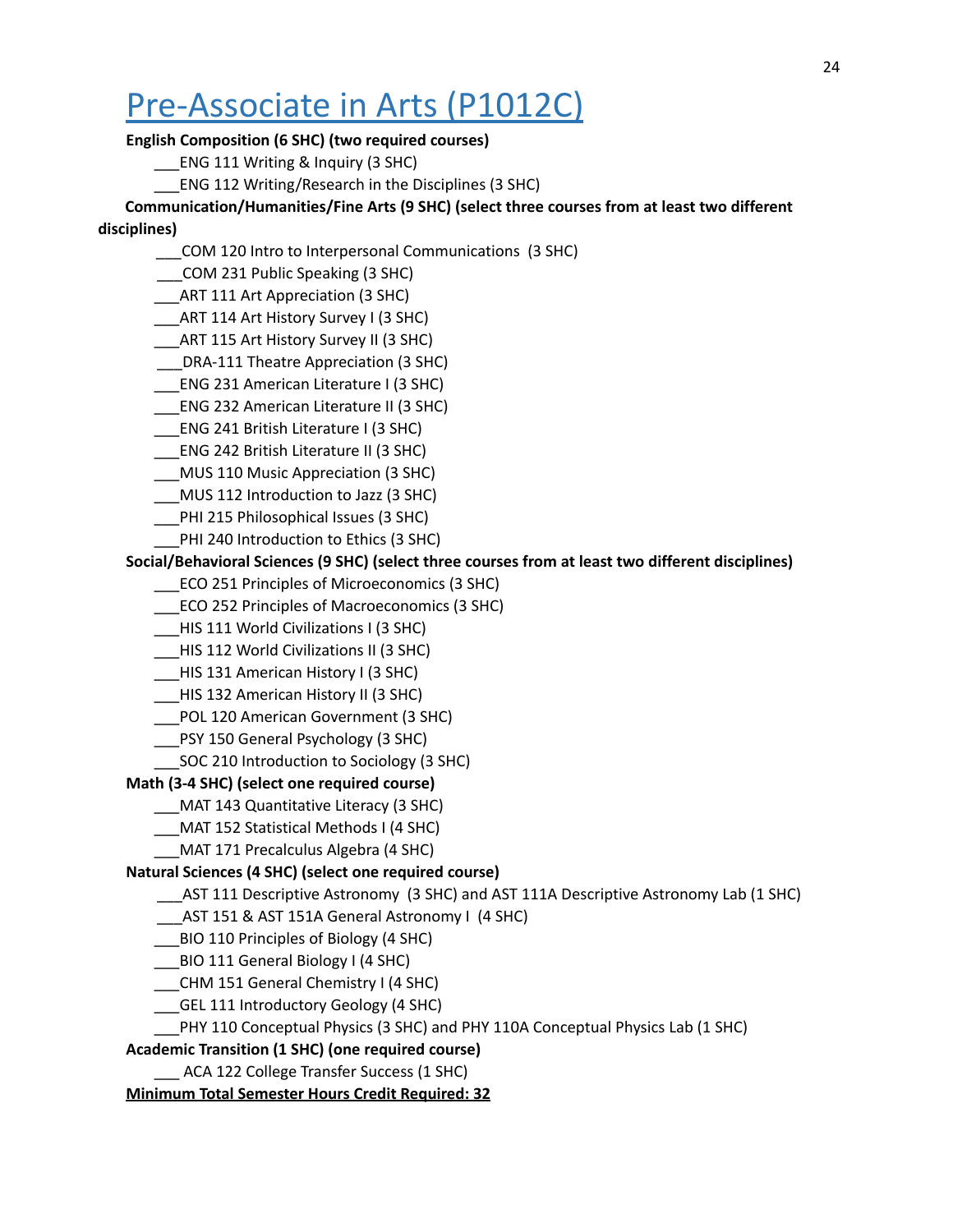### <span id="page-25-0"></span>Pre-Associate in Engineering (P1052C)

**English Composition (6 SHC) (two required courses)**

\_\_\_ENG 111 Writing & Inquiry (3 SHC)

\_\_\_ENG 112 Writing/Research in the Disciplines (3 SHC)

**Communication/Humanities/Fine Arts (3 SHC) (select one required course)**

- \_\_\_ART 111 Art Appreciation (3 SHC)
- \_\_\_ART 114 Art History Survey I (3 SHC)
- \_\_\_ART 115 Art History Survey II (3 SHC)
- \_\_\_COM 231 Public Speaking (3 SHC)
- \_\_\_ENG 231 American Literature I (3 SHC)
- \_\_\_ENG 232 American Literature II (3 SHC)
- \_\_\_ENG 241 British Literature I (3 SHC)
- \_\_\_ENG 242 British Literature II (3 SHC)
- \_\_\_MUS 110 Music Appreciation (3 SHC)
- \_\_\_MUS 112 Introduction to Jazz (3 SHC)
- \_\_\_PHI 215 Philosophical Issues (3 SHC)
- PHI 240 Introduction to Ethics (3 SHC)

**Social/Behavioral Sciences (3 SHC) (one required course)**

- \_\_\_ECO 251 Principles of Microeconomics (3 SHC)
- **Math (8 SHC) (one required course) (two required courses)**
- MAT 271 Calculus I (4 SHC) and MAT 272 Calculus II (4 SHC)

**Natural Science (8 SHC) (select two required courses)**

- \_\_\_CHM 151 General Chemistry I (4 SHC)
- PHY 251 General Physics I (4 SHC)
- \_\_\_PHY 252 General Physics II (4 SHC)

**Academic Transition (1 SHC) (one required course)**

\_\_\_ ACA 122 College Transfer Success (1 SHC)

**Other Required Hours (5 SHC) (two required courses)**

\_\_\_DFT 170 Engineering Graphics (3 SHC)

\_\_\_EGR 150 Introduction to Engineering (2 SHC)

#### **Minimum Total Semester Hours Credit Required: 34\***

\*Students needing to take MAT-171 and 172 prior to enrolling in MAT-271 will have 42 hours required.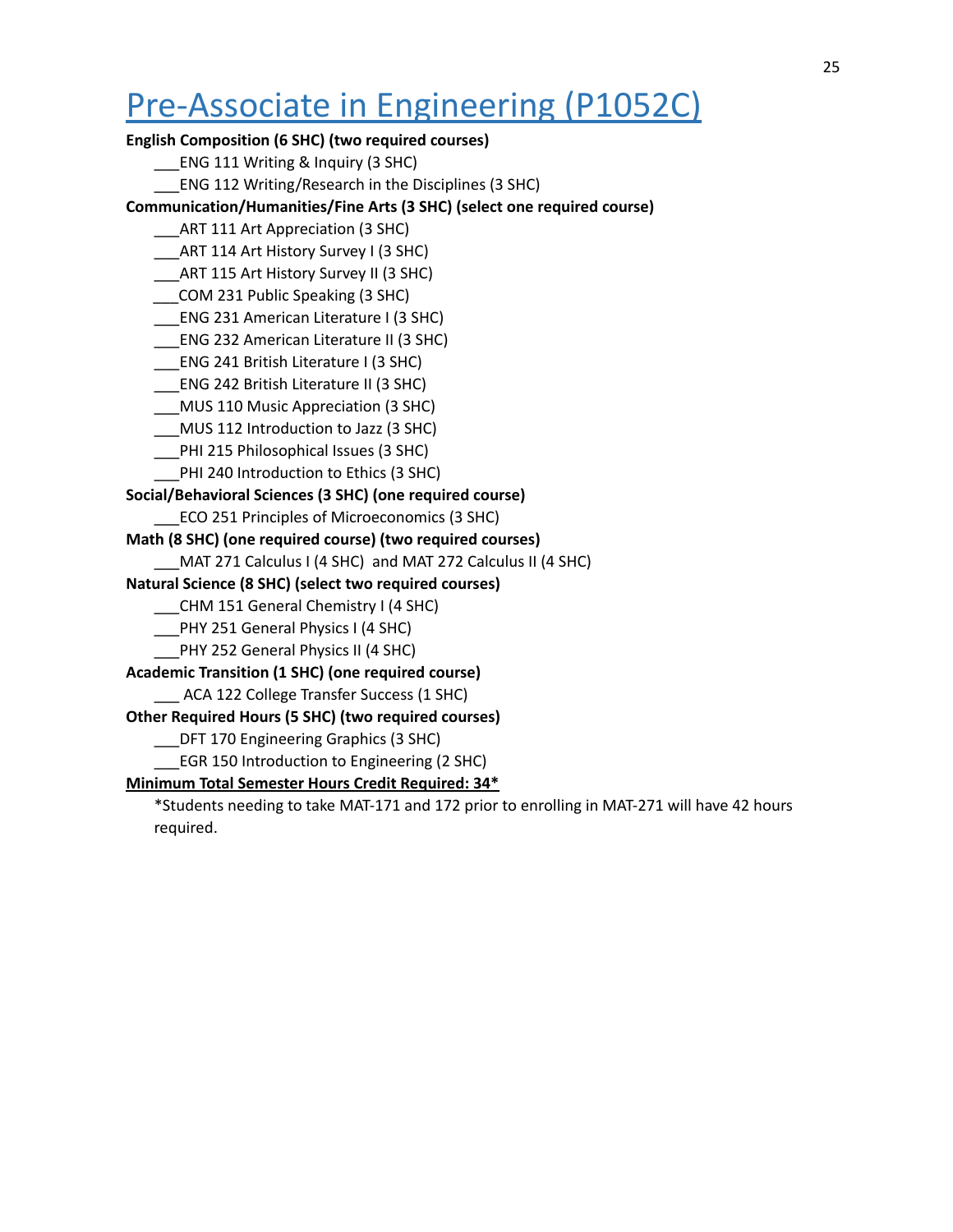### <span id="page-26-0"></span>Pre-Associate in Science (P1042C)

#### **English Composition (6 SHC) (two required courses)**

\_\_\_ENG 111 Writing & Inquiry (3 SHC)

\_\_\_ENG 112 Writing/Research in the Disciplines (3 SHC)

**Communication/Humanities/Fine Arts (6 SHC) (select two courses from at least two different**

#### **disciplines)**

- \_\_\_COM 120 Intro Interpersonal Communication (3 SHC)
- \_\_\_COM 231 Public Speaking (3 SHC)
- \_\_\_ART 111 Art Appreciation (3 SHC)
- \_\_\_ART 114 Art History Survey I (3 SHC)
- \_\_\_ART 115 Art History Survey II (3 SHC)
- \_\_\_DRA 111 Theatre Appreciation (3 SHC)
- \_\_\_ENG 231 American Literature I (3 SHC)
- \_\_\_ENG 232 American Literature II (3 SHC)
- \_\_\_ENG 241 British Literature I (3 SHC)
- \_\_\_ENG 242 British Literature II (3 SHC)
- \_\_\_MUS 110 Music Appreciation (3 SHC)
- \_\_\_MUS 112 Introduction to Jazz (3 SHC)
- \_\_\_PHI 215 Philosophical Issues (3 SHC)
- \_\_\_PHI 240 Introduction to Ethics (3 SHC)

#### **Social/Behavioral Sciences (6 SHC) (select two courses from at least two different disciplines)**

- \_\_\_ECO 251 Principles of Microeconomics (3 SHC)
- \_\_\_ECO 252 Principles of Macroeconomics (3 SHC)
- \_\_\_HIS 111 World Civilizations I (3 SHC)
- \_\_\_HIS 112 World Civilizations II (3 SHC)
- \_\_\_HIS 131 American History I (3 SHC)
- \_\_\_HIS 132 American History II (3 SHC)
- \_\_\_POL 120 American Government (3 SHC)
- \_\_\_PSY 150 General Psychology (3 SHC)
- SOC 210 Introduction to Sociology (3 SHC)

#### **Math (8 SHC) (one required course) (select two required courses)**

- \_\_\_MAT 171 Precalculus Algebra (4 SHC)
- \_\_\_MAT 172 Precalculus Trigonometry (4 SHC)
- \_\_\_MAT 263 Brief Calculus (4 SHC)
- \_\_\_MAT 271 Calculus I (4 SHC)
- \_\_\_MAT 272 Calculus II (4 SHC)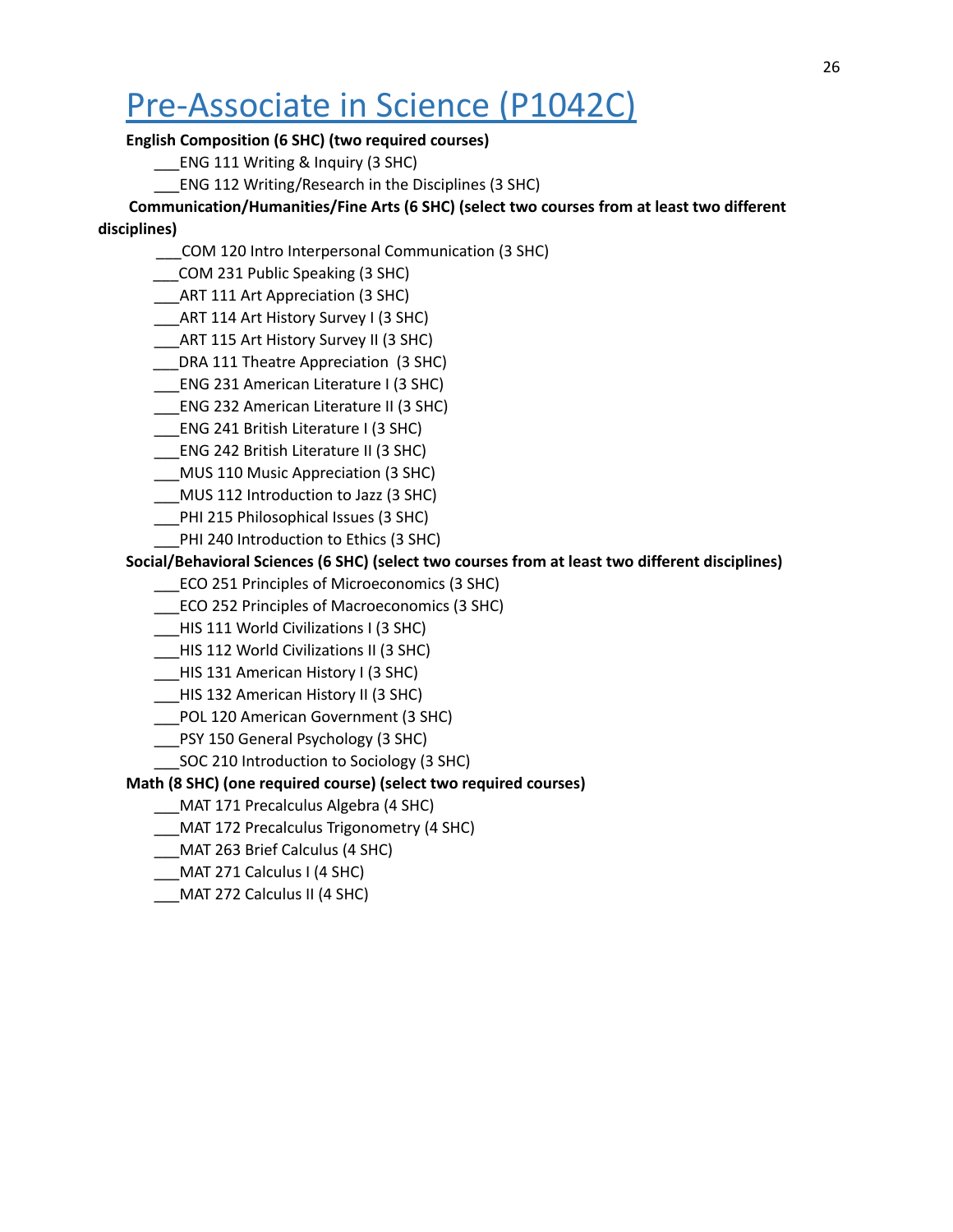#### **Natural Sciences (8 SHC) (select two required courses)**

\_\_\_AST 151 General Astronomy I (3 SHC) and AST 151 General Astronomy I Lab (1 SHC)

\_\_\_BIO 110 Principles of Biology (4 SHC) and GEL 111 Geology (4 SHC)

\_\_\_BIO 111 General Biology I (4 SHC) and \_\_\_BIO 112 General Biology II (4 SHC)

\_\_\_CHM 151 General Chemistry I (4 SHC) and \_\_\_CHM 152 General Chemistry II (4 HSC)

\_\_\_GEL 111 Geology (4 SHC)

\_\_\_PHY 110 Conceptual Physics (3 SHC) and PHY 110A Conceptual Physics Lab (1 SHC)

\_\_\_PHY 151 College Physics I (4 SHC) and \_\_\_PHY 152 College Physics II (4 SHC)

\_\_\_PHY 251 General Physics I (4 SHC) and \_\_\_PHY 252 General Physics II (4 SHC)

**Academic Transition (1 SHC) (one required course)**

\_\_\_ ACA 122 College Transfer Success (1 SHC)

**Minimum Total Semester Hours Credit Required: 35**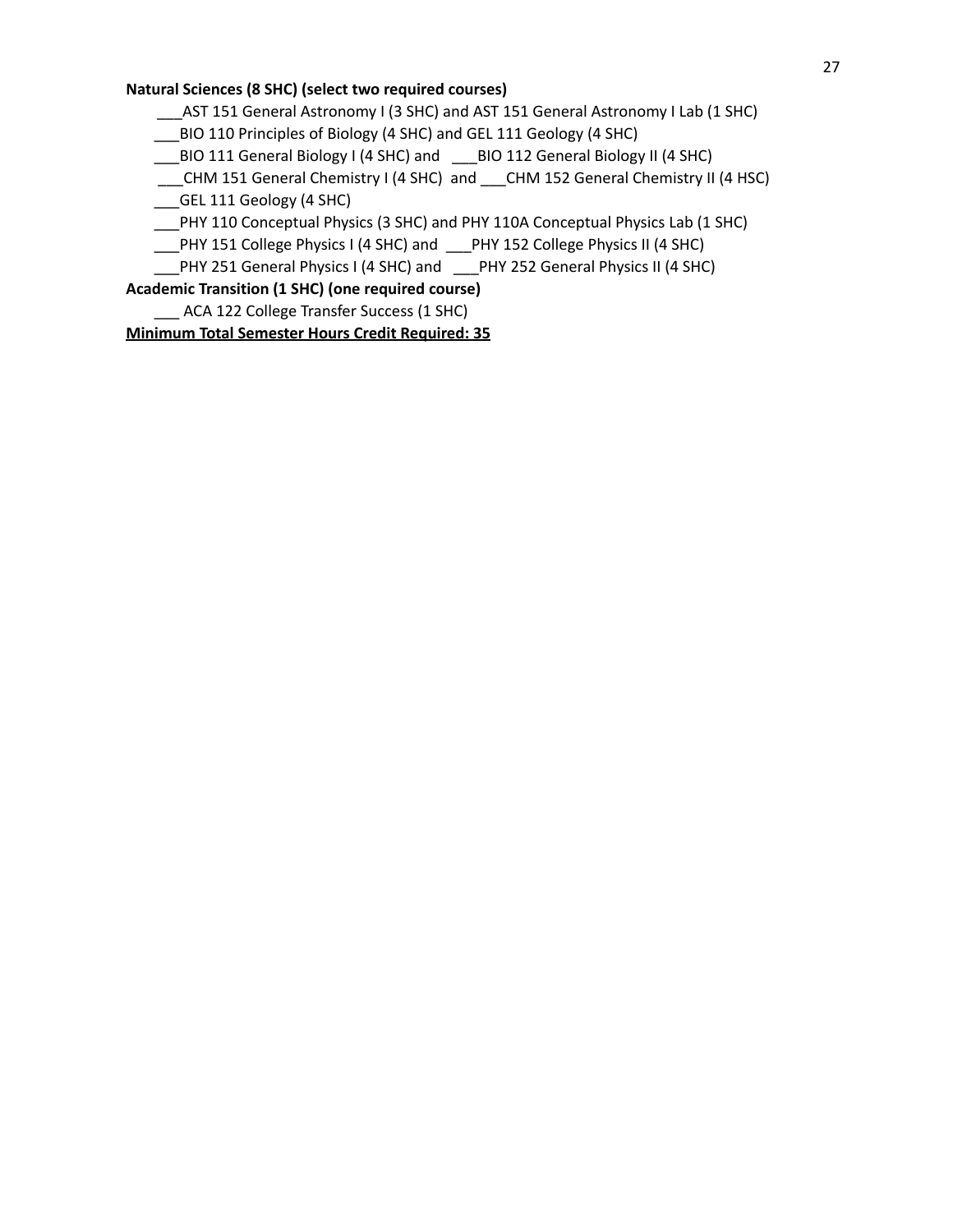### <span id="page-28-0"></span>Pre-Associate Degree Nursing (P1032C)

#### **English Composition (6 SHC) (select two courses, including ENG-111)**

\_\_\_ENG 111 Writing & Inquiry (3 SHC)

\_\_\_ENG 112 Writing/Research in the Disc. (3 SHC)

\_\_\_ENG 114 Prof Research & Reporting (3 SHC)

**Humanities/Fine Arts (3 SHC) (select one course)**

\_\_\_ART 111 Art Appreciation (3 SHC)

\_\_\_ART 114 Art History Survey I (3 SHC)

\_\_\_ART 115 Art History Survey II (3 SHC)

\_\_\_HUM 115 Critical Thinking (3 SHC)

\_\_\_MUS 110 Music Appreciation (3 SHC)

\_\_\_MUS 112 Introduction to Jazz (3 SHC)

\_\_\_PHI 215 Philosophical Issues (3 SHC)

\_\_\_PHI 240 Introduction to Ethics (3 SHC)

#### **Social/Behavioral Sciences (6 SHC) (the following courses are required)**

\_\_\_PSY 150 General Psychology (3 SHC)

\_\_\_PSY 241 Developmental Psychology (3 SHC)

#### **Natural Sciences (8 SHC)**

\_\_\_BIO 165 Anatomy and Physiology I (4 SHC) and BIO 166 Anatomy & Physiology II (4 SHC)

\_BIO 168 Anatomy and Physiology I (4 SHC) and BIO 169 Anatomy & Physiology II (4 SHC)

#### **Other Required Hours (1 SHC)**

\_\_\_ACA 122 College Transfer Success (1 SHC)

**Minimum Total Semester Hours Credit Required: 24**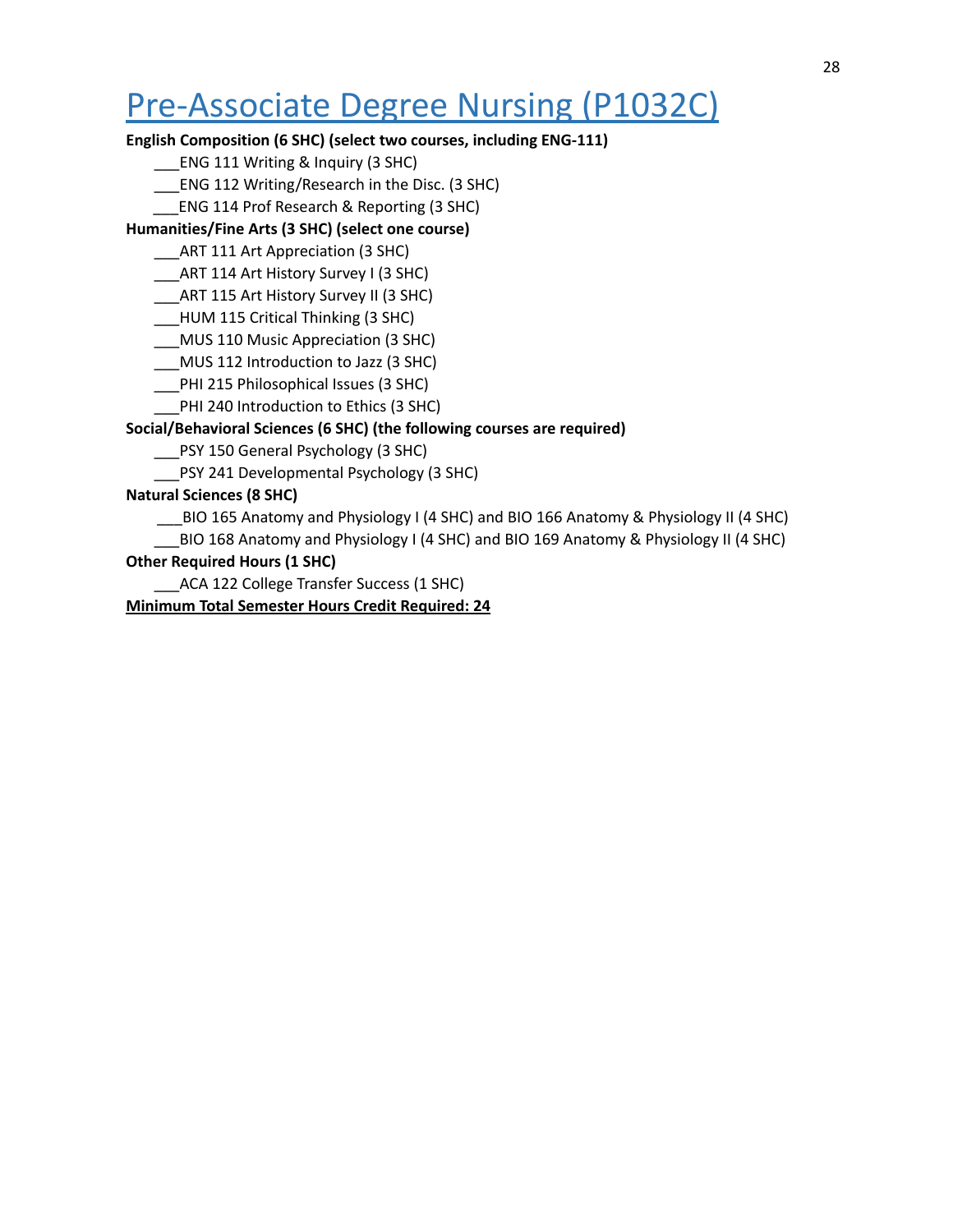### <span id="page-29-0"></span>Pre-Associate Degree Associate of Arts-

### Teacher Preparation (P1012T)

**English Composition (6 SHC) The following two English composition courses are required:**

- \_\_\_ENG 111 Writing & Inquiry (3 SHC)
- \_\_\_ENG 112 Writing/Research in the Disciplines (3 SHC)

**Select three courses from the following from at least two different disciplines (9 SHC) Communication**

- \_\_\_COM 120 Introduction to Interpersonal Communication (3 SHC)
- \_\_\_COM 231 Public Speaking (3 SHC)

#### **Humanities/Fine Arts**

- \_\_\_ART 111 Art Appreciation (3 SHC)
- \_\_\_ART 114 Art History Survey I (3 SHC)
- \_\_\_ART 115 Art History Survey II (3 SHC)
- \_\_\_DRA 111 Theatre Appreciation (3 SHC)
- \_\_\_ENG 231 American Literature I (3 SHC)
- \_\_\_ENG 232 American Literature II (3 SHC)
- \_\_\_ENG 241 British Literature I (3 SHC)
- \_\_\_ENG 242 British Literature II (3 SHC)
- \_\_\_MUS 110 Music Appreciation (3 SHC)
- \_\_\_MUS 112 Introduction to Jazz (3 SHC)
- \_\_\_PHI 215 Philosophical Issues (3 SHC)
- PHI 240 Introduction to Ethics (3 SHC)

**Social/Behavioral Sciences (6 SHC) (Select two courses from the following from at least two different disciplines)**

- \_\_\_ECO 251 Principles of Microeconomics (3 SHC)
- \_\_\_ECO 252 Principles of Macroeconomics (3 SHC)
- \_\_\_HIS 111 World Civilizations I (3 SHC)
- \_\_\_HIS 112 World Civilizations II (3 SHC)
- \_\_\_HIS 131 American History I (3 SHC)
- \_\_\_HIS 132 American History II (3 SHC)
- \_\_\_POL 120 American Government (3 SHC)
- \_\_\_PSY 150 General Psychology (3 SHC)
	- \_\_\_SOC 210 Introduction to Sociology (3 SHC)

#### **Math (3-4 SHC) Select one course from the following:**

- \_\_\_MAT 143 Quantitative Literacy (3 SHC)
- \_\_\_MAT 152 Statistical Methods I (4 SHC)
- \_\_\_MAT 171 Precalculus Algebra (4 SHC)

#### **Natural Sciences (4 SHC) (Select 4 SHC from the following courses)**

- \_\_\_AST 111 Descriptive Astronomy (3 SHC) and AST 111A Descriptive Astronomy Lab (1 SHC)
- \_\_\_AST 151 General Astronomy I (3 SHC) and AST 151A General Astronomy Lab I (1 SHC)
- \_\_\_BIO 110 Principles of Biology (4 SHC)
- \_\_\_BIO 111 General Biology I (4 SHC)
- \_\_\_CHM 151 General Chemistry I (4 SHC)
- \_\_\_GEL 111 Introductory Geology (4 SHC)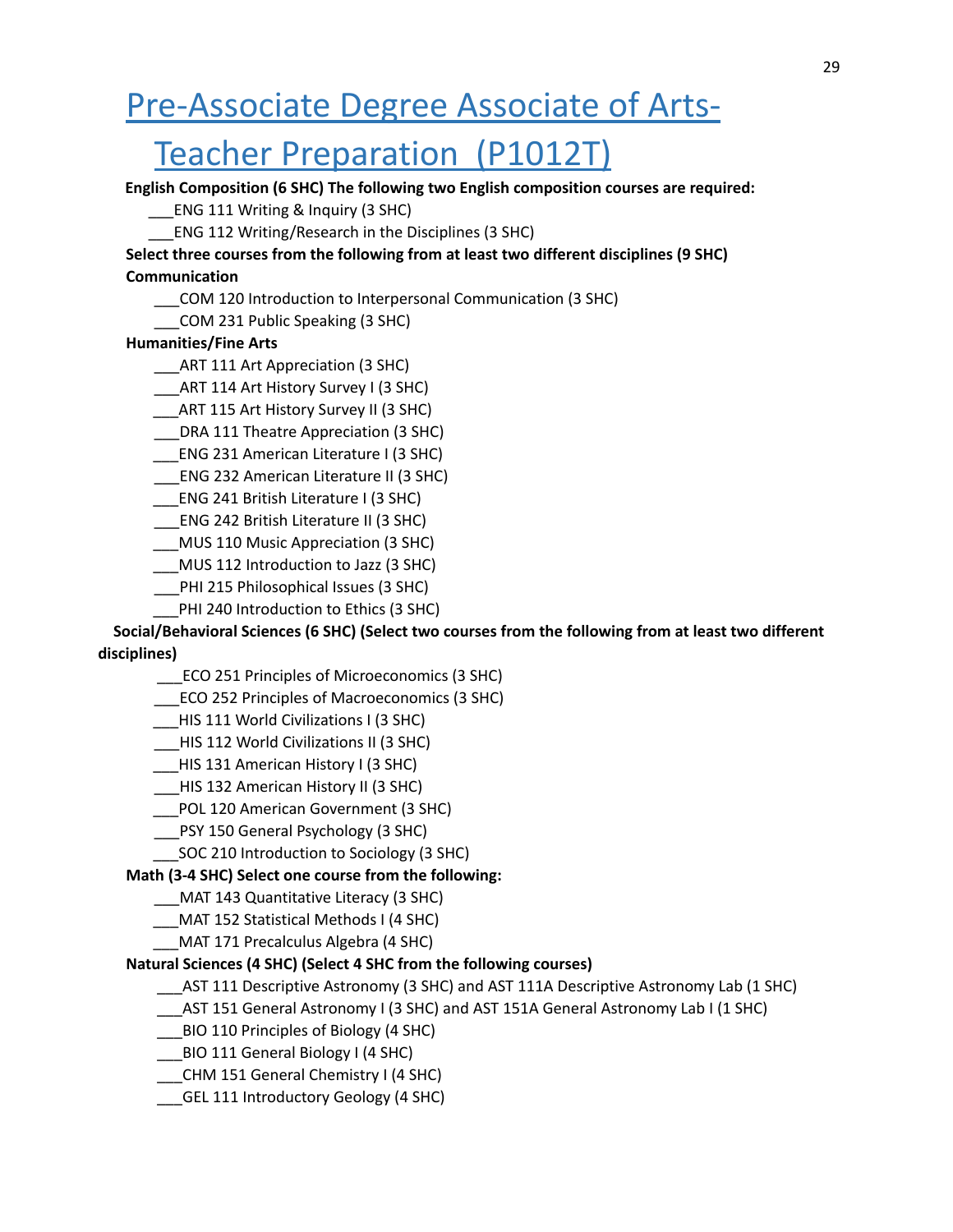\_\_\_PHY 110 Conceptual Physics (3 SHC) and PHY 110A Conceptual Physics Lab (1 SHC)

**Other Required General Education (3 SHC)**

\_\_\_SOC 225 Social Diversity (3 SHC)

**Other Required Hours (8 SHC)**

**Education (7 SHC) (The following courses are required)**

\_\_\_EDU 187 Teaching and Learning for All\* (4 SHC)

\_\_\_EDU 216 Foundations of Education (3 SHC)

**Academic Transition (1 SHC) (The following course is required)**

\_\_\_ACA 122 College Transfer Success (1 SHC)

**Minimum Total Semester Hours Credit Required: 31-32**

\*Students who have completed Teacher Cadet or Teaching as a Profession courses in high school with a B or better may substitute that course for EDU 187 Teaching and Learning for All. High school faculty must meet transfer level qualifications as established by SACSCOC or other accrediting body.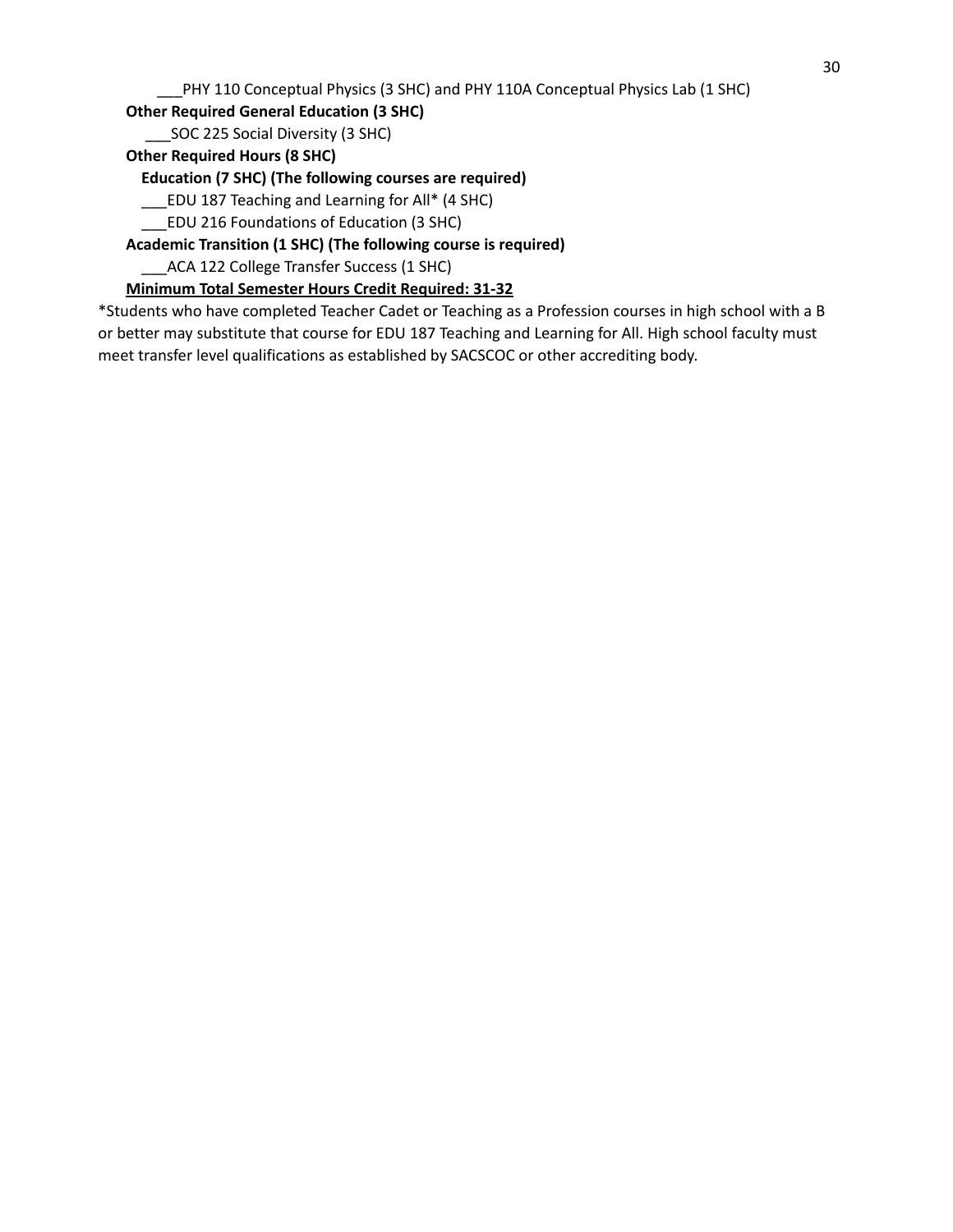### <span id="page-31-0"></span>Pre-Associate Degree Associate of Science-

### Teacher Preparation (P1014T)

**English Composition (6 SHC) The following two English composition courses are required:**

\_\_\_ENG 111 Writing & Inquiry (3 SHC)

\_\_\_ENG 112 Writing/Research in the Disciplines (3 SHC)

#### **Select two courses from the following from at least two different disciplines (6 SHC) Communication**

- \_\_\_COM 120 Introduction to Interpersonal Communication (3 SHC)
- \_\_\_COM 231 Public Speaking (3 SHC)

#### **Humanities/Fine Arts**

- \_\_\_ART 111 Art Appreciation (3 SHC)
- \_\_\_ART 114 Art History Survey I (3 SHC)
- \_\_\_ART 115 Art History Survey II (3 SHC)
- \_\_\_DRA 111 Theatre Appreciation (3 SHC)
- \_\_\_ENG 231 American Literature I (3 SHC)
- \_\_\_ENG 232 American Literature II (3 SHC)
- \_\_\_ENG 241 British Literature I (3 SHC)
- \_\_\_ENG 242 British Literature II (3 SHC)
- \_\_\_MUS 110 Music Appreciation (3 SHC)
- \_\_\_MUS 112 Introduction to Jazz (3 SHC)
- \_\_\_PHI 215 Philosophical Issues (3 SHC)
- PHI 240 Introduction to Ethics (3 SHC)

#### **Social/Behavioral Sciences (6 SHC) (Select one course from the following)**

- \_\_\_ECO 251 Principles of Microeconomics (3 SHC)
- \_\_\_ECO 252 Principles of Macroeconomics (3 SHC)
- \_\_\_HIS 111 World Civilizations I (3 SHC)
- \_\_\_HIS 112 World Civilizations II (3 SHC)
- \_\_\_HIS 131 American History I (3 SHC)
- \_\_\_HIS 132 American History II (3 SHC)
- \_\_\_POL 120 American Government (3 SHC)
- \_\_\_PSY 150 General Psychology (3 SHC)
- \_\_\_SOC 210 Introduction to Sociology (3 SHC)

#### **Math (8 SHC) (Select two courses from the following)**

- \_\_\_MAT 171 Precalculus Algebra (4 SHC)
- \_\_\_MAT 172 Precalculus Trigonometry (4 SHC)
- \_\_\_MAT 263 Brief Calculus (4 SHC)
- \_\_\_MAT 271 Calculus I (4 SHC)
- \_\_\_MAT 272 Calculus II (4 SHC)

#### **Natural Sciences (8 SHC) (Select 8 SHC from the following)**

- \_\_\_AST 151 General Astronomy I (3 SHC) and AST151A General Astronomy Lab I (1 SHC)
- \_\_\_BIO 110 Principles of Biology (4 SHC)
- \_\_\_BIO 111 General Biology I (4 SHC) and BIO 112 General Biology II (4 SHC)
- \_\_\_CHM 151 General Chemistry I (4 SHC) and CHM 152 General Chemistry II (4 SHC)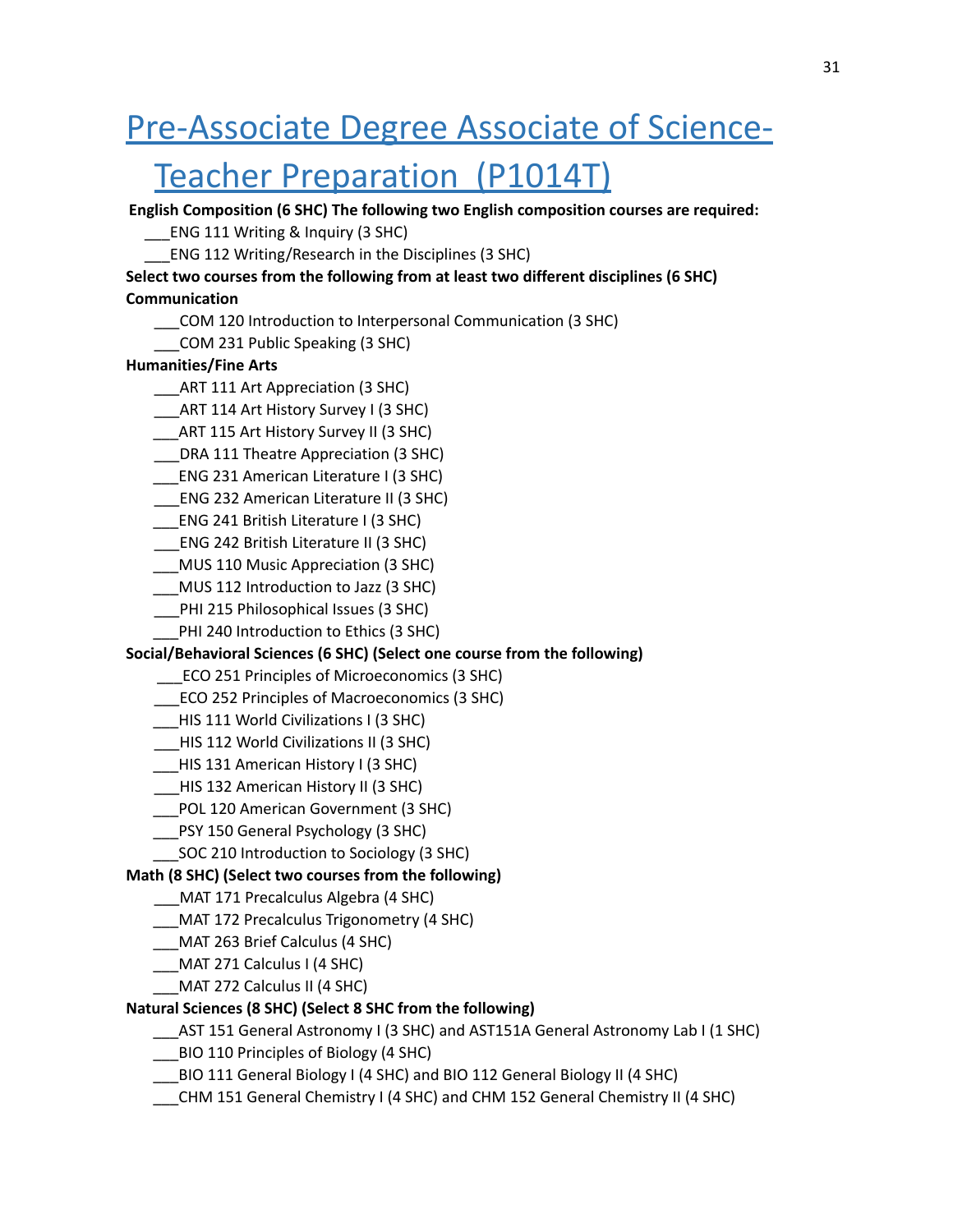\_\_\_GEL 111 Introductory Geology (4 SHC)

\_\_\_PHY 110 Conceptual Physics (3 SHC) and PHY 110A Conceptual Physics Lab (1 SHC)

\_\_\_PHY 151 College Physics I (4 SHC) and PHY 152 College Physics II (4 SHC)

PHY 251 General Physics I (4 SHC) and PHY 252 General Physics II (4 SHC)

**Other Required General Education (3 SHC)**

SOC 225 Social Diversity (3 SHC)

**Other Required Hours (8 SHC)**

**Education (7 SHC) (The following courses are required)**

\_\_\_EDU 187 Teaching and Learning for All\* (4 SHC)

\_\_\_EDU 216 Foundations of Education (3 SHC)

**The following courses are required:**

\_\_\_EDU 187 Teaching and Learning for All\* (4 SHC)

\_\_\_EDU 216 Foundations of Education (3 SHC)

**Academic Transition (1 SHC) (The following course is required)**

\_\_\_ACA 122 College Transfer Success (1 SHC)

#### **Total General Education Hours Required: 34**

\*Students who have completed Teacher Cadet or Teaching as a Profession courses in high school with a B or better may substitute that course for EDU 187 Teaching and Learning for All. High school faculty must meet transfer level qualifications as established by SACSCOC or other accrediting body.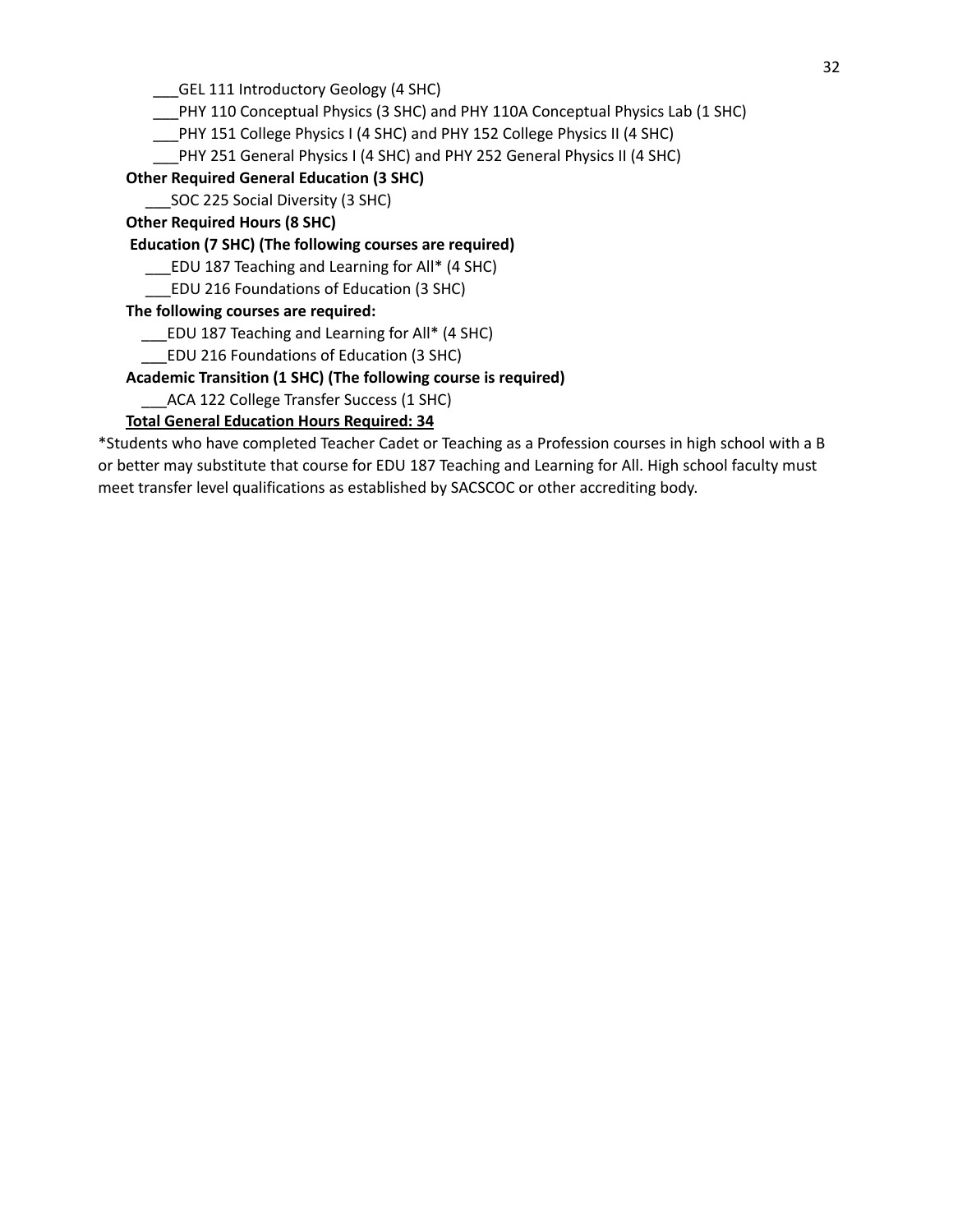# <span id="page-33-0"></span>Career & Technical Education **Pathways**

#### **Information Specific to CTE Pathway Programs of Study**

The college must already have received State Board approval to offer the traditional program in order to file a POS for a Career Technical Education pathway (i.e. the college must be approved for Welding in order to file a POS to offer a Welding CTE pathway.)

The college must utilize the current curriculum standard as the guideline for CTE Pathways. The curriculum standards are located at:

<http://www.nccommunitycolleges.edu/academic-programs/curriculum-standards>.

The program of study must consist of specific course requirements and may not include elective options (pick lists) for students.

The CTE certificate program of study must include either a minimum of 12 semester hours credit derived from the core of the curriculum standard or consist of courses in a local traditional certificate as listed in the college's catalog. Local certificates may not include course pick lists. Local certificates or diplomas submitted as CTE certificate pathways must include the following college comment: Courses included in this CTE program of study are offered in the college's traditional, local certificate as listed in the college catalog.

The college may submit more than one CTE certificate/diploma for a specific program in order to accommodate the needs of various high school districts. The college must file each as a separate certificate/diploma(s).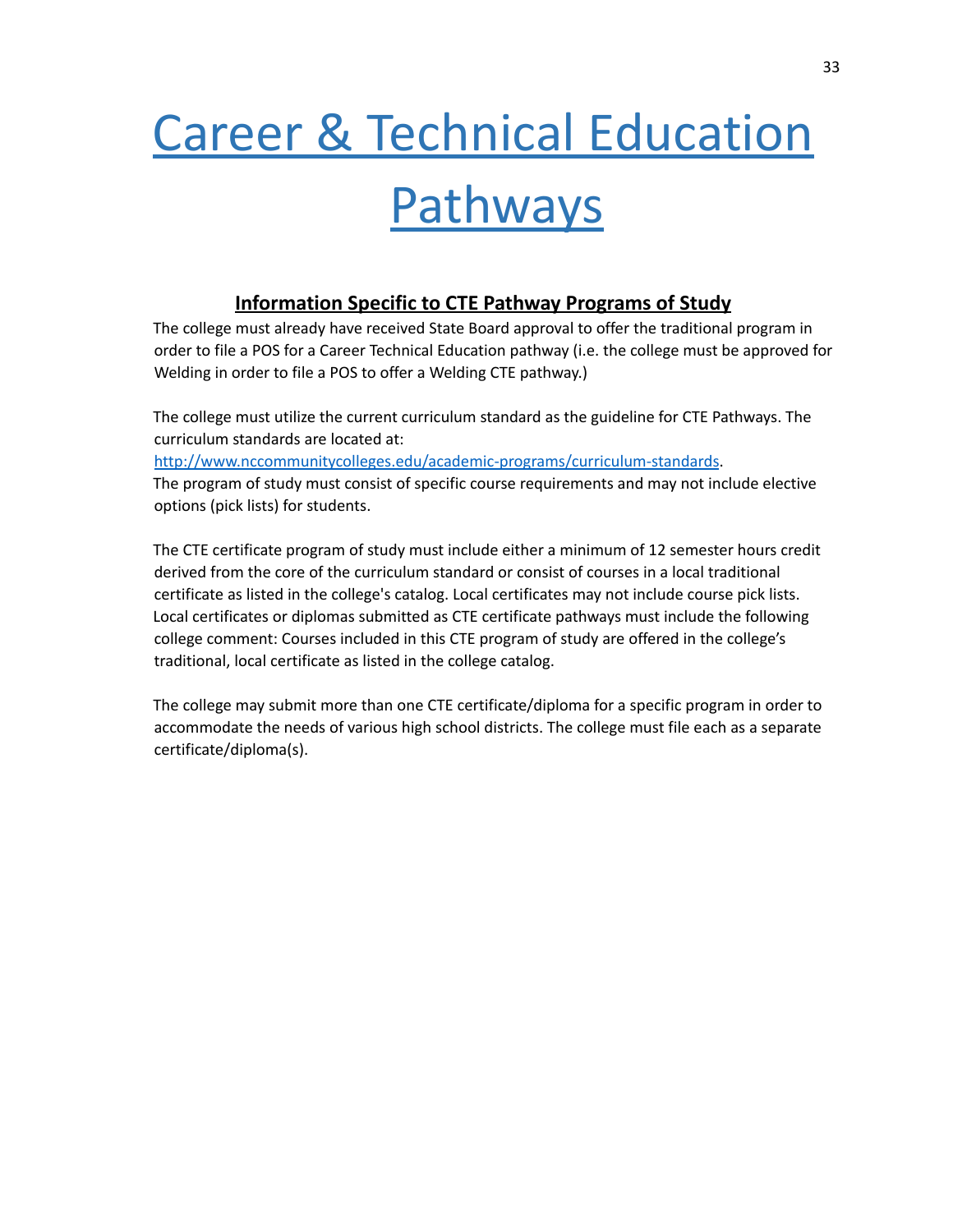### <span id="page-34-0"></span>**Accounting**

#### Accounting Foundations Certificate – C25800CW\*

| Course          | Title                                     | College Cred | High School Cred |
|-----------------|-------------------------------------------|--------------|------------------|
| ACC-120         | Principles of Financial Accounting        | 4            |                  |
| ACC-121         | Principles of Managerial Accounting       | 4            |                  |
| ECO-251         | Principles of Microeconomics              | 3            |                  |
| ECO-252         | Principles of Macroeconomics              | 3            |                  |
| 4 total courses |                                           | 14           | 4                |
|                 | *Requires an unweighted 2.8 GPA or higher |              |                  |

### Accounting and Finance Certificate – C25800CP

| Course          | Title                                   | College Cred | High School Cred |
|-----------------|-----------------------------------------|--------------|------------------|
| ACC-120         | Principles of Financial Accounting      | 4            |                  |
| ACC-121         | Principles of Managerial Accounting     | 4            |                  |
| ACC-129         | Individual Income Taxes                 | ર            |                  |
| ACC-149         | Introduction to Accounting Spreadsheets | 2            | 0                |
| 4 total courses |                                         | 13           | З                |

#### Accounting Diploma – D25800CW\*

| Course                                    | Title                                   | College Cred | High School Cred |
|-------------------------------------------|-----------------------------------------|--------------|------------------|
| ACA-122                                   | <b>College Transfer Success</b>         |              | O                |
| ACC-120                                   | Principles of Financial Accounting      | 4            |                  |
| ACC-121                                   | Principles of Managerial Accounting     | 4            |                  |
| ACC-122                                   | Principles of Accounting II             | 3            | 1                |
| ACC-129                                   | Individual Income Taxes                 | 3            | 1                |
| ACC-130                                   | <b>Business Income Taxes</b>            | 3            |                  |
| ACC-140                                   | <b>Payroll Accounting</b>               | 2            | 0                |
| ACC-150                                   | <b>Accounting Software Applications</b> | 2            | 0                |
| ART-111                                   | Art Appreciation                        | 3            |                  |
| <b>BUS-110</b>                            | Introduction to Business                | 3            | 1                |
| <b>BUS-115</b>                            | <b>Business Law I</b>                   | 3            | 1                |
| <b>BUS-125</b>                            | Personal Finance                        | 3            | 1                |
| $CIS-110$                                 | Introduction to Computers               | 3            | 1                |
| COM-231                                   | <b>Public Speaking</b>                  | 3            | 1                |
| ECO-251                                   | Principles of Microeconomics            | 3            | 1                |
| <b>15 total courses</b>                   |                                         | 43           | 12               |
| *Requires an unweighted 2.8 GPA or higher |                                         |              |                  |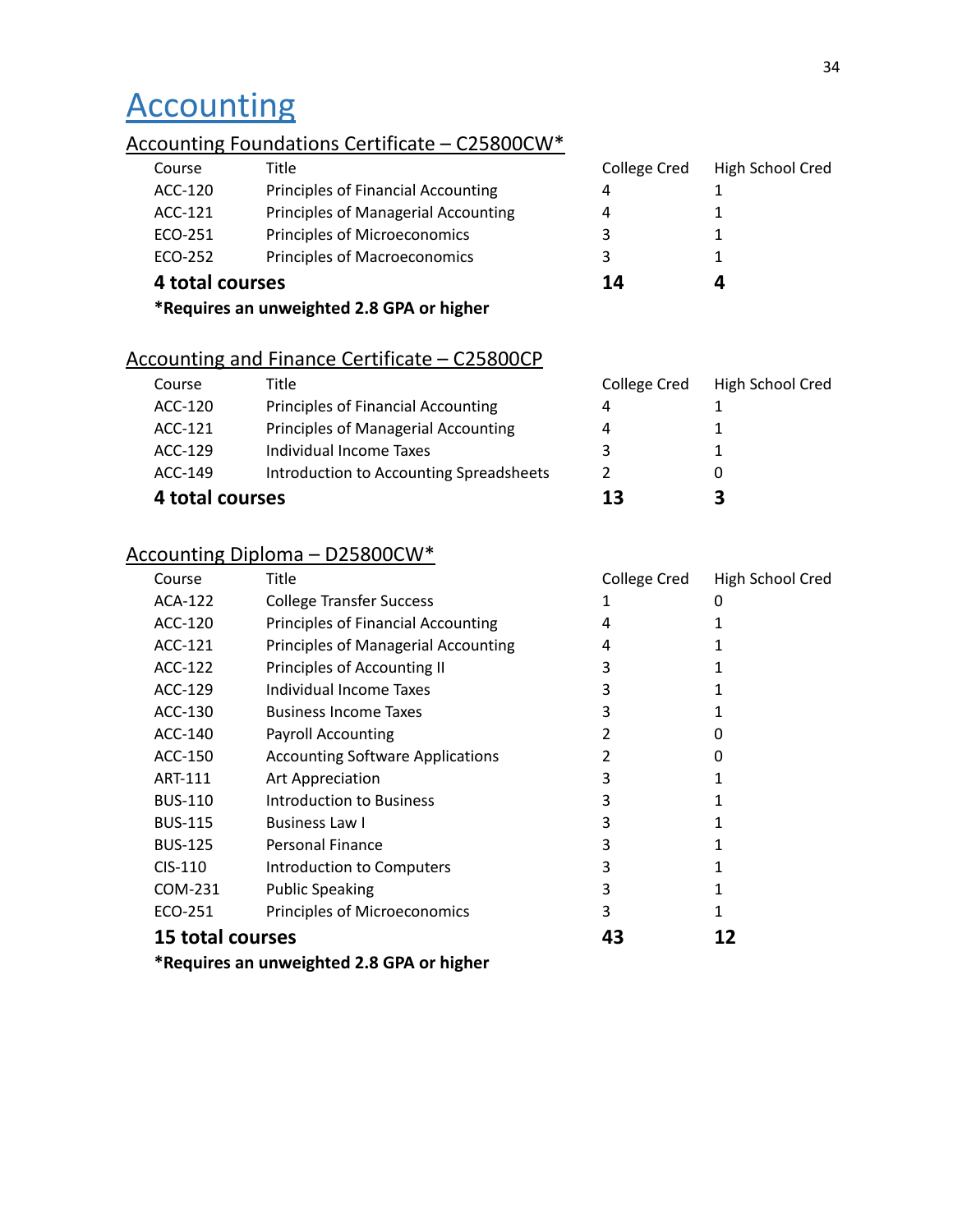## <span id="page-35-0"></span>Air Conditioning, Heating & Refrigeration

### **Technology**

|                 | Air Conditioning, Heating & Refrigeration Technology Certificate (C35100CW) |              |                  |
|-----------------|-----------------------------------------------------------------------------|--------------|------------------|
| Course          | Title                                                                       | College Cred | High School Cred |
| AHR-110         | Refrigeration                                                               |              |                  |
| AHR-111         | <b>HVACR Electricity</b>                                                    | 3            |                  |
| AHR-114         | <b>Heat Pump Technology</b>                                                 | 4            |                  |
| 3 total courses |                                                                             | 12           | 4                |

### <span id="page-35-1"></span>Automotive Restoration Technology

#### Automotive Restoration Technology Certificate – C60140CW

| Course          | Title                                   | <b>College Cred</b> | High School Cred |
|-----------------|-----------------------------------------|---------------------|------------------|
| AUB-111         | Painting & Refinishing I                | 4                   |                  |
| AUB-112         | Painting & Refinishing II               | 4                   |                  |
| <b>TRN-110</b>  | Intro to Transportation Tech            |                     | O                |
| <b>TRN-120</b>  | <b>Basic Transportation Electricity</b> | 5.                  |                  |
| 4 total courses |                                         | 15                  | Д                |

#### Automotive Restoration Technology Diploma – D60140CW\*

| Course                  | Title                                   | College Cred | High School Cred |
|-------------------------|-----------------------------------------|--------------|------------------|
| ACA-122                 | <b>College Transfer Success</b>         |              | 0                |
| ARS-112                 | Auto Restoration Research               | 3            |                  |
| ARS-113                 | Automobile Upholstery                   | 4            |                  |
| ARS-114                 | <b>Restoration Skills I</b>             | 4            |                  |
| ARS-117                 | <b>Automotive Engines</b>               | 2            | 0                |
| ARS-118                 | Wood & Metal Restoration                | 3            |                  |
| AUB-111                 | Painting & Refinishing I                | 4            |                  |
| AUB-112                 | Painting & Refinishing II               | 4            |                  |
| COM-231                 | <b>Public Speaking</b>                  | 3            |                  |
| <b>HUM-110</b>          | <b>Technology and Society</b>           | 3            |                  |
| <b>TRN-110</b>          | Intro to Transportation Tech            | 2            | 0                |
| TRN-120                 | <b>Basic Transportation Electricity</b> | 5            | 2                |
| <b>TRN-180</b>          | <b>Basic Welding for Transportation</b> | 3            |                  |
| AUB-131                 | <b>Structural Damage!</b>               | 4            |                  |
| <b>14 total courses</b> |                                         | 45           | 12               |

**\*Requires an unweighted 2.8 GPA or higher**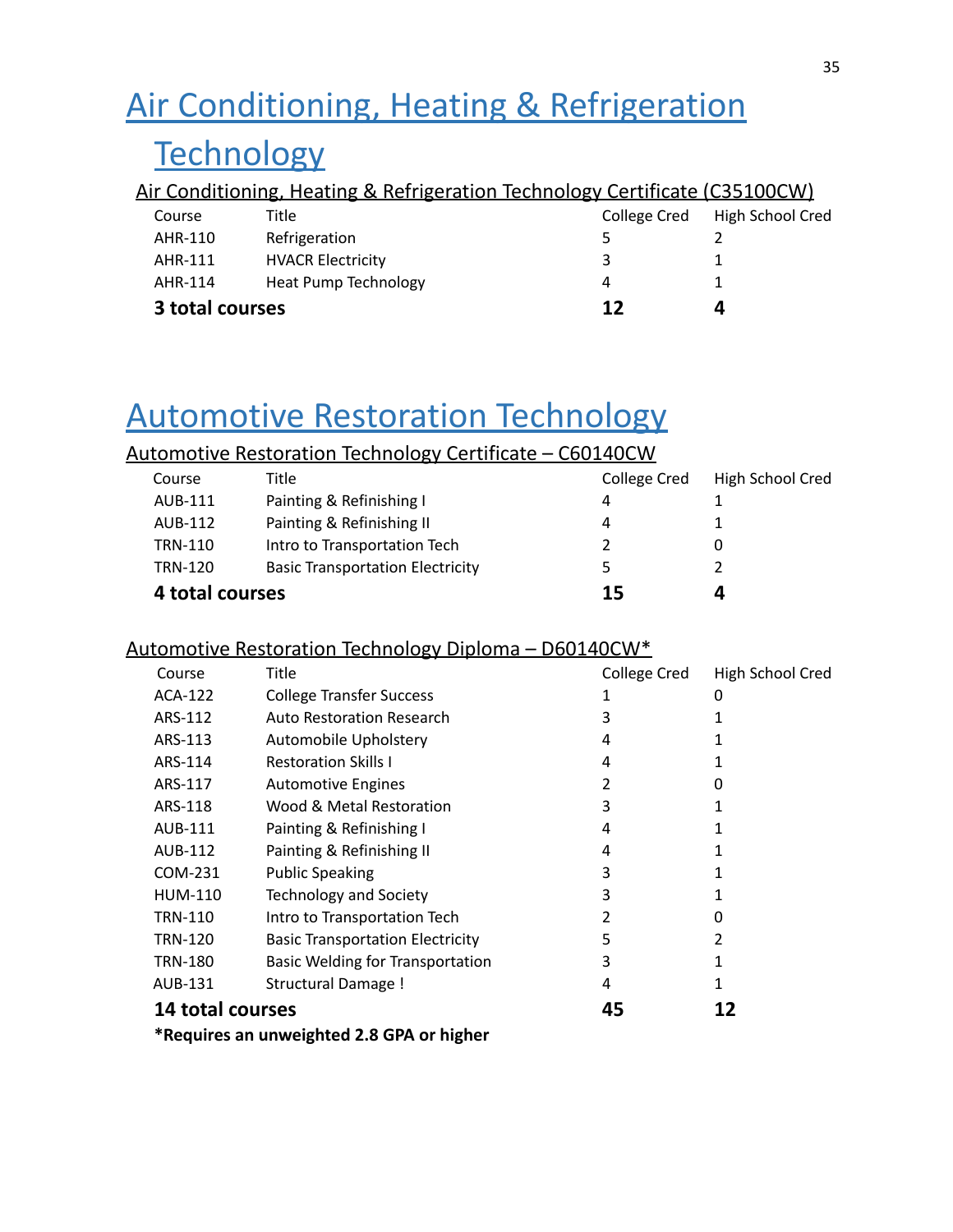### <span id="page-36-0"></span>Automotive Systems Technology

#### Automotive Systems Technology Certificate– C60160CW

| Course          | Title                                   | College Cred | High School Cred |
|-----------------|-----------------------------------------|--------------|------------------|
| <b>AUT-151</b>  | <b>Brake Systems</b>                    | 3            |                  |
| <b>AUT-151A</b> | <b>Brake Systems Lab</b>                |              | 0                |
| AUT-163         | <b>Advanced Auto Electricity</b>        | 3            | 1                |
| <b>AUT-163A</b> | Advanced Auto Electricity Lab           |              | 0                |
| <b>AUT-181</b>  | Engine Performance I                    | 3            |                  |
| <b>AUT-181A</b> | Engine Performance I Lab                |              | 0                |
| <b>TRN-120</b>  | <b>Basic Transportation Electricity</b> | 5            |                  |
| 7 total courses |                                         | 17           |                  |

#### Automotive Systems Technology Certificate– C60160CP

| 4 total courses |                               | 17           | 3*               |
|-----------------|-------------------------------|--------------|------------------|
| <b>TRN-170</b>  | Pc Skills for Transp          | 2            | 0                |
| <b>TRN-112</b>  | Powertrain Maint/Light Repair | 4            |                  |
| <b>TRN-111</b>  | Chassis Maint/Light Repair    | 4            |                  |
| <b>TRN-110</b>  | Intro to Transport Tech       |              | 0                |
| Course          | Title                         | College Cred | High School Cred |
|                 |                               |              |                  |

**\*TRN 110 & TRN 111 combined = 1 HS Credit**

**\*TRN 112 & TRN 170 combined = 1 HS Credit**

#### **Suggested Sequencing:**

#### **Chatham County Option (Pittsboro)**

Fall Year One: TRN-110 =  $(1<sup>st</sup>$  or  $2<sup>nd</sup>$  block in high school schedule) Spring Year One: TRN  $111 = (1<sup>st</sup> or 2<sup>nd</sup> block in high school schedule)$ Fall Year Two: TRN  $112 = (4<sup>th</sup> block in high school schedule)$ Spring Year Two: TRN 170 = (4<sup>th</sup> block in high school schedule)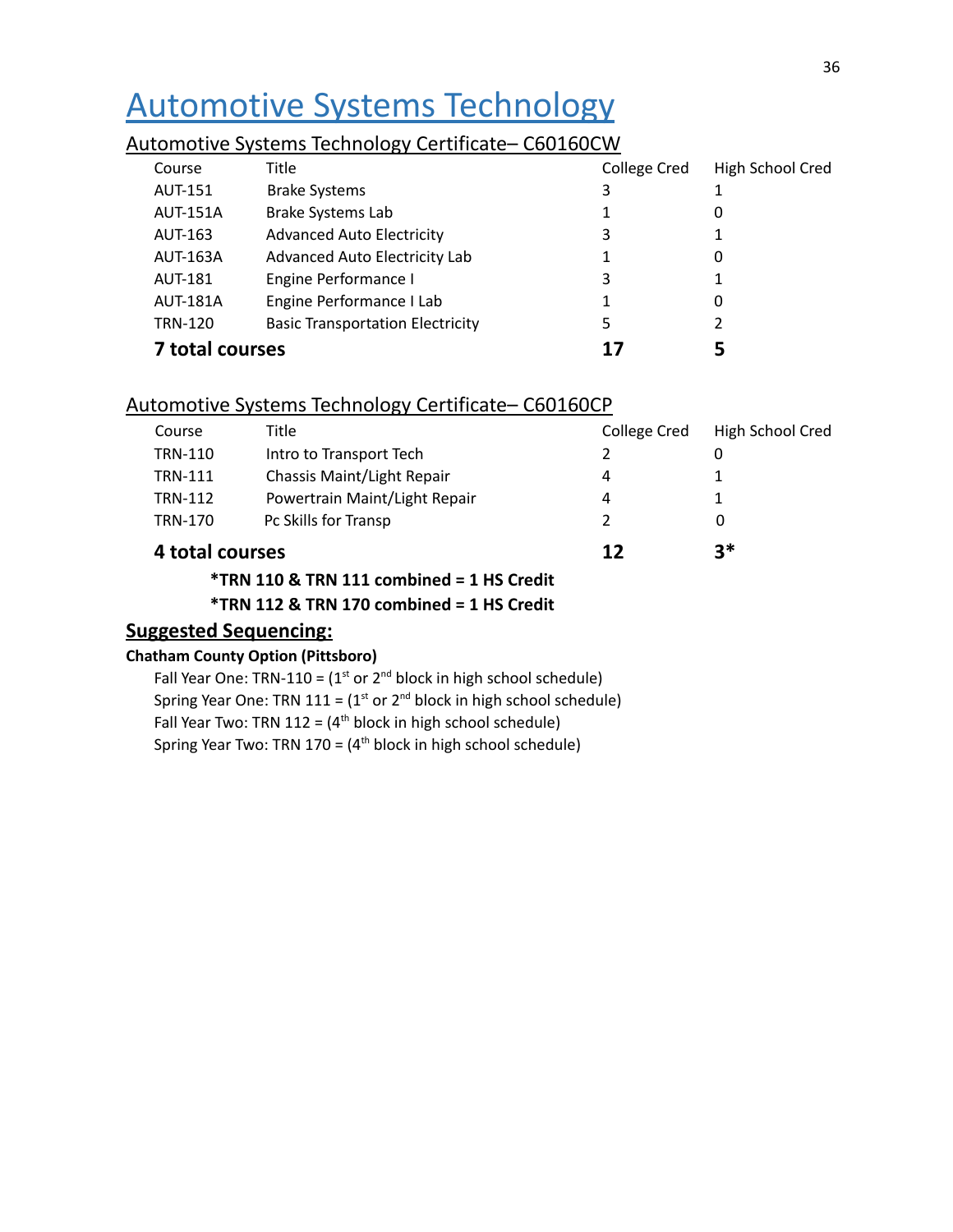| Course                                    | Title                                     | College Cred   | High School Cred |  |
|-------------------------------------------|-------------------------------------------|----------------|------------------|--|
| <b>ACA-122</b>                            | <b>College Transfer Success</b>           | 1              | 0                |  |
| <b>AUT-114</b>                            | Safety and Emissions                      | $\overline{2}$ | 1                |  |
| <b>AUT-114A</b>                           | Safety and Emissions Lab                  | 1              | 0                |  |
| <b>AUT-141</b>                            | <b>Suspension &amp; Steering Systems</b>  | 3              | 1                |  |
| <b>AUT-141A</b>                           | Suspension & Steering Systems Lab         | 1              | 0                |  |
| <b>AUT-151</b>                            | <b>Brake Systems</b>                      | 3              | 1                |  |
| <b>AUT-151A</b>                           | Brake Systems Lab                         | 1              | 0                |  |
| <b>AUT-163</b>                            | <b>Advanced Auto Electricity</b>          | 3              | 1                |  |
| AUT-163A                                  | Advanced Auto Electricity Lab             | 1              | 0                |  |
| <b>AUT-181</b>                            | Engine Performance I                      | 3              | 1                |  |
| <b>AUT-181A</b>                           | Engine Performance I Lab                  | 1              | 0                |  |
| <b>AUT-183</b>                            | Engine Performance II                     | 4              | 1                |  |
| CIS-111                                   | <b>Basic PC Literacy</b>                  | $\overline{2}$ | 0                |  |
| COM-231                                   | <b>Public Speaking</b>                    | 3              | 1                |  |
| <b>HUM-110</b>                            | <b>Technology and Society</b>             | 3              | 1                |  |
| <b>TRN-110</b>                            | Intro to Transportation Tech              | $\overline{2}$ | 0                |  |
| <b>TRN-120</b>                            | <b>Basic Transportation Electricity</b>   | 5              | $\overline{2}$   |  |
| <b>TRN-140</b>                            | <b>Transportation Climate Control</b>     | 2              | 1                |  |
| <b>TRN-140A</b>                           | <b>Transportation Climate Control Lab</b> | $\overline{2}$ | 0                |  |
| 19 total courses                          |                                           | 43<br>11       |                  |  |
| *Requires an unweighted 2.8 GPA or higher |                                           |                |                  |  |

### Automotive Systems Technology Diploma – D60160CW\*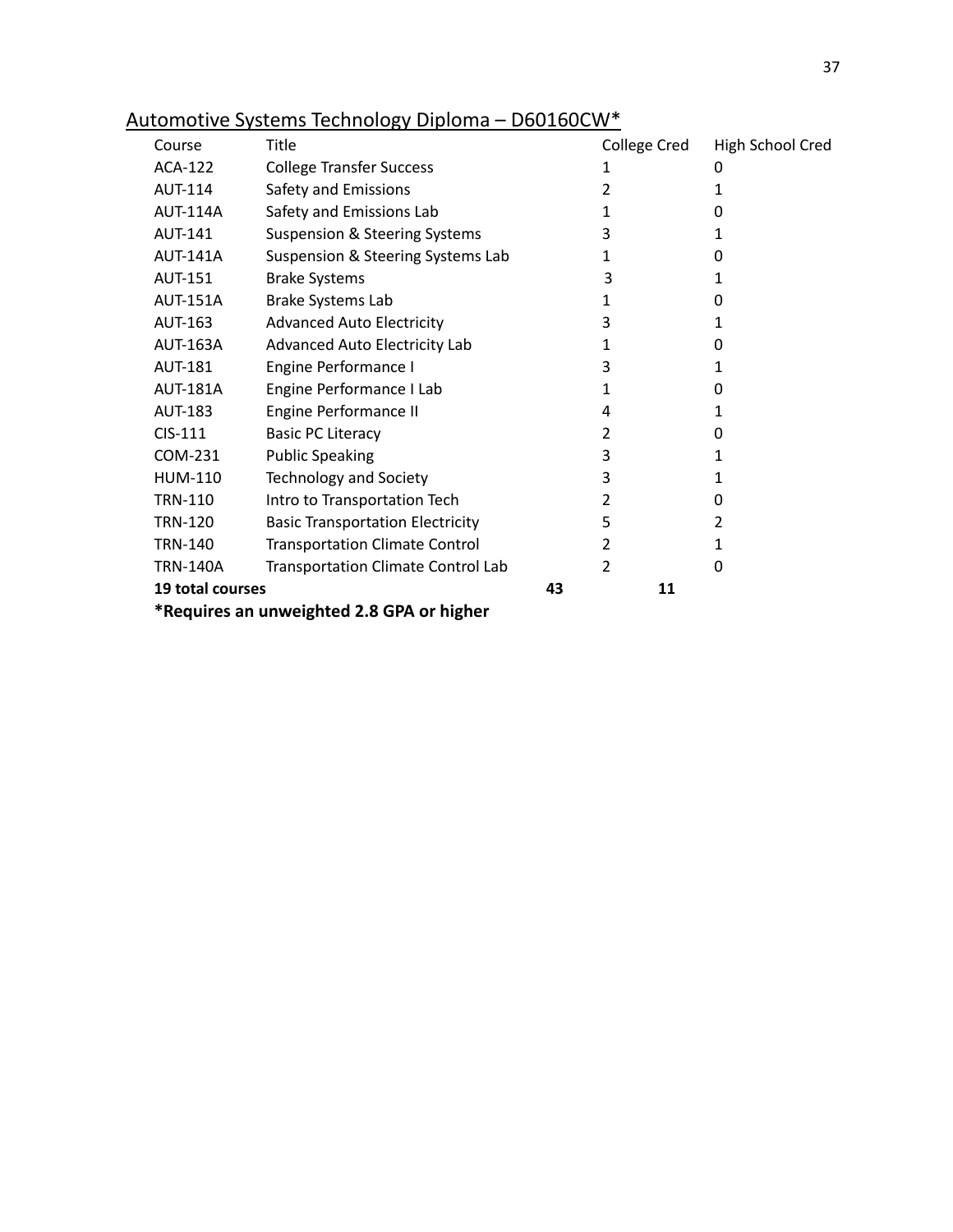## <span id="page-38-0"></span>**Barbering**

### Barbering Certificate – C55110CP

| 4 total courses |                              | 24           | b                |
|-----------------|------------------------------|--------------|------------------|
| <b>BAR-114</b>  | <b>Barbering Clinic II</b>   | 8            |                  |
| <b>BAR-113</b>  | <b>Barbering Concepts II</b> | 4            |                  |
| <b>BAR-112</b>  | <b>Barbering Clinic I</b>    | 8            |                  |
| <b>BAR-111</b>  | <b>Barbering Concepts I</b>  | 4            |                  |
| Course          | Title                        | College Cred | High School Cred |

### Bioprocess Technology

### Bioprocess Technology Certificate – C50440CW

| Course          | Title                          | College Cred | High School Cred |
|-----------------|--------------------------------|--------------|------------------|
| <b>BPM 110</b>  | <b>Bioprocess Practices</b>    | 3            |                  |
| <b>BPM 111</b>  | <b>Bioprocess Measurements</b> | 3            |                  |
| <b>BPM 112</b>  | <b>Upstream Bioprocessing</b>  | 3            |                  |
| <b>BIO 110</b>  | Principles of Biology          | 3            |                  |
| 4 total courses |                                | 12           | Δ                |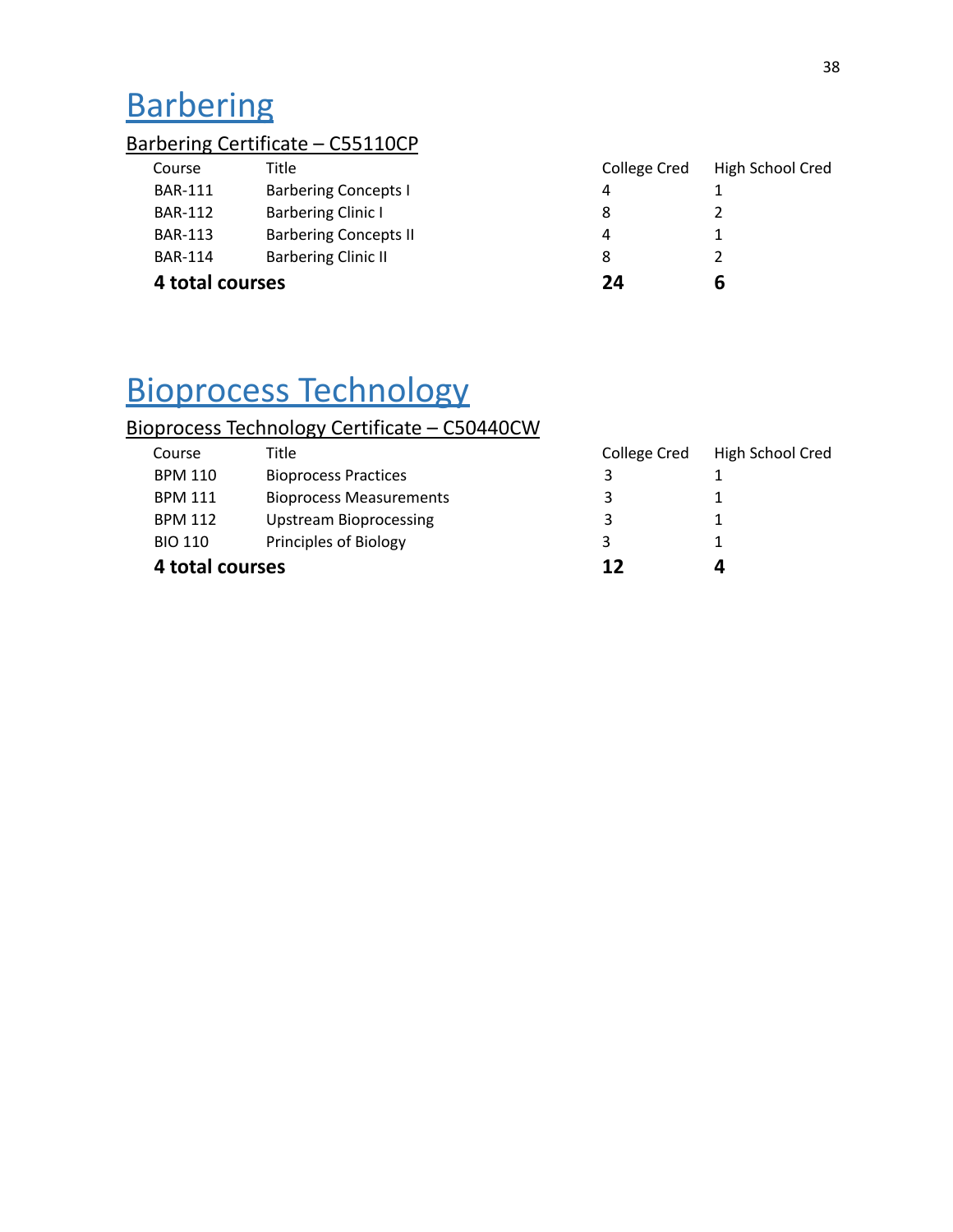## <span id="page-39-0"></span>Broadcasting and Production Technology

#### Audio/Radio Production Certificate – C30120CW

| 4 total courses |                            | 14           |                  |
|-----------------|----------------------------|--------------|------------------|
| <b>BPT-132</b>  | Audio/Radio Production II  | 4            |                  |
| <b>BPT-131</b>  | Audio/Radio Production I   | 4            |                  |
| <b>BPT-122</b>  | <b>Broadcast Speech II</b> | 3            |                  |
| <b>BPT-121</b>  | Broadcast Speech I         | 3            |                  |
| Course          | Title                      | College Cred | High School Cred |

#### Broadcasting/Podcasting and Digital Audio – C30120CP

| 4 total courses |                           | 14           | Д                |
|-----------------|---------------------------|--------------|------------------|
| <b>WFB-214</b>  | Social Media              | 3            |                  |
| <b>BPT-132</b>  | Audio/Radio Production I! | 4            |                  |
| <b>BPT-131</b>  | Audio/Radio Production I  | 4            |                  |
| BPT-110         | Intro to Broadcasting     | 3            |                  |
| Course          | Title                     | College Cred | High School Cred |
|                 |                           |              |                  |

#### **Suggested Sequencing:**

#### **Harnett County Option (Lillington Campus)**

Fall: BPT-131, BPT-110 =  $(4<sup>th</sup>$  block in high school schedule) Spring: BPT-132, WEB 214 = (4<sup>th</sup> block in high school schedule)

#### Broadcasting and Production Technology Diploma – D30120CW\*

| Course           | Title                           | <b>College Cred</b> | High School Cred |
|------------------|---------------------------------|---------------------|------------------|
| <b>ACA-122</b>   | <b>College Transfer Success</b> |                     | 0                |
| <b>BPT-110</b>   | Intro to Broadcasting           | 3                   |                  |
| <b>BPT-111</b>   | Broadcast Law & Ethics          | 3                   |                  |
| <b>BPT-112</b>   | <b>Broadcast Writing</b>        | 4                   |                  |
| <b>BPT-113</b>   | <b>Broadcast Sales</b>          | 3                   |                  |
| <b>BPT-121</b>   | <b>Broadcast Speech I</b>       | 3                   |                  |
| <b>BPT-122</b>   | <b>Broadcast Speech II</b>      | 3                   |                  |
| <b>BPT-131</b>   | Audio/Radio Production I        | 4                   |                  |
| <b>BPT-132</b>   | Audio/Radio Production II       | 4                   |                  |
| <b>BPT-135</b>   | Radio Performance I             | 2                   | 0                |
| COM-231          | <b>Public Speaking</b>          | 3                   |                  |
| SOC-210          | Introduction to Sociology       | 3                   |                  |
| <b>WSL-111</b>   | <b>Work Based Learning I</b>    |                     | 0                |
| 13 total courses |                                 | 34                  | 10               |

**\*Requires an unweighted 2.8 GPA or higher**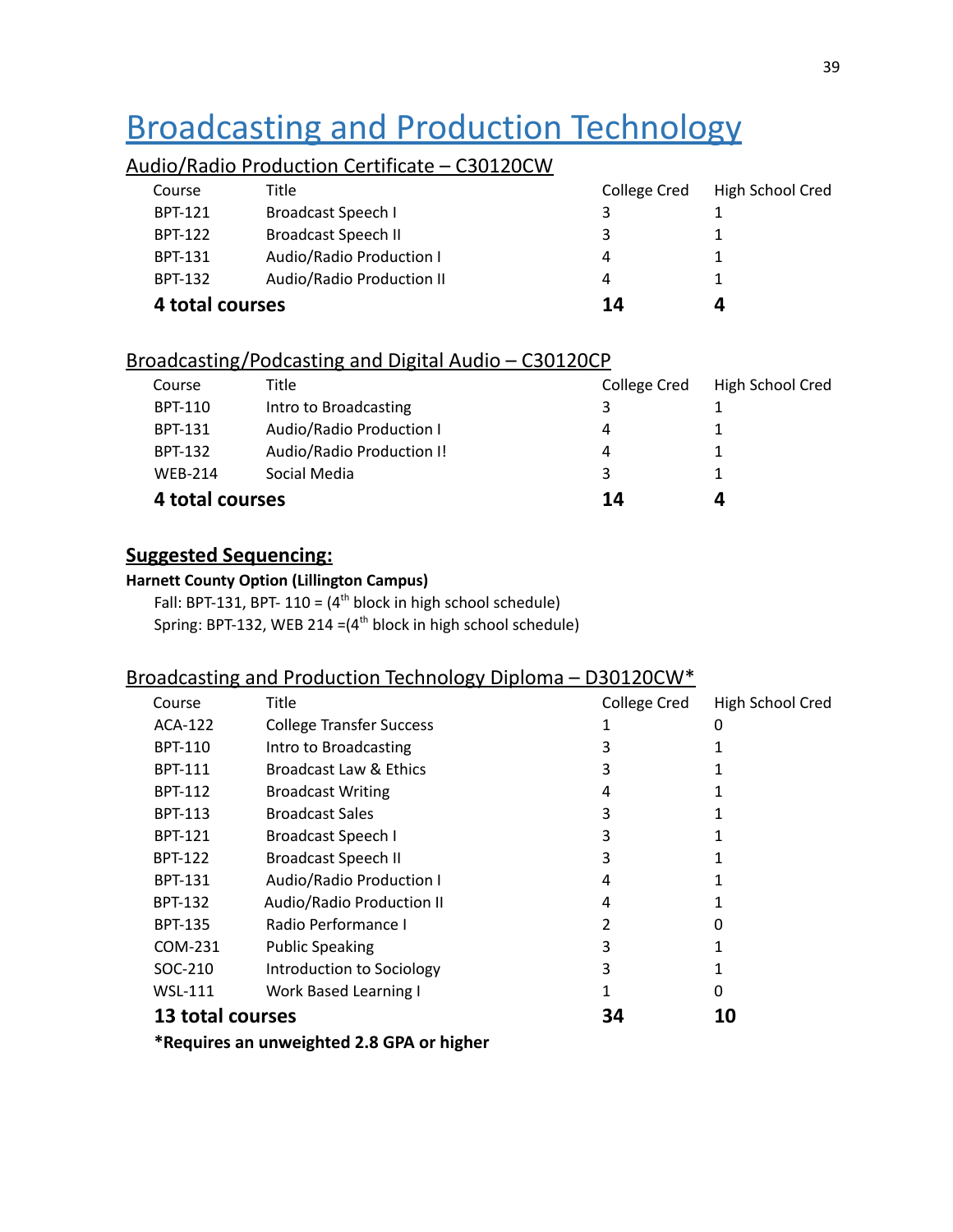### Building Construction Technology

| 4 total courses |                                                                 | 15           | 4                |  |  |  |  |
|-----------------|-----------------------------------------------------------------|--------------|------------------|--|--|--|--|
| CST-131         | Audio/Radio Production II                                       | 3            |                  |  |  |  |  |
| $CST-113$       | <b>Construction III</b>                                         | 4            |                  |  |  |  |  |
| CST-112         | Construction II                                                 | 4            |                  |  |  |  |  |
| CST-111         | Construction I                                                  | 4            |                  |  |  |  |  |
| Course          | Title                                                           | College Cred | High School Cred |  |  |  |  |
|                 | <u> Bullding Construction Technology Certificate — C35140CW</u> |              |                  |  |  |  |  |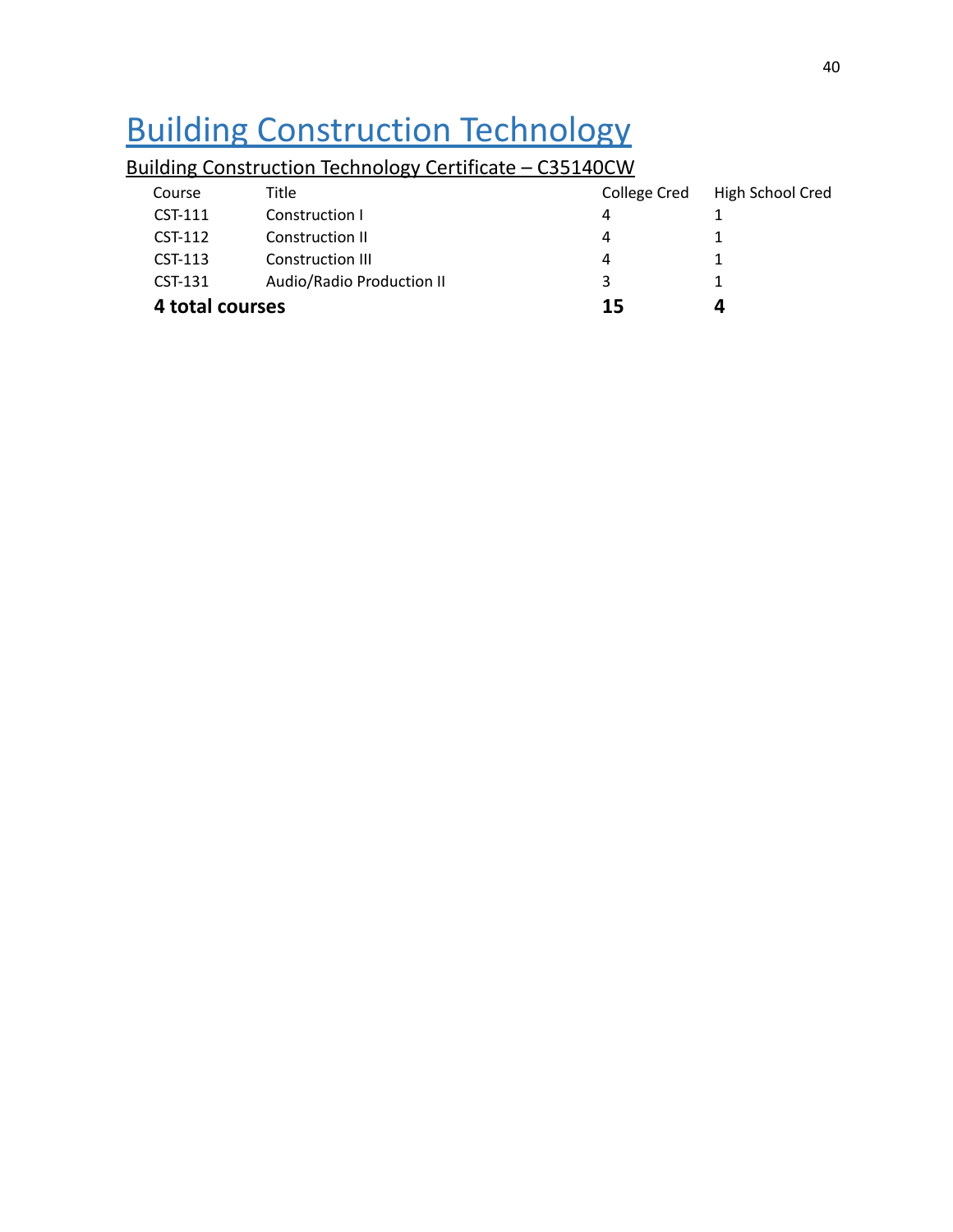### <span id="page-41-0"></span>Business Administration

#### Business Core – C25120CP

| Course          | Title                           | College Cred | High School Cred |
|-----------------|---------------------------------|--------------|------------------|
| <b>BUS-110</b>  | Introduction to Business        |              |                  |
| <b>BUS-115</b>  | Business Law I                  | 3            |                  |
| <b>BUS-137</b>  | <b>Principles of Management</b> | 3            |                  |
| MKT-120         | Principles of Marketing         | 3            |                  |
| 4 total courses |                                 | 12           | 4                |

#### Business Foundations Certificate – C25120CW\*

| Course          | Title                        | College Cred | High School Cred |
|-----------------|------------------------------|--------------|------------------|
| <b>BUS-110</b>  | Introduction to Business     |              |                  |
| <b>BUS-115</b>  | Business Law I               | 3            |                  |
| ECO-251         | Principles of Microeconomics | 3            |                  |
| ECO-252         | Principles of Macroeconomics | 3            |                  |
| 4 total courses |                              | 12           | Д                |

**\*Requires an unweighted 2.8 GPA or higher**

#### Business Admin/Social Media Marketing – C25120SO

| Advertising and Sales Promotion<br>MKT-220<br>3 |  |
|-------------------------------------------------|--|
| Social Media Marketing<br><b>MKT-232</b><br>4   |  |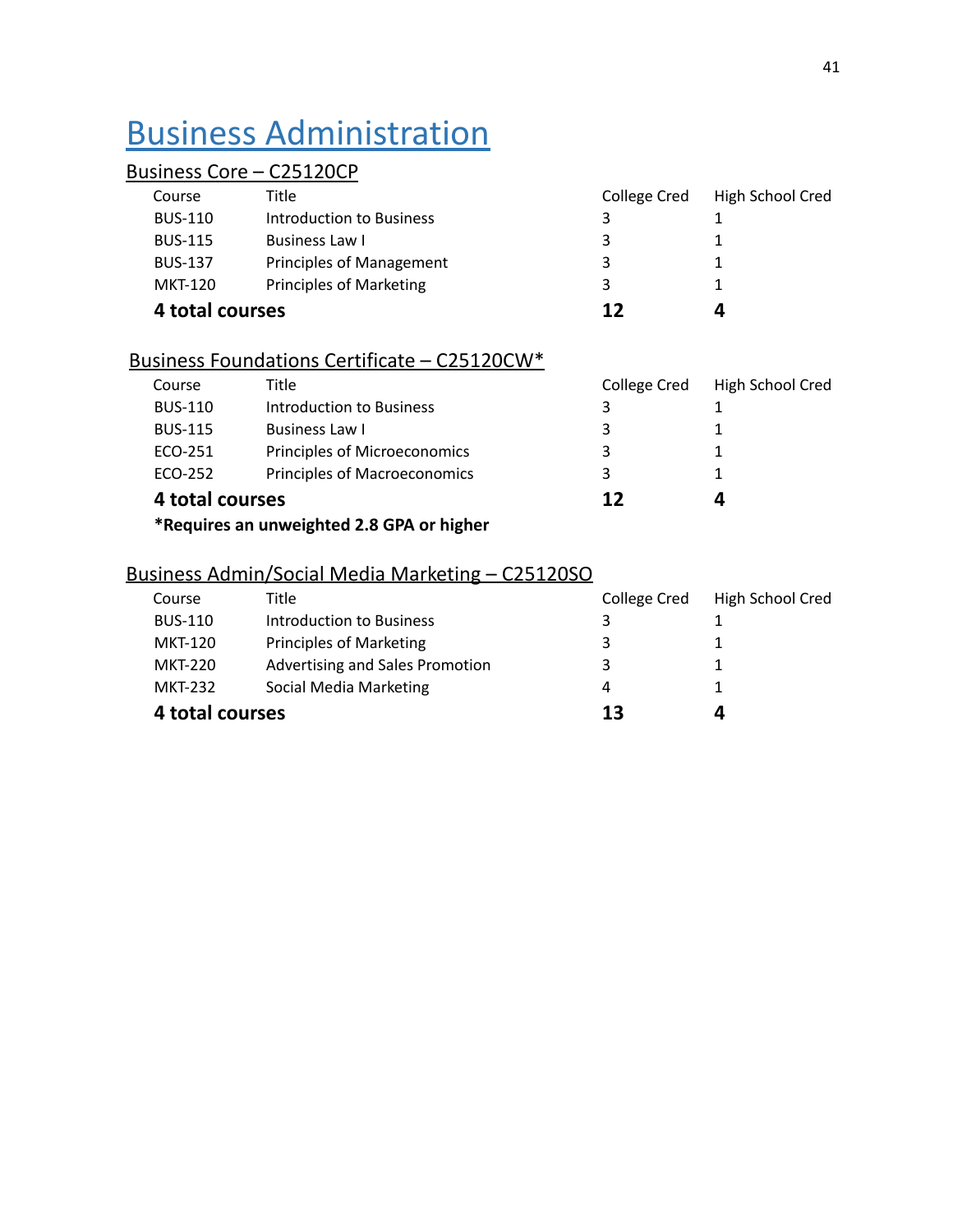| Course           | Title                                     | College Cred | High School Cred |  |  |
|------------------|-------------------------------------------|--------------|------------------|--|--|
| ACC-115          | <b>College Accounting</b>                 | 4            | 1                |  |  |
| <b>BUS-110</b>   | <b>Introduction to Business</b>           | 3            |                  |  |  |
| <b>BUS-115</b>   | <b>Business Law I</b>                     | 3            | 1                |  |  |
| <b>BUS-137</b>   | Principles of Management                  | 3            | 1                |  |  |
| <b>BUS-151</b>   | People Skills                             | 3            |                  |  |  |
| <b>BUS-153</b>   | Human Resources Management                | 3            |                  |  |  |
| <b>BUS-280</b>   | <b>REAL Small Business</b>                | 4            |                  |  |  |
| $CIS-110$        | Introduction to Computers                 | 3            |                  |  |  |
| COM-231          | <b>Public Speaking</b>                    | 3            | 1                |  |  |
| ECO-251          | Principles of Microeconomics              | 3            |                  |  |  |
| <b>MKT-120</b>   | Principles of Marketing                   | 3            |                  |  |  |
| <b>MKT-220</b>   | <b>Advertising &amp; Sales Promotion</b>  | 3            | 1                |  |  |
| <b>MKT-223</b>   | <b>Customer Service</b>                   | 3            | 1                |  |  |
| <b>MKT-232</b>   | Social Media Marketing                    | 4            | 1                |  |  |
| <b>WEB-214</b>   | Social Media                              | 3            | 1                |  |  |
| 15 total courses |                                           | 48           | 15               |  |  |
|                  | *Requires an unweighted 2.8 GPA or higher |              |                  |  |  |

#### Business Administration Diploma – D25120CW\*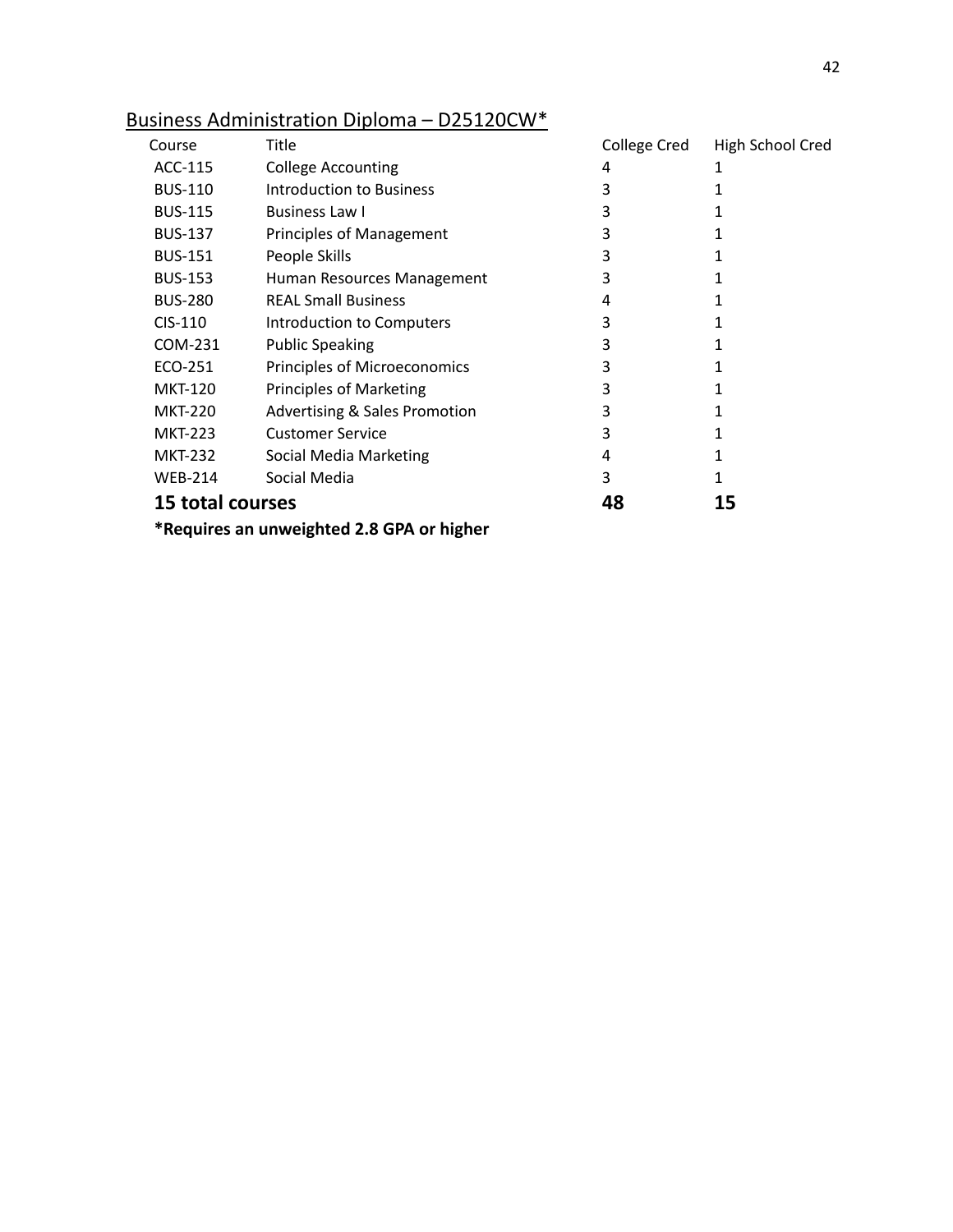## <span id="page-43-0"></span>Computer-Integrated Machining

#### Computer-Integrated Machining Certificate – C50210CP

| Course         |                        | <b>Title</b>                                                | College Cred        | High School Cred |
|----------------|------------------------|-------------------------------------------------------------|---------------------|------------------|
| <b>BPR-111</b> |                        | <b>Print Reading</b>                                        | 2                   | 0                |
| <b>BPR-121</b> |                        | <b>Blueprint Reading- Mechanical</b>                        | 2                   | 0                |
|                | <b>MAC-111</b>         | Machining Technology I                                      | 6                   |                  |
|                | <b>MAC-124</b>         | <b>CNC Milling</b>                                          | 2                   | 0                |
|                | MAC-171                | Measure/Material & Safety                                   |                     | 0                |
|                | <b>MEC-142</b>         | <b>Physical Metallurgy</b>                                  | 2                   | 0                |
| <b>MAT-110</b> |                        | Math Measurement & Literacy                                 | 3                   |                  |
|                | <b>7 total courses</b> |                                                             | 18                  | 3                |
|                |                        | <u>Computer-Integrated Machining Certificate – C50210CW</u> |                     |                  |
| Course         |                        | Title                                                       | <b>College Cred</b> | High School Cred |
|                |                        |                                                             |                     |                  |

| MAC-111         | Machining Technology!                             | 6            | 2                |
|-----------------|---------------------------------------------------|--------------|------------------|
| MAC-112         | Machining Technology !!                           | 6            | 2                |
| 2 total courses |                                                   | 12           | 4                |
|                 | Computer-Integrated Machining Diploma - D50210CW* |              |                  |
| Course          | Title                                             | College Cred | High School Cred |
| ACA-122         | <b>College Transfer Success</b>                   |              | 0                |
| <b>BPR-111</b>  | <b>Print Reading</b>                              |              | 0                |
| <b>BPR-121</b>  | <b>Blueprint Reading- Mechanical</b>              |              | 0                |
| $CIS-111$       | <b>Basic PC Literacy</b>                          |              | 0                |
| COM-231*        | <b>Public Speaking</b>                            | 3            |                  |
| HUM-110*        | <b>Technology and Society</b>                     | 3            |                  |
| MAC-111         | Machining Technology I                            | 6            | 2                |
| MAC-112         | Machining Technology II                           | 6            |                  |
| MAC-113         | <b>Machining Technology III</b>                   | 6            |                  |
| MAC-124         | <b>CNC Milling</b>                                | 2            | 0                |
| MAC-152         | Ad. Machining Calculations                        |              | O                |
| <b>MAC-171</b>  | Measure/Material & Safety                         |              | 0                |

MAT 110 Math & Measurement 2 0 MEC-142 Physical Metallurgy 2 2 0

#### **13 total courses 38 8**

**\*Requires an unweighted 2.8 GPA or higher**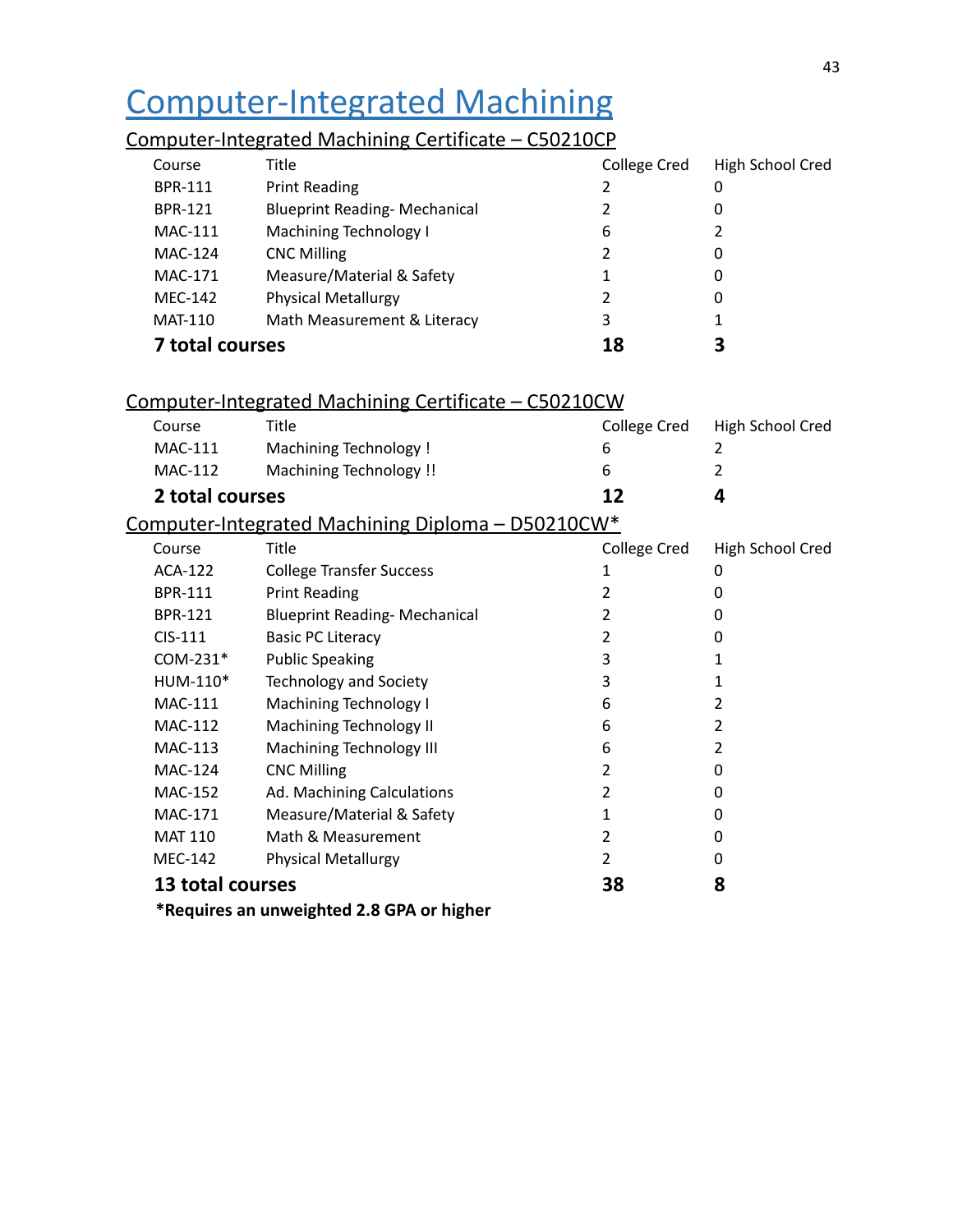## <span id="page-44-0"></span>Computer Programming

#### Computer Programming Certificate- C25590CP

| 4 total courses |                                          | 12           |                  |
|-----------------|------------------------------------------|--------------|------------------|
| CSC-151         | <b>JAVA Programming</b>                  | 3            |                  |
| CSC-134         | $C++$ Programming                        | 3            |                  |
| $CTI-110$       | Web, Programming, & Database Foundations | 3            |                  |
| CIS-115         | Introduction to Programming & Logic      | 3            |                  |
| Course          | Title                                    | College Cred | High School Cred |

### **Cosmetology**

#### Cosmetology Foundations Certificate – C55140CP

| Course          | <b>Title</b>                      | College Cred | High School Cred |
|-----------------|-----------------------------------|--------------|------------------|
| COS-111         | <b>Cosmetology Concepts I</b>     | 4            |                  |
| COS-112         | Salon I                           | 8            |                  |
| COS-113         | <b>Cosmetology Concepts II</b>    | 4            |                  |
| COS-114         | Salon II                          | 8            | 2                |
| COS-115         | <b>Cosmetology Concepts III</b>   | 4            |                  |
| COS-116         | Salon III                         | 8            | 2                |
| COS-223         | <b>Contemporary Hair Coloring</b> | 2            | 0                |
| 7 total courses |                                   | 34           | 9                |

#### **Suggested Sequencing:**

#### **Lee County Option (Sanford)**

Fall Year One: COS-111A, COS-112A = 6 credit hours ( $3<sup>rd</sup>$  and  $4<sup>th</sup>$  blocks in high school schedule) Spring Year One: COS-111B, COS-112B = 6 credit hours (3<sup>rd</sup> and 4<sup>th</sup> blocks in high school schedule)

#### **Harnett County Option (Lillington)**

Fall Year One: COS-111A, COS-112A = 6 credit hours ( $4<sup>th</sup>$  block in high school schedule) Spring Year One: COS-111B, COS-112B = 6 credit hours (4 th block in high school schedule)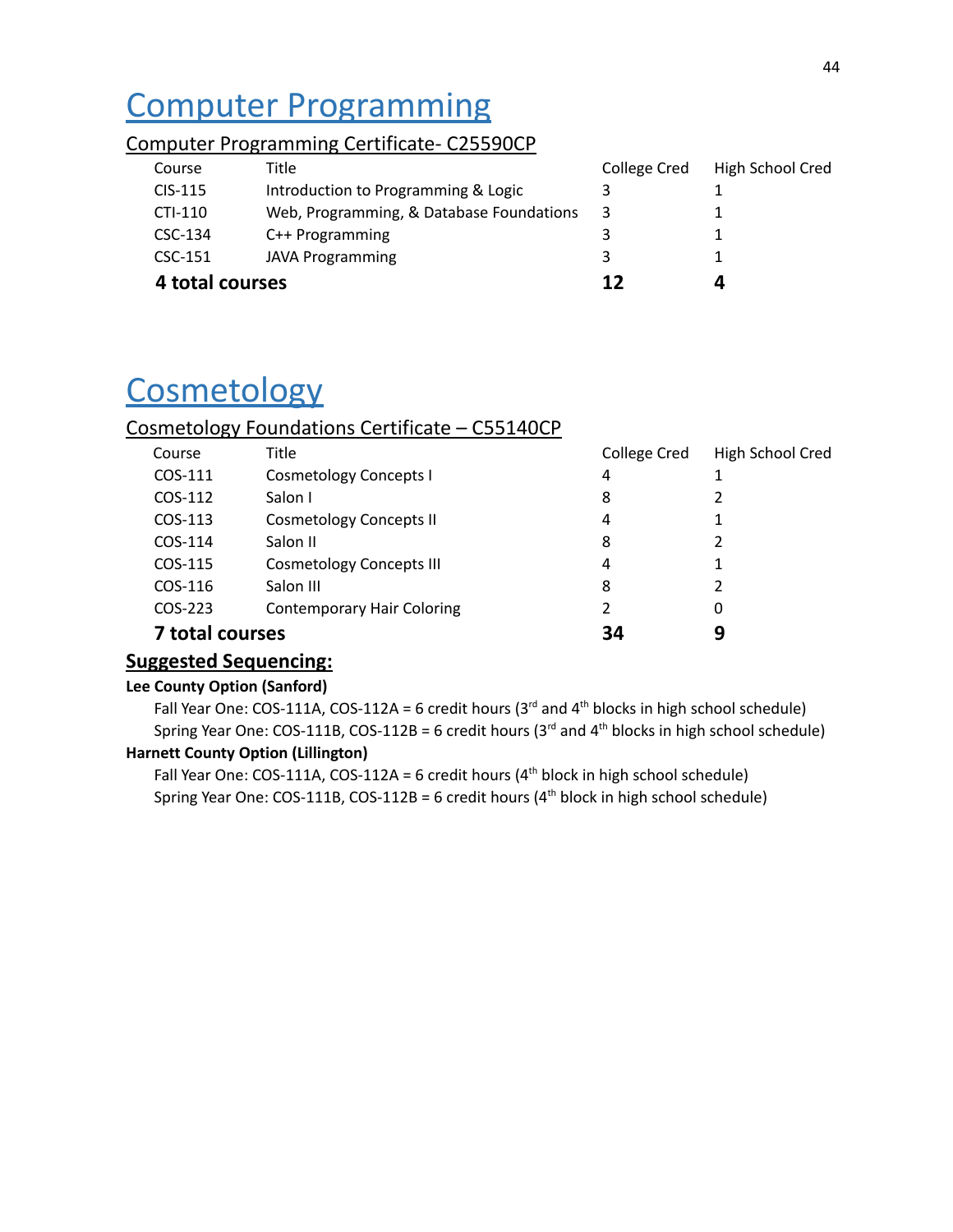## <span id="page-45-0"></span>Criminal Justice Technology

### Criminal Justice Foundations Certificate – C55180CW

| Course                 | Title                                           | College Cred | High School Cred |
|------------------------|-------------------------------------------------|--------------|------------------|
| $CIC-111$              | Introduction to Criminal Justice                | 3            | 1                |
| $C$ JC-112             | Criminology                                     | 3            | 1                |
| $C$ JC-113             | Juvenile Justice                                | 3            | 1                |
| CJC-132                | Court Procedure & Evidence                      | 3            | 1                |
| $CIC-212$              | <b>Ethics &amp; Community Relations</b>         | 3            | 1                |
| CJC-214                | Victimology                                     | 3            | 1                |
| <b>6 total courses</b> |                                                 | 18           | 6                |
|                        | Criminal Justice Technology Diploma - D55180CW* |              |                  |
| Course                 | Title                                           | College Cred | High School Cred |
| <b>ACA-122</b>         | <b>College Transfer Success</b>                 | 1            | 0                |
| $C$ JC-111             | Introduction to Criminal Justice                | 3            | 1                |
| $CJC-112$              | Criminology                                     | 3            | 1                |
| $CIC-113$              | Juvenile Justice                                | 3            | 1                |
| $CIC-131$              | Criminal Law                                    | 3            | 1                |
| CJC-132                | Court Procedure & Evidence                      | 3            | 1                |
| $C$ JC-141             | Corrections                                     | 3            | 1                |
| $CIC-212$              | <b>Ethics &amp; Community Relations</b>         | 3            | 1                |
| $C$ JC-214             | Victimology                                     | 3            | 1                |
| $CJC-221$              | <b>Investigative Principles</b>                 | 3            | 1                |
| $CIC-231$              | <b>Constitutional Law</b>                       | 3            | 1                |
| COM-231                | <b>Public Speaking</b>                          | 3            | 1                |
| PSY-150                | General Psychology                              | 3            | 1                |
| 13 total courses       |                                                 | 37           | 12               |
|                        | *Requires an unweighted 2.8 GPA or higher       |              |                  |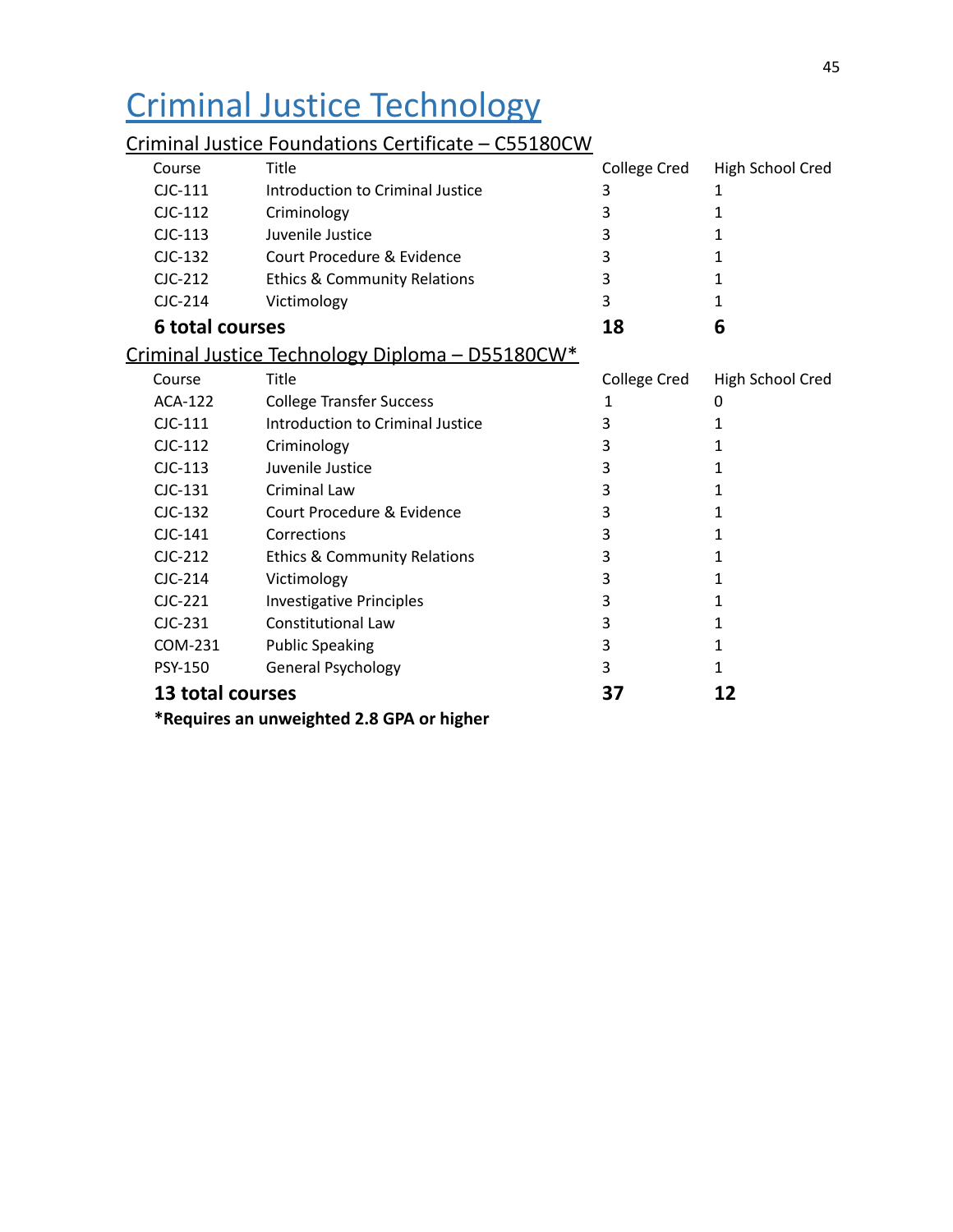## <span id="page-46-0"></span>Culinary Arts

#### Culinary Arts Certificate – C55150CP

| Course          | Title                         | College Cred | High School Cred |
|-----------------|-------------------------------|--------------|------------------|
| CUL-110         | Sanitation & Safety           | 2            | 0                |
| <b>CUL-140</b>  | Culinary Skills I             | 5            |                  |
| <b>CUL-140A</b> | <b>Culinary Skills I Lab</b>  |              | 0                |
| <b>CUL-160</b>  | Baking!                       | 3            |                  |
| <b>CUL-240</b>  | Culinary Skills II            | 5            |                  |
| <b>CUL-240A</b> | <b>Culinary Skills II Lab</b> | 1            | 0                |
| 6 total courses |                               | 17           | 5                |

## **Dental Assisting**

#### Dental Assisting Certificate – C45240CW\*

| Course          | Title                           |    | <b>College Cred</b> | High School Cred |  |
|-----------------|---------------------------------|----|---------------------|------------------|--|
| ACA-122         | <b>College Transfer Success</b> |    |                     | 0                |  |
| <b>DEN-100</b>  | <b>Basic Orofacial Anatomy</b>  |    | 0                   |                  |  |
| <b>DEN-101</b>  | <b>Preclinical Procedures</b>   | 7  |                     |                  |  |
| <b>DEN-103</b>  | <b>Dental Sciences</b>          | 2  |                     | 0                |  |
| <b>DEN-111</b>  | Infection/Hazard Control        | 2  |                     | 0                |  |
| <b>PSY-150</b>  | Social Psychology               | 3  |                     | 1                |  |
| 6 total courses |                                 | 18 |                     | 3                |  |
| $\frac{1}{2}$   | .                               |    |                     |                  |  |

**\*Requires an unweighted 2.8 GPA or higher**

<span id="page-46-1"></span>Early Childhood Education Infant/Toddler Care Certificate – C55290CP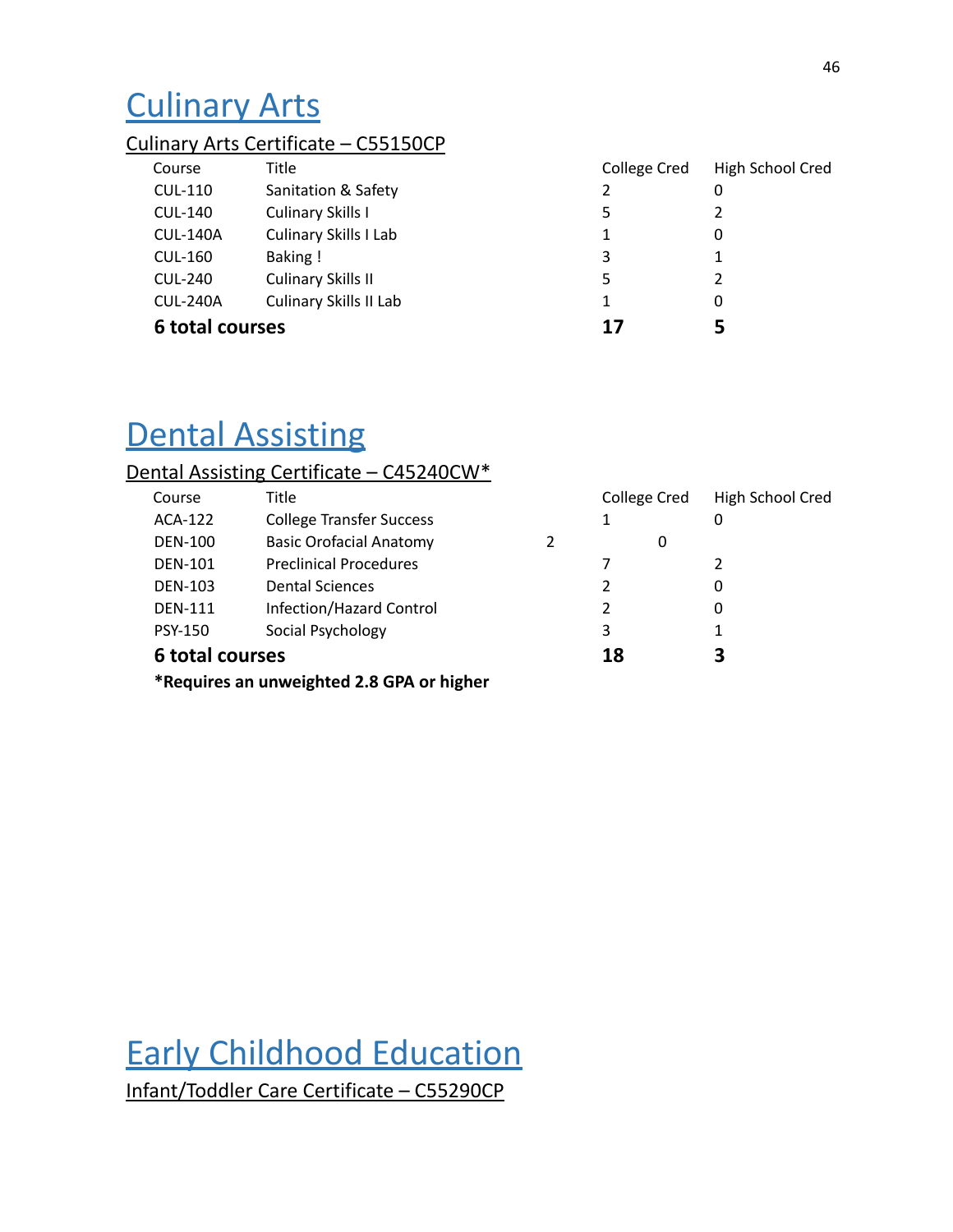| Course          | Title                              | College Cred | High School Cred |
|-----------------|------------------------------------|--------------|------------------|
| EDU-119         | Intro to Early Childhood Education | 4            |                  |
| EDU-131         | Child, Family, & Community         | 3            |                  |
| EDU-144         | Child Development I                | 3            |                  |
| EDU-153         | Health, Safety & Nutrition         | 3            |                  |
| EDU-234         | Infants, Toddlers, & Twos          | 3            |                  |
| 5 total courses |                                    | 16           | 5                |

### Early Childhood Education Diploma – D55220CW\*

| Course                                    | Title                              | College Cred | High School Cred |  |
|-------------------------------------------|------------------------------------|--------------|------------------|--|
| ACA-122                                   | <b>College Transfer Success</b>    | 1            | 0                |  |
| COM-231                                   | <b>Public Speaking</b>             | 3            |                  |  |
| EDU-119                                   | Intro to Early Childhood Education | 4            |                  |  |
| EDU-131                                   | Child, Family, & Community         | 3            |                  |  |
| EDU-144                                   | Child Development I                | 3            |                  |  |
| EDU-145                                   | Child Development II               | 3            |                  |  |
| EDU-146                                   | <b>Child Guidance</b>              | 3            |                  |  |
| EDU-151                                   | <b>Creative Activities</b>         | 3            |                  |  |
| EDU-153                                   | Health, Safety, & Nutrition        | 3            |                  |  |
| EDU-221                                   | Children with Exceptionalities     | 3            |                  |  |
| EDU-234                                   | Infants, Toddlers, & Twos          | 3            |                  |  |
| <b>PSY-150</b>                            | <b>General Psychology</b>          | 3            |                  |  |
| EDU-280                                   | Language & Literacy Experiences    | 3            | 1                |  |
| 13 total courses                          |                                    | 38           | 12               |  |
| *Requires an unweighted 2.8 GPA or higher |                                    |              |                  |  |

## <span id="page-47-0"></span>Electronics Engineering Technology

| Electronics Engineering Technology Certificate – C40200CW* |                           |  |                               |  |
|------------------------------------------------------------|---------------------------|--|-------------------------------|--|
| Course                                                     | Title                     |  | College Cred High School Cred |  |
| FGR-131                                                    | Intro to Electronics Tech |  |                               |  |

47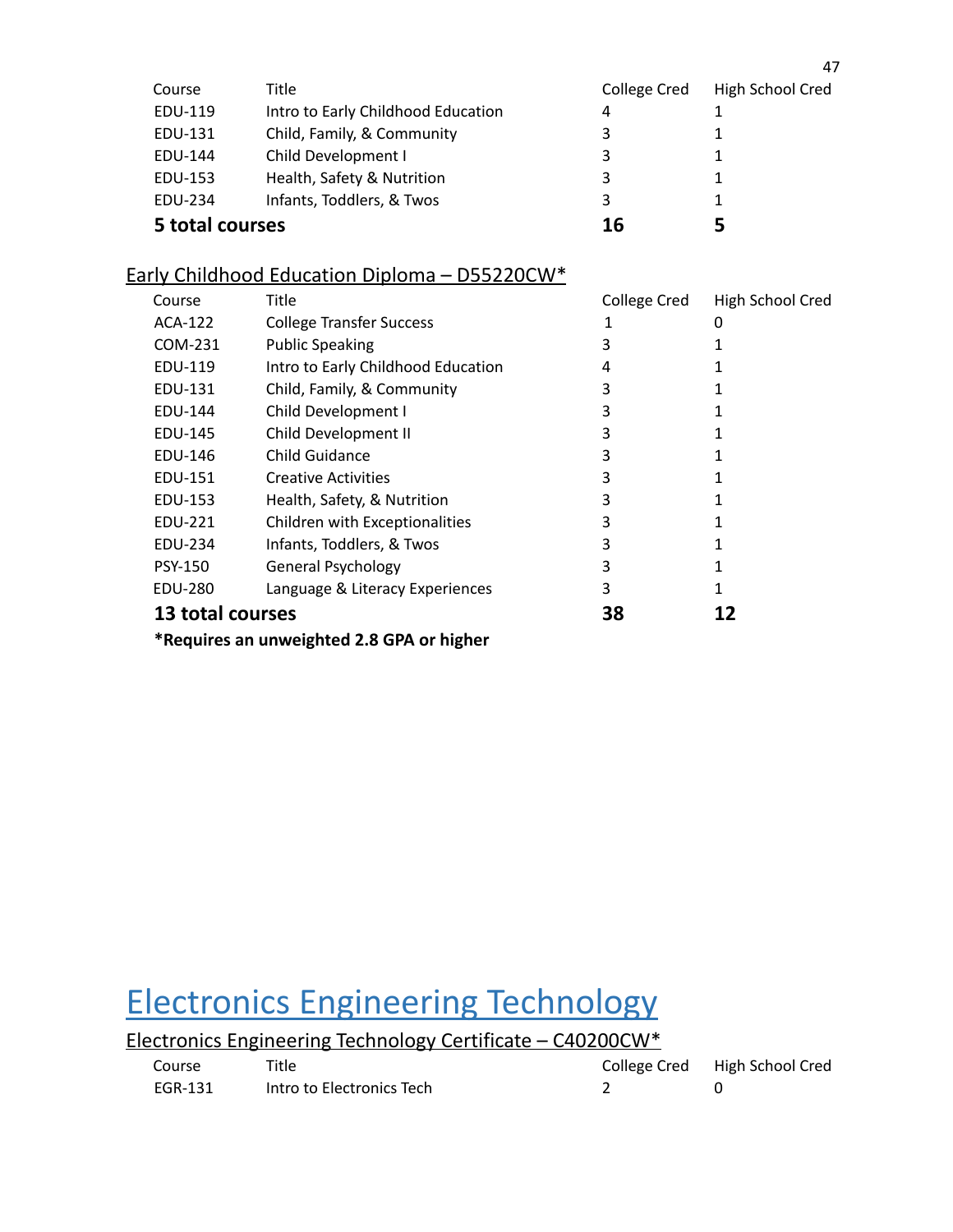| ELC-131                | Circuit Analysis I                                     | 4            | 1                |
|------------------------|--------------------------------------------------------|--------------|------------------|
| ELC-131A               | Circuit Analysis I Lab                                 | 1            | 0                |
| ELN-131                | Analog Electronics I                                   | 4            | 1                |
| ELN-132                | <b>Analog Electronics II</b>                           | 4            | 1                |
| $MAT-121*$             | Algebra/Trigonometry I                                 | 3            | 1                |
| <b>6 total courses</b> |                                                        | 18           | 3                |
|                        | *Requires an unweighted 2.8 GPA or higher              |              |                  |
|                        | Electronics Engineering Technology Diploma - D40200CP* |              |                  |
| Course                 | Title                                                  | College Cred | High School Cred |
| <b>ACA-122</b>         | <b>College Transfer Success</b>                        | 1            | 0                |
| CIS-110                | <b>Introduction to Computers</b>                       | 3            | 1                |
| EGR-131                | Intro to Electronics Tech                              | 2            | 0                |
| ELC-131                | Circuit Analysis I                                     | 4            | 1                |
| ELC-131A               | Circuit Analysis I Lab                                 | 1            | 0                |
| ELN-131                | <b>Analog Electronics I</b>                            | 4            | 1                |
| ELN-132                | <b>Analog Electronics II</b>                           | 4            | 1                |
| ELN-133                | <b>Digital Electronics</b>                             | 4            | 1                |
| <b>ENG-111</b>         | Writing & Inquiry                                      | 3            | 1                |
| <b>MAT-121</b>         | Algebra/Trigonometry I                                 | 3            | 1                |
| <b>MAT-122</b>         | Algebra/Trigonometry II                                | 3            | 1                |
| PHY-131                | Physics-Mechanics                                      | 4            | 1                |
| PHY-133                | Physics-Sounds and Light                               | 4            | 1                |
| 13 total courses       |                                                        | 40           | 10               |
| . .                    |                                                        |              |                  |

**\*Requires an unweighted 2.8 GPA or higher**

### <span id="page-48-0"></span>Forensic Science

### Forensic Science Foundations Certificate – C5518CCW

| Course    | Title                            | College Cred | High School Cred |
|-----------|----------------------------------|--------------|------------------|
| $CIC-111$ | Introduction to Criminal Justice |              |                  |
| $CIC-114$ | Investigative Photography        |              |                  |
| $CIC-131$ | Criminal Law                     | ર            |                  |
| $CIC-144$ | <b>Crime Scene Processing</b>    | ર            |                  |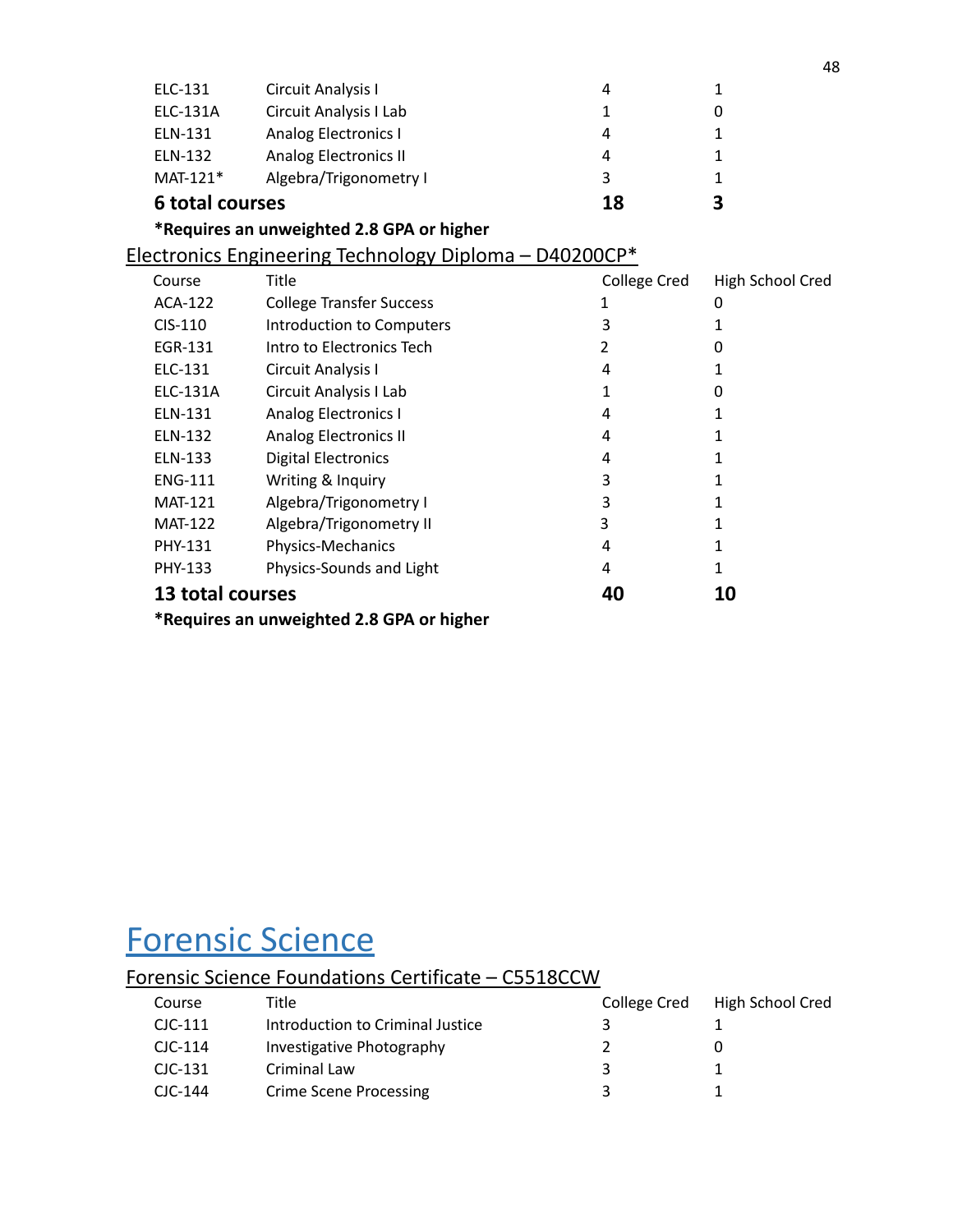| 6 total courses |                          | 18 |  |
|-----------------|--------------------------|----|--|
| CJC-231         | Constitutional Law       |    |  |
| CJC-221         | Investigative Principles |    |  |

### <span id="page-49-0"></span>**Health and Fitness Science**

#### Health and Fitness Science Certificate – C45630CW

| Course          | Title                                  |   | College Cred | High School Cred |
|-----------------|----------------------------------------|---|--------------|------------------|
| ACA-122         | <b>College Transfer Success</b>        |   |              | 0                |
| <b>HEA-112</b>  | First Aid & CPR                        |   |              | 0                |
| <b>HFS-110</b>  | <b>Exercise Science</b>                | 4 |              |                  |
| <b>HFS-111</b>  | Fitness & Exercise Testing I           |   | 4            |                  |
| <b>HFS-116</b>  | Prevention & Care of Exercise Injuries |   | 3            |                  |
| <b>HFS-210</b>  | <b>Personal Training</b>               |   | 3            |                  |
| <b>PED-117</b>  | Weight Training I                      |   |              | 0                |
| 7 total courses |                                        |   | 18           |                  |

#### **Suggested Sequencing:**

#### **Lee County Option (Sanford):**

Fall: HEA-112, HFS-110, HFS-111 = 10 credits  $(1<sup>st</sup>$  and  $2<sup>nd</sup>$  blocks in high school schedule) Spring: ACA-122, HFS-116, HFS-210, PED-117 = 8 credits (1<sup>st</sup> and 2<sup>nd</sup> blocks in high school schedule)

### <span id="page-49-1"></span>**Health Information Technology**

#### Health Information Technology Certificate – C45360CW

| Course         | Title                                   | College Cred | High School Cred |
|----------------|-----------------------------------------|--------------|------------------|
| HIT-110        | Fundamentals of Health Information Mgmt | 3            |                  |
| HIT-112        | Health Law & Ethics                     | 3            |                  |
| <b>MED-121</b> | Medical Terminology I                   | 3            |                  |
| <b>MED-122</b> | <b>Medical Terminology II</b>           | 3            |                  |
| <b>HIT-215</b> | Reimbursement Methodology               |              |                  |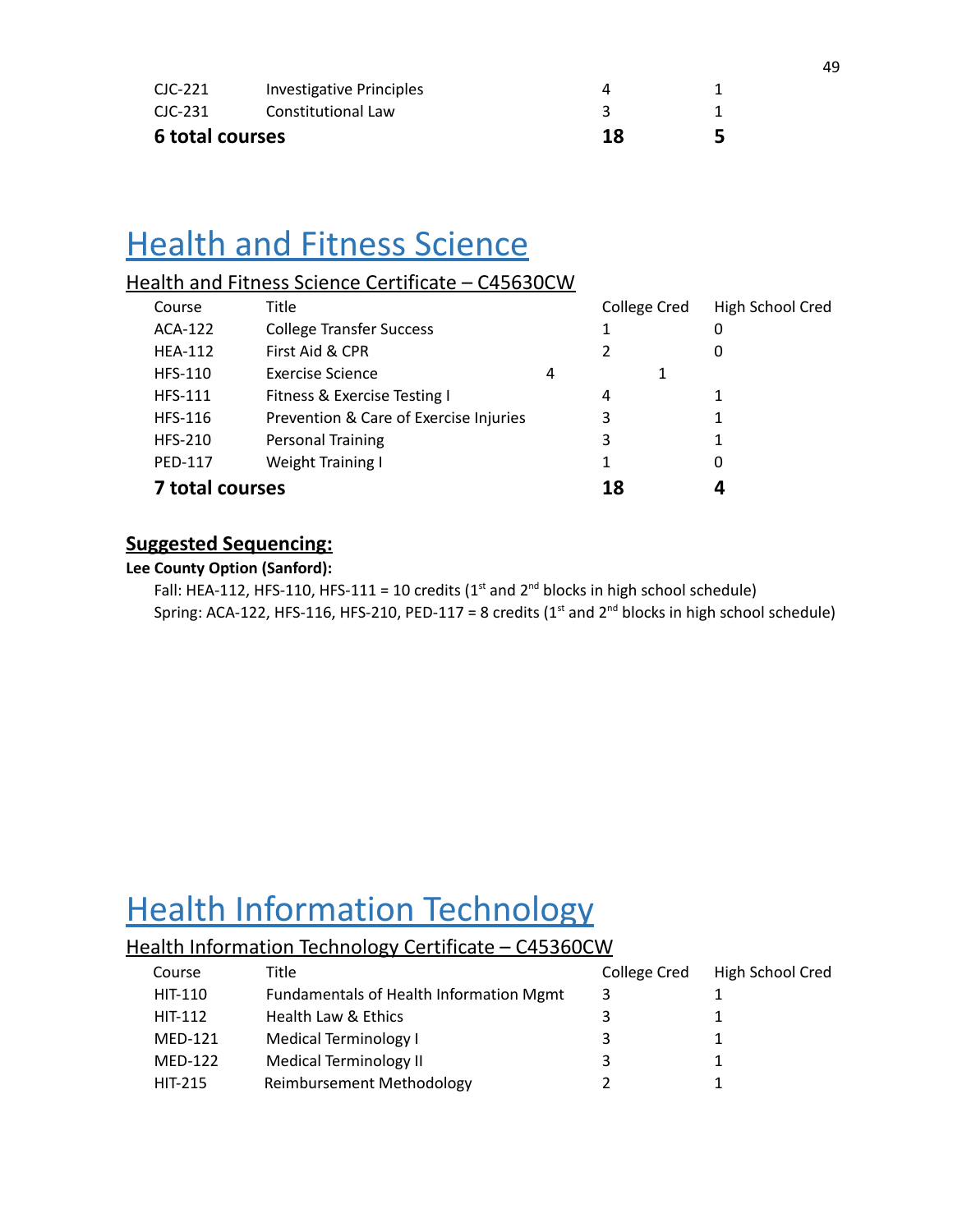| <b>HIT-221</b>  | Lifecycle of EHR |  |
|-----------------|------------------|--|
| 6 total courses |                  |  |

#### **Suggested Sequencing:**

Fall: ACA-115, HIT-110, MED-121 = 7 credit hours (online in high school schedule) Spring: PSY-150, HIS-112, MED-122 = 9 credit hours (online in high school schedule)

## <span id="page-50-0"></span>Healthcare Management Technology

#### Healthcare Administration Foundations – C25200CW

| Course<br>HMT-110 | Title<br>Intro to Healthcare Management | College Cred<br>3 | High School Cred |
|-------------------|-----------------------------------------|-------------------|------------------|
| OST-141           | Medical office Terms I                  | 3                 |                  |
| OST-142           | Medical office Terms II                 | 3                 |                  |
| OST-149           | <b>Medical Legal Issues</b>             | 3                 |                  |
| 4 total courses   |                                         | 12                | 4                |

#### **Suggested Sequencing:**

Fall: HMT-110, OST-141 = 6 credit hours (online in high school schedule) Spring: OST-142, OST-149 = 6 credit hours (online in high school schedule)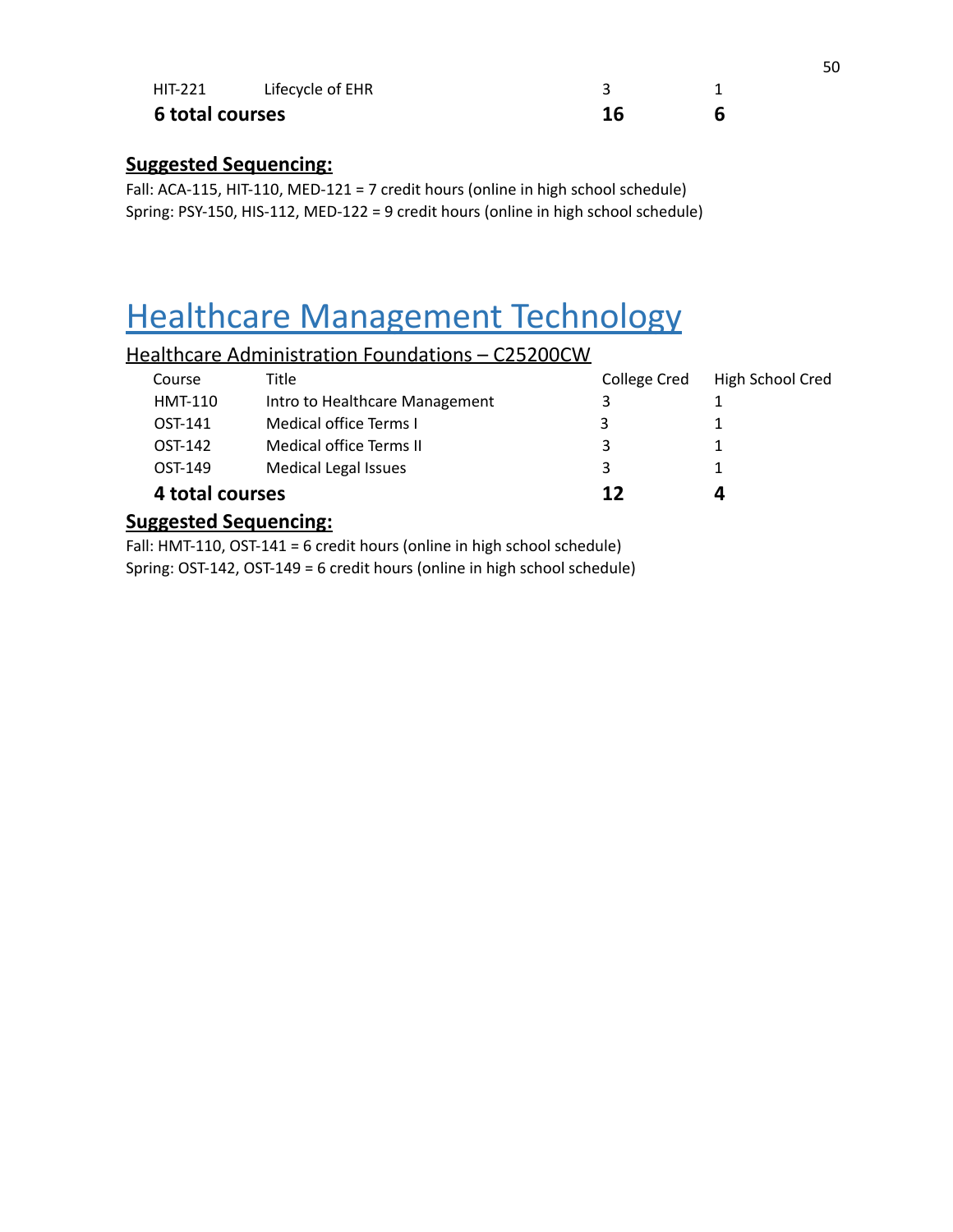## <span id="page-51-0"></span>Human Services Technology

#### Human Services Technology Diploma – D45380CW\*

| Course                  | Title                            | College Cred | High School Cred |
|-------------------------|----------------------------------|--------------|------------------|
| ACA-122                 | <b>College Transfer Success</b>  | 1            | 0                |
| COM-120                 | Interpersonal Communication      | 3            |                  |
| $CIS-110$               | <b>Introduction to Computers</b> | 3            |                  |
| <b>HSE-110</b>          | Introduction to Human Services   | 3            |                  |
| <b>HSE-112</b>          | Group Process I                  | 2            | 0                |
| <b>HSE-123</b>          | <b>Interviewing Techniques</b>   | 3            |                  |
| <b>HSE-125</b>          | Counseling                       | 3            |                  |
| <b>HSE-210</b>          | Human Services Issues            | 2            | 0                |
| <b>HSE-225</b>          | <b>Crisis Intervention</b>       | 3            |                  |
| PSY-115                 | <b>Stress Management</b>         | 2            | 0                |
| <b>PSY-150</b>          | <b>General Psychology</b>        | 3            |                  |
| <b>PSY-241</b>          | Developmental Psychology         | 3            |                  |
| SOC-210                 | Introduction to Sociology        | 3            |                  |
| SOC-213                 | Sociology of the Family          | 3            |                  |
| SOC-220                 | <b>Social Problems</b>           | 3            |                  |
| SOC-232                 | Social Context of Aging          | 3            |                  |
| <b>16 total courses</b> |                                  | 43           | 12               |
| . .                     |                                  |              |                  |

**\*Requires an unweighted 2.8 GPA or higher**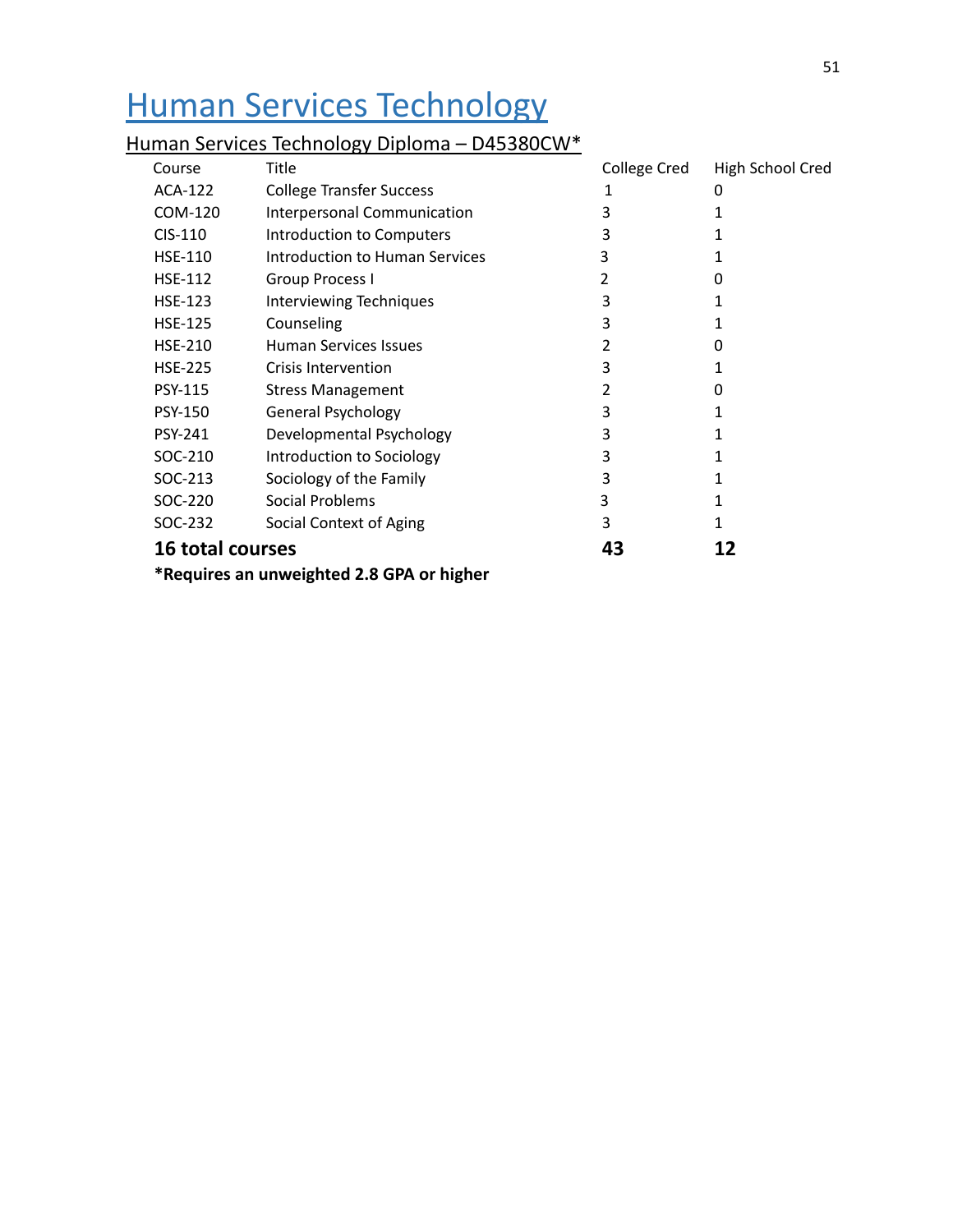## <span id="page-52-0"></span>Industrial Systems Technology

#### Course Title College Cred High School Cred BPR-111 Print Reading 2 0 ISC-110 Workplace Safety 1 0 WLD-112 Basic Welding Processes 2 0 WLD-117 Industrial SMAW 3 1 WLD-121 GMAW (MIG) FCAW/Plate 4 4 1 **5 total courses 12 2** Industrial Systems Technology Diploma – D50240CW\* Course Title College Cred High School Cred ACA-122 College Transfer Success 1 0 AHR-120 HVACR Maintenance 2 0 BPR-111 Print Reading 2 0 CIS-111 Basic PC Literacy 2 0 COM-231 Public Speaking 2001 1 ELC-112 DC/AC Electricity 5 2 ELC-128 Intro to PLC 3 1 HIS-112 World Civilizations II 3 3 1 1 HYD-110 Hydraulics/Pneumatics I 3 3 1 ISC-110 Workplace Safety 1 0 MEC-111 Machine Processes I 3 3 1 1 MNT-110 Intro to Maintenance Procedures 2 2 0 MNT-111 Maintenance Practices 2 2 0 WLD-112 Basic Welding Processes 2 2 0 WLD-117 Industrial SMAW 3 1 WLD-121 GMAW (MIG) FCAW/Plate 4 4 1 **17 total courses 41 9**

#### Industrial Systems Technology CAT Certificate- C50240CW

**\*Requires an unweighted 2.8 GPA or higher**

#### **Suggested Sequencing:**

#### **Lee County Option (Sanford - CAT Apprenticeship- Rising Juniors Only)**

Fall Year One: WLD-112 = 2 credit hours + CAT Training  $(1<sup>st</sup>$  block in high school schedule) Spring Year One: WLD-121A = 2 credit hours  $+$  CAT Training (1st block in high school schedule) Summer Year One : Optional Work Opportunity (Up to 32 hours/week)

Fall Year Two: WLD-121B, BPR-111 = 4 credit hours  $+$  CAT (1<sup>st</sup> and 2<sup>nd</sup> blocks in high school schedule)

Spring Year Two : WLD-117, ISC-110 = 4 credit hours + CAT ( $1<sup>st</sup>$  and  $2<sup>nd</sup>$  blocks in high school schedule)

#### **Chatham County Option (Siler City)**

Fall: BPR-111, WLD-117 = 5 credit hours ( $1<sup>st</sup>$  block in high school schedule) Spring: WLD-121 = 4 credit hours ( $1<sup>st</sup>$  block in high school schedule)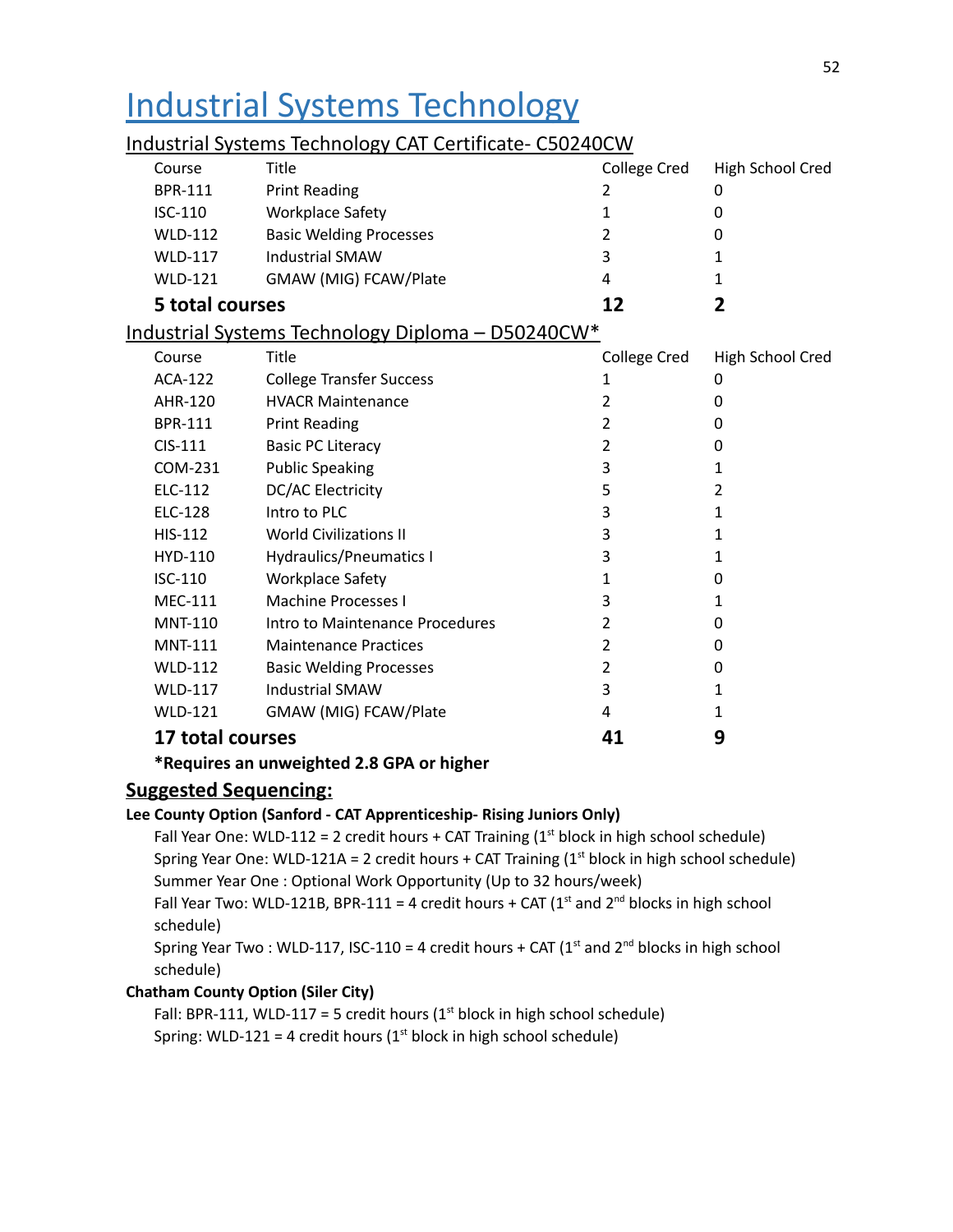## <span id="page-53-0"></span>Information Technology

### Hardware/Troubleshooting Repair Certificate- C25590CW

| Course         | Title                               | <b>College Cred</b>                                                                                                                                        | High School Cred |
|----------------|-------------------------------------|------------------------------------------------------------------------------------------------------------------------------------------------------------|------------------|
| CTI-120        | Network & Security Foundation       | 3                                                                                                                                                          | 1                |
| CTS-120        | Hardware/Software Support           | 3                                                                                                                                                          | $\mathbf{1}$     |
| <b>CTS-220</b> | Advanced Hardware/Software Support  | 3                                                                                                                                                          | 1                |
| <b>NOS-130</b> | Windows Single User                 | 3                                                                                                                                                          | 1                |
|                |                                     | 12                                                                                                                                                         | 4                |
|                |                                     |                                                                                                                                                            |                  |
| Course         | Title                               | College Cred                                                                                                                                               | High School Cred |
| CIS-110        | Introduction to Computers           | 3                                                                                                                                                          | 1                |
| CTI-120        | Network & Security Foundation       | 3                                                                                                                                                          | 1                |
| CTS-120        | Hardware/Software Support           | 3                                                                                                                                                          | 1                |
| <b>NOS-130</b> | Windows Single User                 | 3                                                                                                                                                          | 1                |
|                |                                     | 12                                                                                                                                                         | 4                |
|                |                                     |                                                                                                                                                            |                  |
| Course         | Title                               | College Cred                                                                                                                                               | High School Cred |
| <b>ACA-122</b> | <b>College Transfer Success</b>     | 1                                                                                                                                                          | 0                |
| CIS-115        | Intro to Programming & Logic        | 3                                                                                                                                                          | $\mathbf{1}$     |
| CSC-134        | C++ Programming                     | 3                                                                                                                                                          | 1                |
| CTI-110        | Web, Program, & Database Foundation | 3                                                                                                                                                          | 1                |
| <b>CTI-120</b> | Network & Security Foundation       | 3                                                                                                                                                          | 1                |
| CTS-115        | info Sys Business Concepts          | 3                                                                                                                                                          | 1                |
| CTS-120        | Hardware/Software Support           | 3                                                                                                                                                          | 1                |
| <b>CTS-220</b> | Advanced Hardware/Software Support  | 3                                                                                                                                                          | $\mathbf{1}$     |
| <b>CTS-285</b> | Systems Analysis & Design           | 3                                                                                                                                                          | 1                |
| <b>DBA-110</b> | <b>Database Concepts</b>            | 3                                                                                                                                                          | 1                |
| <b>ENG-111</b> | Writing & Inquiry                   | 3                                                                                                                                                          | 1                |
| <b>MAT-143</b> | <b>Quantitative Literacy</b>        | 3                                                                                                                                                          | 1                |
| <b>NOS-130</b> | Windows Single User                 | 3                                                                                                                                                          | $\mathbf{1}$     |
| <b>NOS-230</b> | <b>Windows Administration I</b>     | 3                                                                                                                                                          | 1                |
| SEC-110        | <b>Security Concepts</b>            | 3                                                                                                                                                          | 1                |
| <b>WEB-140</b> | Web Development Tools               | 3                                                                                                                                                          | 1                |
|                |                                     | 46                                                                                                                                                         | 15               |
|                |                                     | 4 total courses<br>Internet Computer Core (IC3) Certificate- C25590C3<br>4 total courses<br>Information Technology Diploma - D25590CW*<br>16 total courses |                  |

**\*Requires an unweighted 2.8 GPA or higher**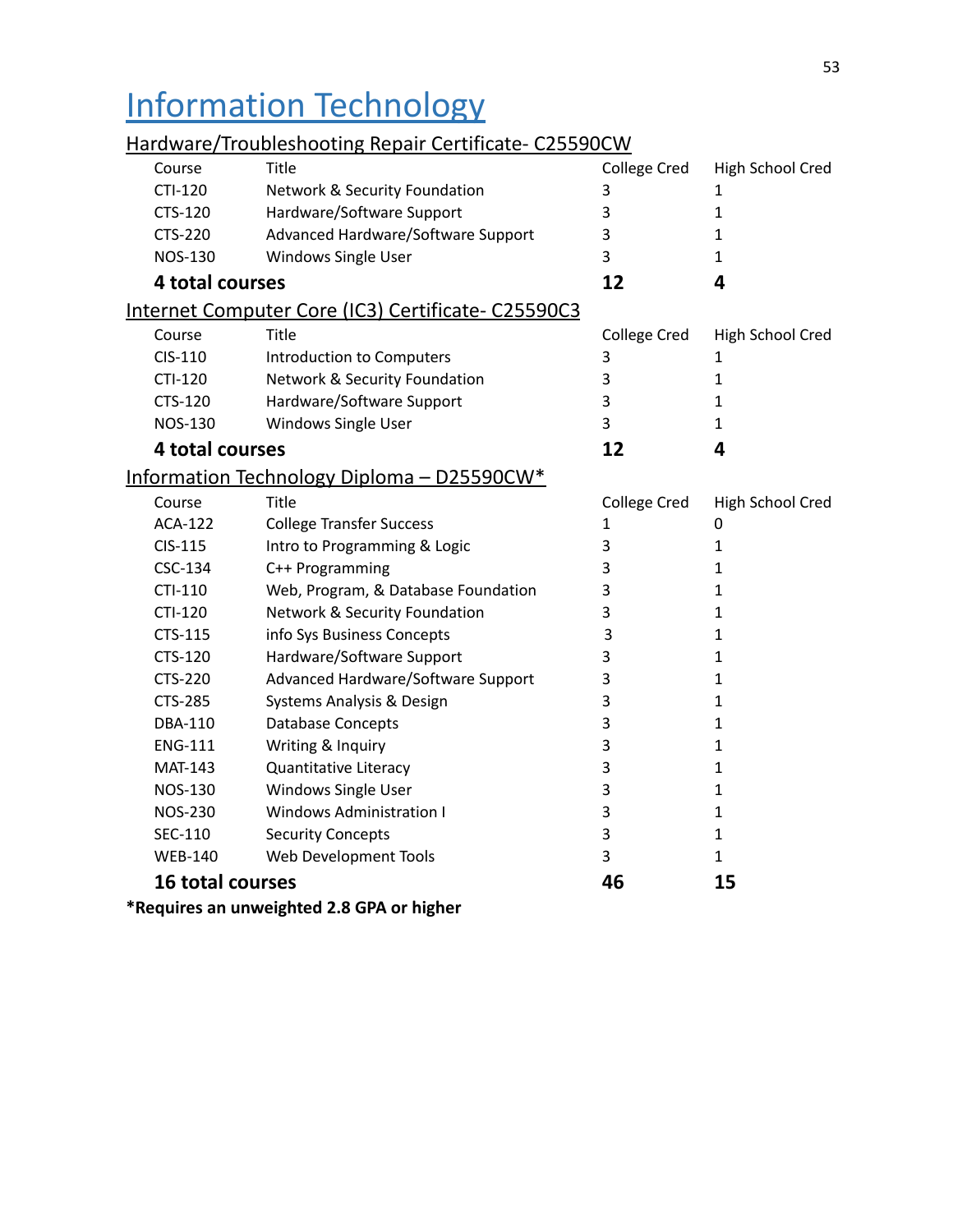### Information Technology Certificate – C22590C1

| Course                  | Title                     | College Cred | High School Cred |
|-------------------------|---------------------------|--------------|------------------|
| CTI-120                 | Network & Sec Foundation  | 3            |                  |
| <b>NET-125</b>          | Introduction to Networks  | 3            |                  |
| <b>NET-126</b>          | Switching and Routing     | 3            |                  |
| SEC-110                 | <b>Security Concepts</b>  | 3            |                  |
| SEC-160                 | Security Administration I | 3            |                  |
| <b>NET-225</b>          | Routing and Switching I   | 3            | 1                |
| <b>16 total courses</b> |                           | 18           | b                |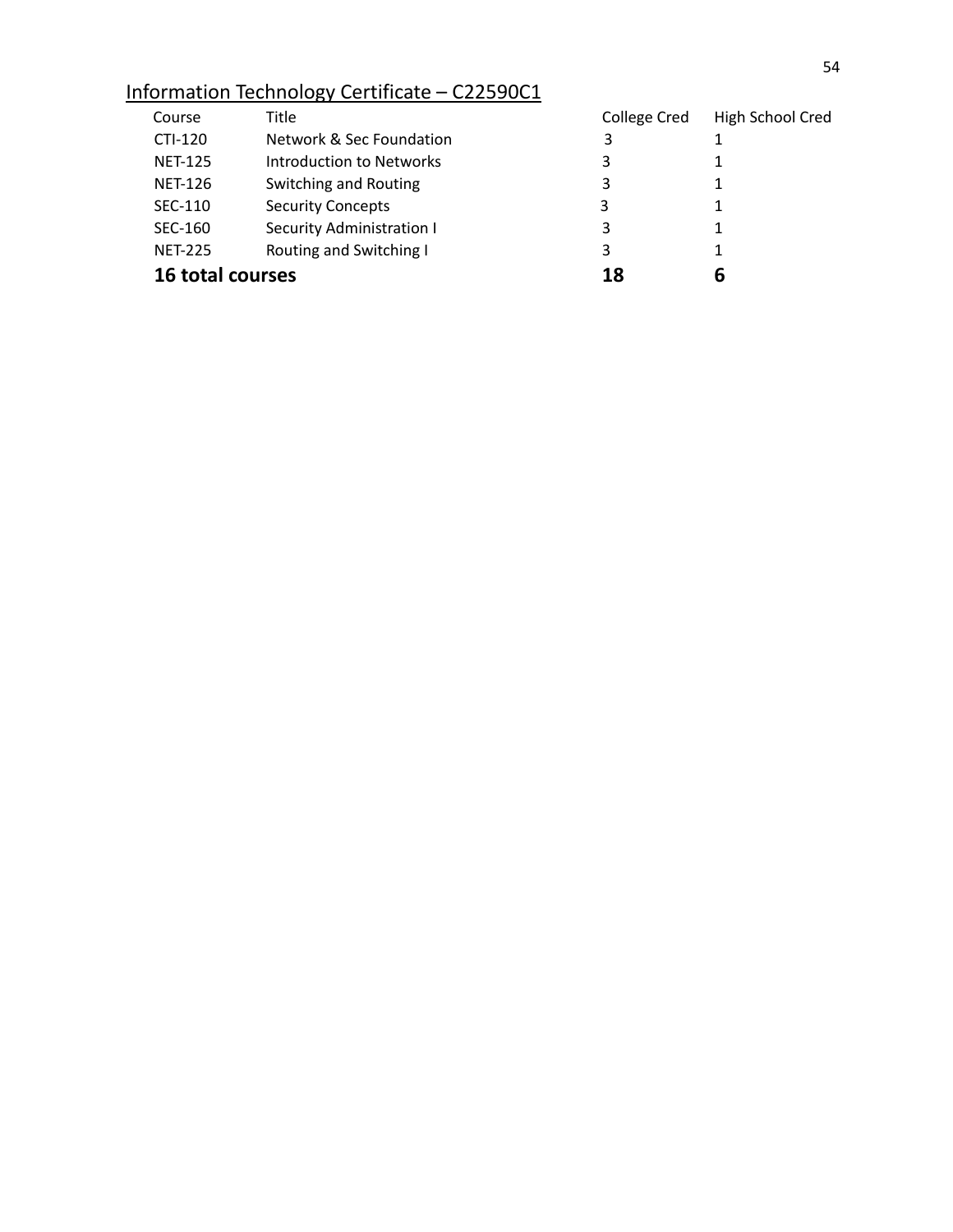## <span id="page-55-0"></span>Laser and Photonics Technology

### Laser and Photonics Technology Diploma - D40280CP\*

| Course                                    | <b>Title</b>                     | <b>College Cred</b> | High School Cred |
|-------------------------------------------|----------------------------------|---------------------|------------------|
| ACA-122                                   | <b>College Transfer Success</b>  | 1                   | 0                |
| $CIS-110$                                 | <b>Introduction to Computers</b> | 3                   |                  |
| EGR-131                                   | Intro to Electronics Tech        | 2                   | 0                |
| ELC-127                                   | Software for Technicians         | 2                   | 0                |
| ELC-131                                   | Circuit Analysis I               | 4                   | 2                |
| ELC-131A                                  | Circuit Analysis I Lab           | 1                   | 0                |
| ELN-131                                   | <b>Analog Electronics I</b>      | 4                   |                  |
| ELN-132                                   | Analog Electronics II            | 4                   |                  |
| ELN-133                                   | <b>Digital Electronics</b>       | 4                   | 1                |
| <b>ENG-111</b>                            | Writing & Inquiry                | 3                   | 1                |
| LEO-111                                   | Lasers and Applications          | 2                   | 0                |
| <b>MAT-121</b>                            | Algebra/Trigonometry I           | 3                   |                  |
| <b>MAT-122</b>                            | Algebra/Trigonometry II          | 3                   | 1                |
| <b>PHY-131</b>                            | Physics-Mechanics                | 4                   | 1                |
| <b>14 total courses</b>                   |                                  | 40                  | 10               |
| *Requires an unweighted 2.8 GPA or higher |                                  |                     |                  |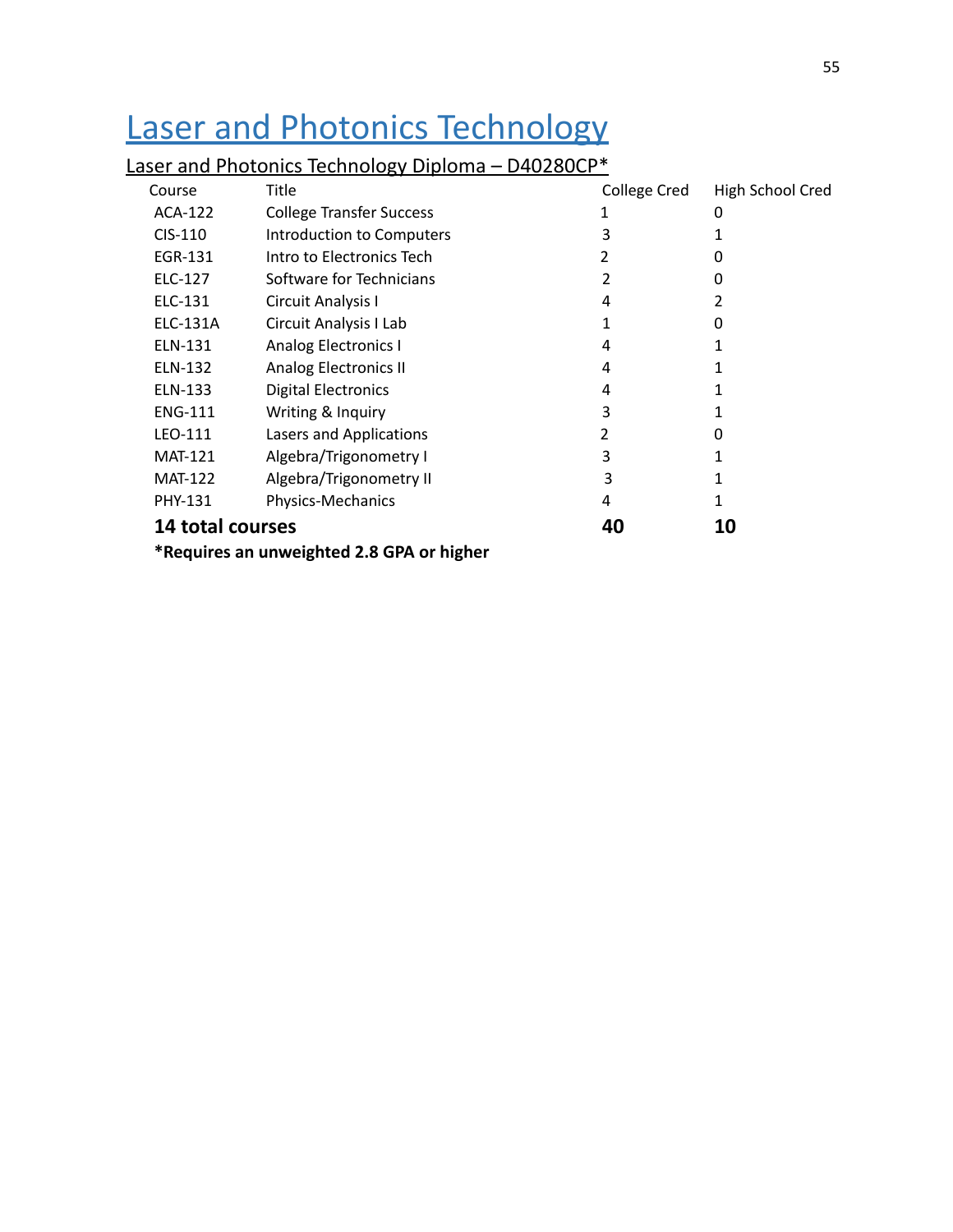## <span id="page-56-0"></span>Library and Information Technology

### Library Basics Certificate - C55130CW

| Course           | Title                                                  | College Cred | High School Cred |
|------------------|--------------------------------------------------------|--------------|------------------|
| LIB-110          | Introduction to Libraries                              | 3            | 1                |
| LIB-111          | Library Info Resources & Services                      | 3            | 1                |
| LIB-112          | Library Collection Development/Acquisitions            | 3            | 1                |
| LIB-114          | Library Public Service Operations                      | 3            | 1                |
| 4 total courses  |                                                        | 12           | 4                |
|                  | Library and Information Technology Diploma - D55130CW* |              |                  |
| Course           | Title                                                  | College Cred | High School Cred |
| <b>ACA-122</b>   | <b>College Transfer Success</b>                        | 1            | 0                |
| CIS-110          | Introduction to Computers                              | 3            | 1                |
| COM-231          | <b>Public Speaking</b>                                 | 3            | 1                |
| LIB-110          | Introduction to Libraries                              | 3            | 1                |
| $LIB-111$        | Library Info Resources & Services                      | 3            | 1                |
| LIB-112          | Library Collection Development/Acquisitions            | 3            | 1                |
| LIB-113          | Library Cataloging & Classification                    | 3            | 1                |
| $LIB-114$        | Library Public Service Operations                      | 3            | 1                |
| LIB-210          | <b>Electronic Library Databases</b>                    | 3            | 1                |
| $LIB-211$        | Library Program Development                            | 3            | 1                |
| LIB-212          | Library Services/Special Needs                         | 3            | 1                |
| LIB-213          | <b>Cataloging Nonprint Materials</b>                   | 3            | 1                |
| LIB-214          | Library Program Development                            | 3            | 1                |
| SOC-210*         | Introduction to Sociology                              | 3            | 1                |
| <b>WEB-110</b>   | Internet/Web Fundamentals                              | 3            | 1                |
| 15 total courses |                                                        | 43           | 14               |
|                  | *Requires an unweighted 2.8 GPA or higher              |              |                  |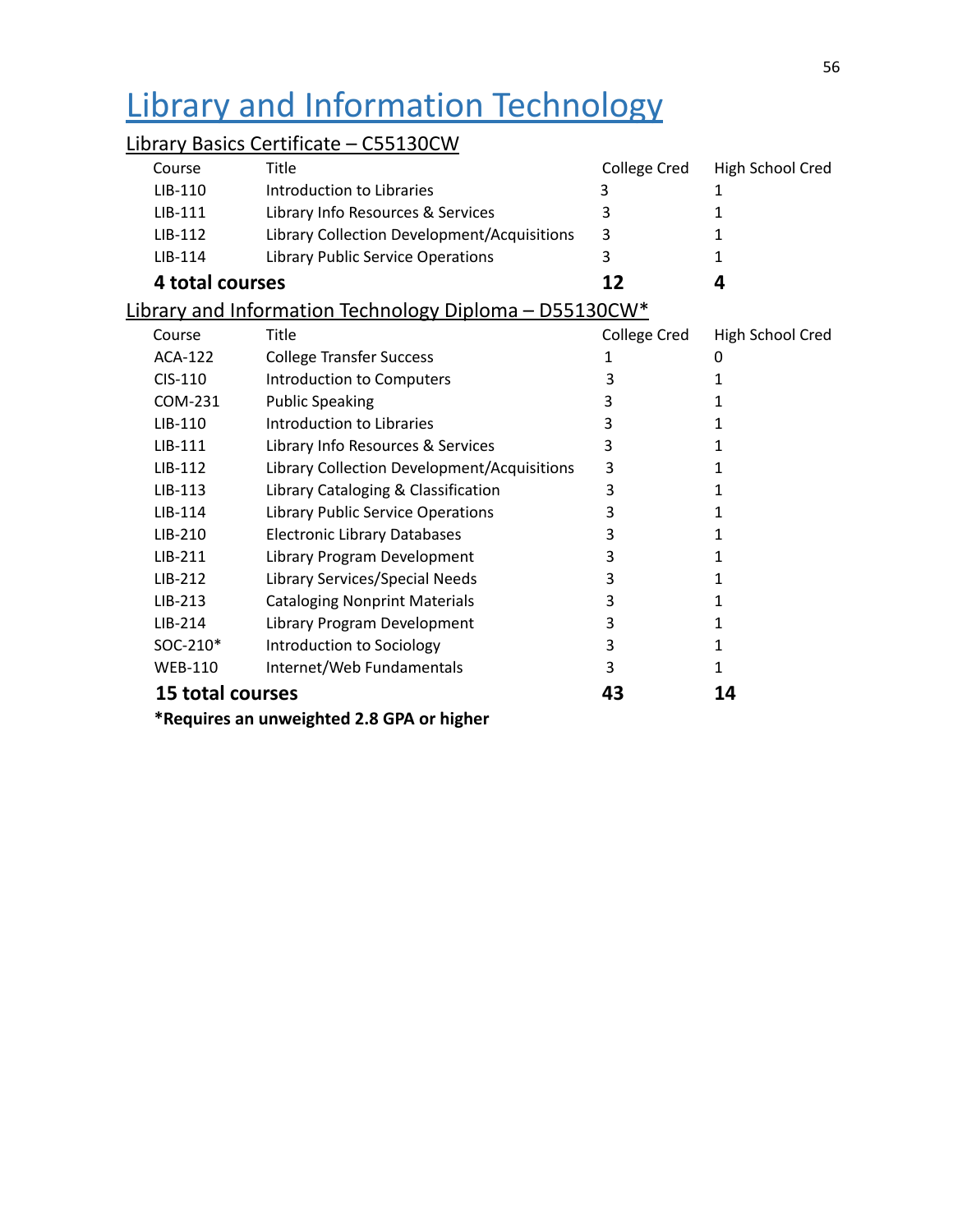## <span id="page-57-0"></span>Manicuring/Nail Technology

#### Manicuring/Nail Technology Certificate – C55400CP

| 2 total courses |                               | 17           |                  |
|-----------------|-------------------------------|--------------|------------------|
| COS-222         | Manicuring/Nail Technology II | b            |                  |
| COS-121         | Manicuring/Nail Technology I  | h            |                  |
| Course          | Title                         | College Cred | High School Cred |

#### **Suggested Sequencing:**

#### **Harnett County Option (Lillington)**

Fall:  $COS-121 = 6$  credit hours ( $4<sup>th</sup>$  block in high school schedule) Spring:  $COS-222 = 6$  credit hours ( $4<sup>th</sup>$  block in high school schedule)

## Mechanical Engineering Technology

#### Mechanical Engineering Technology Certificate – C40320CW

<span id="page-57-1"></span>

| Course          | Title                       | College Cred | High School Cred |
|-----------------|-----------------------------|--------------|------------------|
| <b>DFT 153</b>  | CAD III                     |              |                  |
| <b>DFT 154</b>  | Intro to Solid Modeling     | 3            |                  |
| <b>DFT 254</b>  | Intermed Solid Model/Render | 3            |                  |
| <b>DDF 211</b>  | Design Process I            | 4            |                  |
| 4 total courses |                             | 13           | Д                |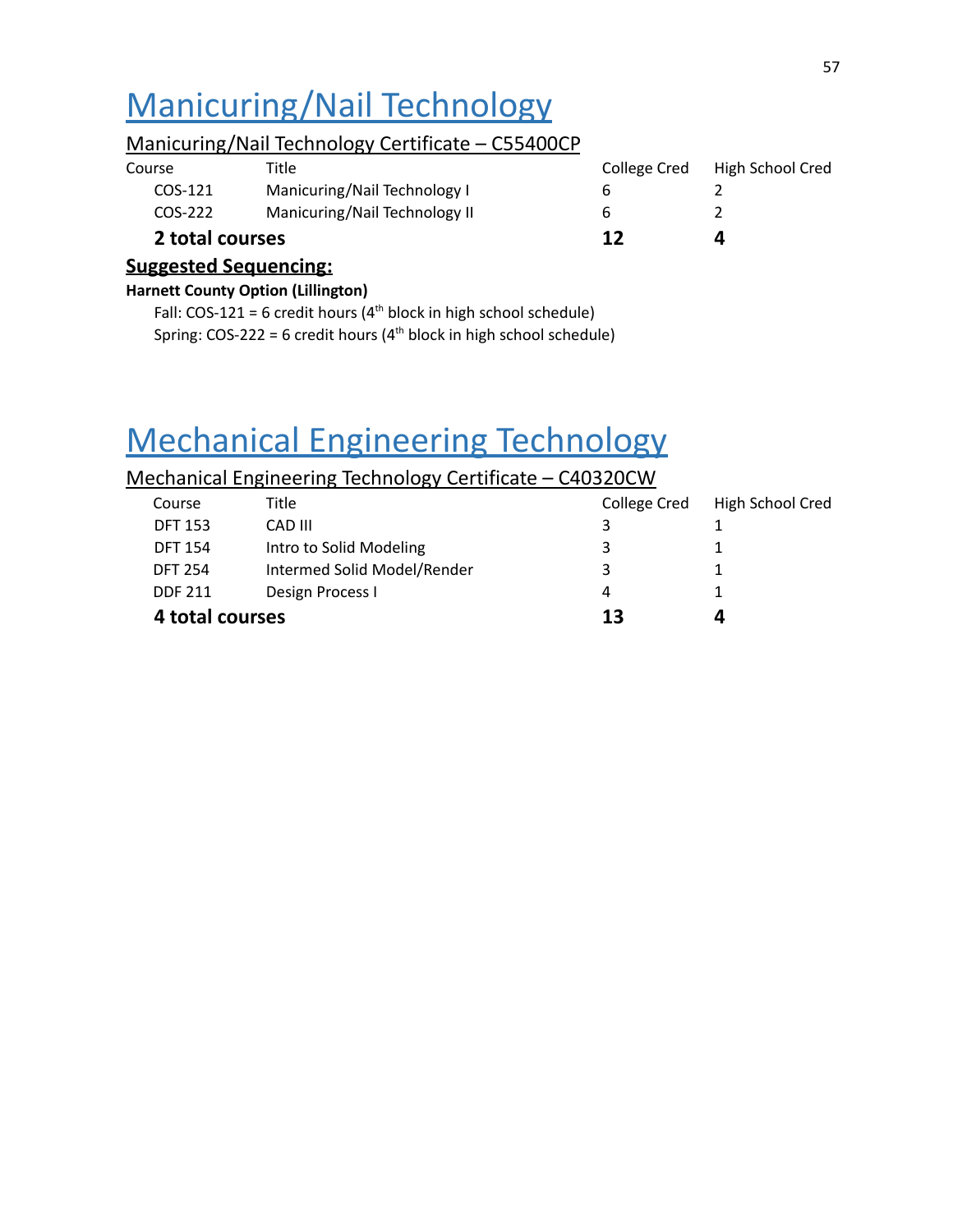## **Medical Assisting**

#### Medical Assisting Diploma – D45400CW\*

| Course                                    | <b>Title</b>                            | College Cred | High School Cred |
|-------------------------------------------|-----------------------------------------|--------------|------------------|
| ACA-122                                   | <b>College Transfer Success</b>         |              | 0                |
| <b>BIO-163</b>                            | Basic Anatomy & Physiology              | 5            |                  |
| <b>ENG-111</b>                            | Writing and Inquiry                     | 3            |                  |
| MED-110                                   | <b>Orientation to Medical Assisting</b> | 1            | 0                |
| <b>MED-118</b>                            | <b>Medical Law and Ethics</b>           | 2            | 0                |
| <b>MED-121</b>                            | Medical Terminology I                   | 3            |                  |
| <b>MED-122</b>                            | <b>Medical Terminology II</b>           | 3            |                  |
| <b>MED-130</b>                            | Admin Office Procedures I               | 2            | 0                |
| <b>MED-131</b>                            | Admin Office Procedures II              | 2            | 0                |
| <b>MED-140</b>                            | Exam Room Procedures I                  | 5            | 2                |
| <b>MED-150</b>                            | Laboratory Procedures I                 | 5            | 2                |
| <b>MED-240</b>                            | Exam Room Procedures II                 | 5            | 2                |
| <b>PSY-150</b>                            | <b>General Psychology</b>               | 3            |                  |
| 13 total courses<br>40<br>12              |                                         |              |                  |
| *Requires an unweighted 2.8 GPA or higher |                                         |              |                  |

### <span id="page-58-0"></span>Medical Office Administration

### Medical Office Administration Diploma – D25310CW\*

| Course           | Title                                | <b>College Cred</b> | High School Cred |
|------------------|--------------------------------------|---------------------|------------------|
| ACA-122          | <b>College Transfer Success</b>      |                     | 0                |
| COM-120          | Intro to Interpersonal Communication | 3                   |                  |
| OST-136          | <b>Word Processing</b>               | 3                   |                  |
| OST-141          | <b>Medical Office Terms I</b>        | 3                   |                  |
| OST-142          | <b>Medical Office Terms II</b>       | 3                   |                  |
| OST-148          | Med Coding Billing & Insurance       | 3                   |                  |
| OST-149          | <b>Medical Legal Issues</b>          | 3                   |                  |
| OST-243          | <b>Medical Office Simulation</b>     | 3                   |                  |
| OST-247          | <b>Procedural Coding</b>             | 3                   |                  |
| OST-248          | Diagnostic Coding                    | 3                   |                  |
| SOC-210          | Introduction to Sociology            | 3                   |                  |
| OST-164          | <b>Office Editing</b>                | 3                   |                  |
| OST-289          | Office Admin Capstone                | 3                   |                  |
| 13 total courses |                                      | 40                  |                  |

**\*Requires an unweighted 2.8 GPA or higher**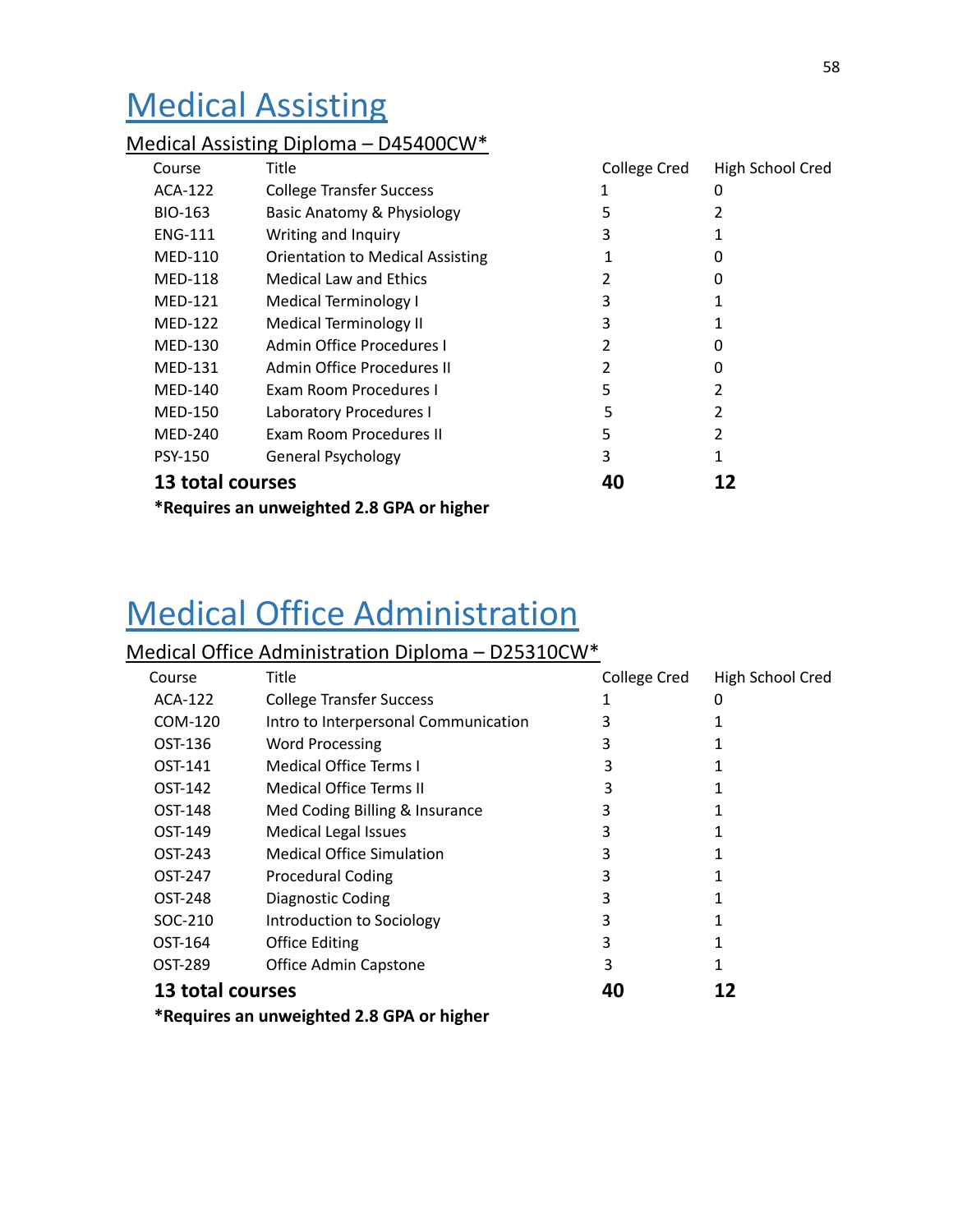## <span id="page-59-0"></span>Motorcycle Mechanics

#### Motorcycle Mechanics Diploma – D60260CW\*

| Course                                    | Title                                   | College Cred | High School Cred |
|-------------------------------------------|-----------------------------------------|--------------|------------------|
| $CIS-110$                                 | Introduction to Computers               | 3            |                  |
| <b>ENG-102</b>                            | <b>Applied Communications II</b>        | 3            |                  |
| <b>MAT-110</b>                            | Math Measurement & Literacy             | 3            |                  |
| <b>MCM-111</b>                            | <b>Motorcycle Mechanics</b>             | 7            | 2                |
| <b>MCM-114</b>                            | Motorcycle Fuel Systems                 | 5            | 2                |
| <b>MCM-115</b>                            | Motorcycle Chassis                      | 3            |                  |
| MCM-117                                   | Motorcycle Dyno Tuning I                | 3            |                  |
| <b>MCM-122</b>                            | Motorcycle Engines                      | 5            | 2                |
| <b>MCM-217</b>                            | Motorcycle Dyno Tuning II               | 3            |                  |
| <b>MEC-111</b>                            | Machine Processes I                     | 3            |                  |
| <b>TRN-110</b>                            | Introduction to Transport Tech          | 2            | 0                |
| <b>TRN-120</b>                            | <b>Basic Transportation Electricity</b> | 5            | 2                |
| <b>TRN-180</b>                            | Basic Welding for Transportation        | 3            | 1                |
| 13 total courses                          |                                         | 48           | 16               |
| *Requires an unweighted 2.8 GPA or higher |                                         |              |                  |

59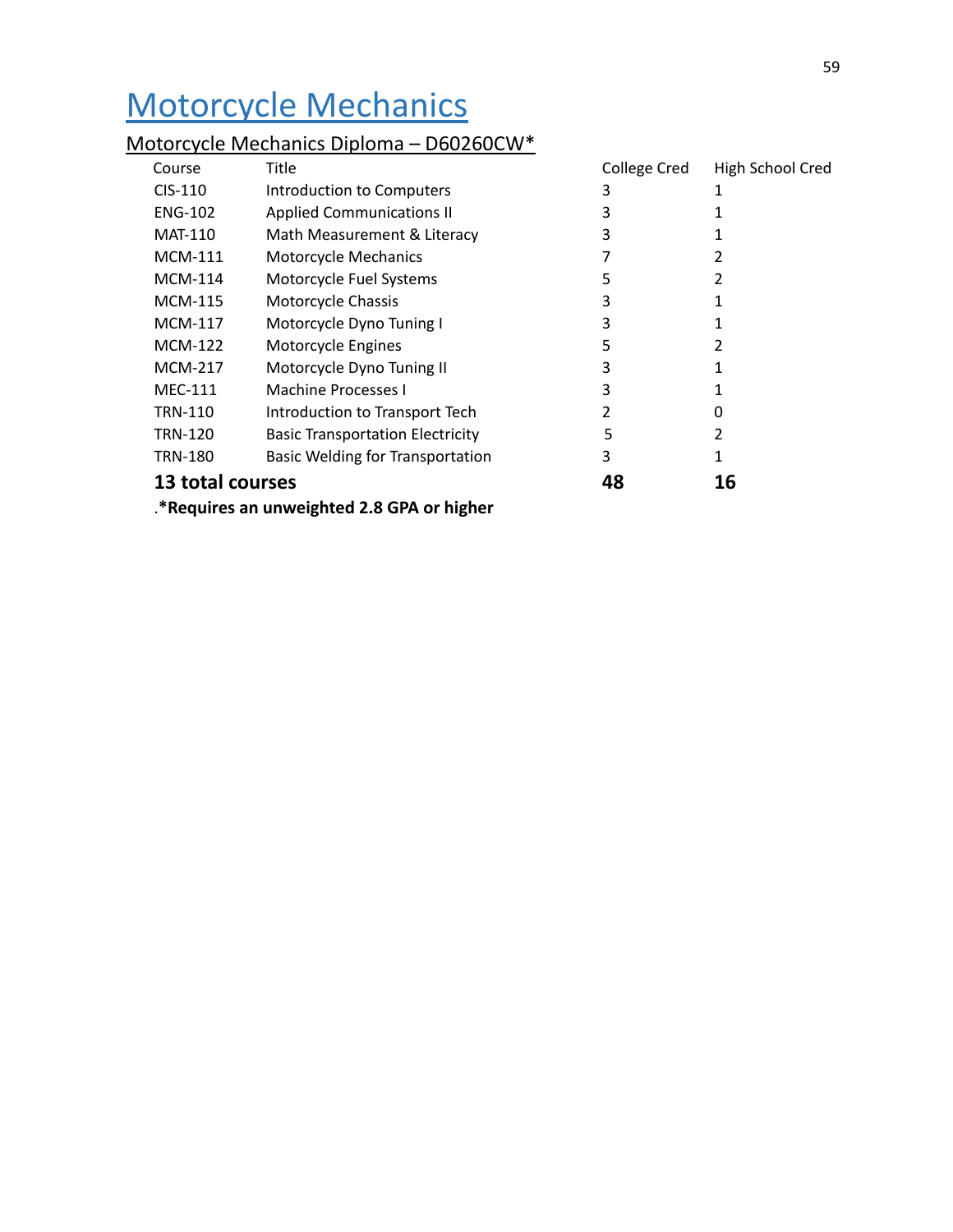### <span id="page-60-0"></span>Nurse Aide

#### Nurse Aide Diploma – D45970CW\*

| Course               | Title                           | <b>College Cred</b> | High School Cred |
|----------------------|---------------------------------|---------------------|------------------|
| ACA-122              | <b>College Transfer Success</b> | 1                   | 0                |
| COM-231              | <b>Public Speaking</b>          | 3                   |                  |
| <b>HEA-112</b>       | First Aid & CPR                 | 2                   | 0                |
| <b>HSC-110</b>       | Orientation to Health Careers   |                     | 0                |
| <b>MED-121</b>       | <b>Medical Terminology I</b>    | 3                   |                  |
| <b>MED-122</b>       | <b>Medical Terminology II</b>   | 3                   |                  |
| <b>MUS-110</b>       | <b>Music Appreciation</b>       | 3                   |                  |
| <b>NAS-101</b>       | Nurse Aide I                    | 6                   | 2                |
| <b>NAS-102</b>       | Nurse Aide II                   | 6                   | 2                |
| <b>NUT-110</b>       | <b>Nutrition</b>                | 3                   |                  |
| PSY-150*             | <b>General Psychology</b>       | 3                   |                  |
| SOC-240 <sup>*</sup> | Social Psychology               | 3                   |                  |
| 12 total courses     |                                 |                     |                  |

**\*Requires an unweighted 2.8 GPA or higher**

#### **Suggested Sequencing:**

#### **Chatham County Option (Siler City)**

Fall or Spring: NAS-101, PSY-150 = 9 credits ( $3<sup>rd</sup>$  and  $4<sup>th</sup>$  blocks in high school schedule)

#### **Harnett County (Lillington) and Lee County (Sanford) Options**

Fall or Spring: NAS-101, PSY-150 = 9 credits ( $1<sup>st</sup>$  and  $2<sup>nd</sup>$  blocks in high school schedule)

#### **Harnett Health Sciences Academy**

Fall or Spring  $11<sup>th</sup>$  Grade: ACA-122, COM-231, HSC-110 = 5 credit hours (4<sup>th</sup> block in high school schedule)

Fall or Spring 12<sup>th</sup> Grade: HHSA students will have the option to choose their pathway:

- Dental Assisting
- Health Information Technology
- Healthcare Management Technology
- Human Services Technology
- Medical Assisting
- Medical Office Administration
- Nurse Aide
- Veterinary Medical Technology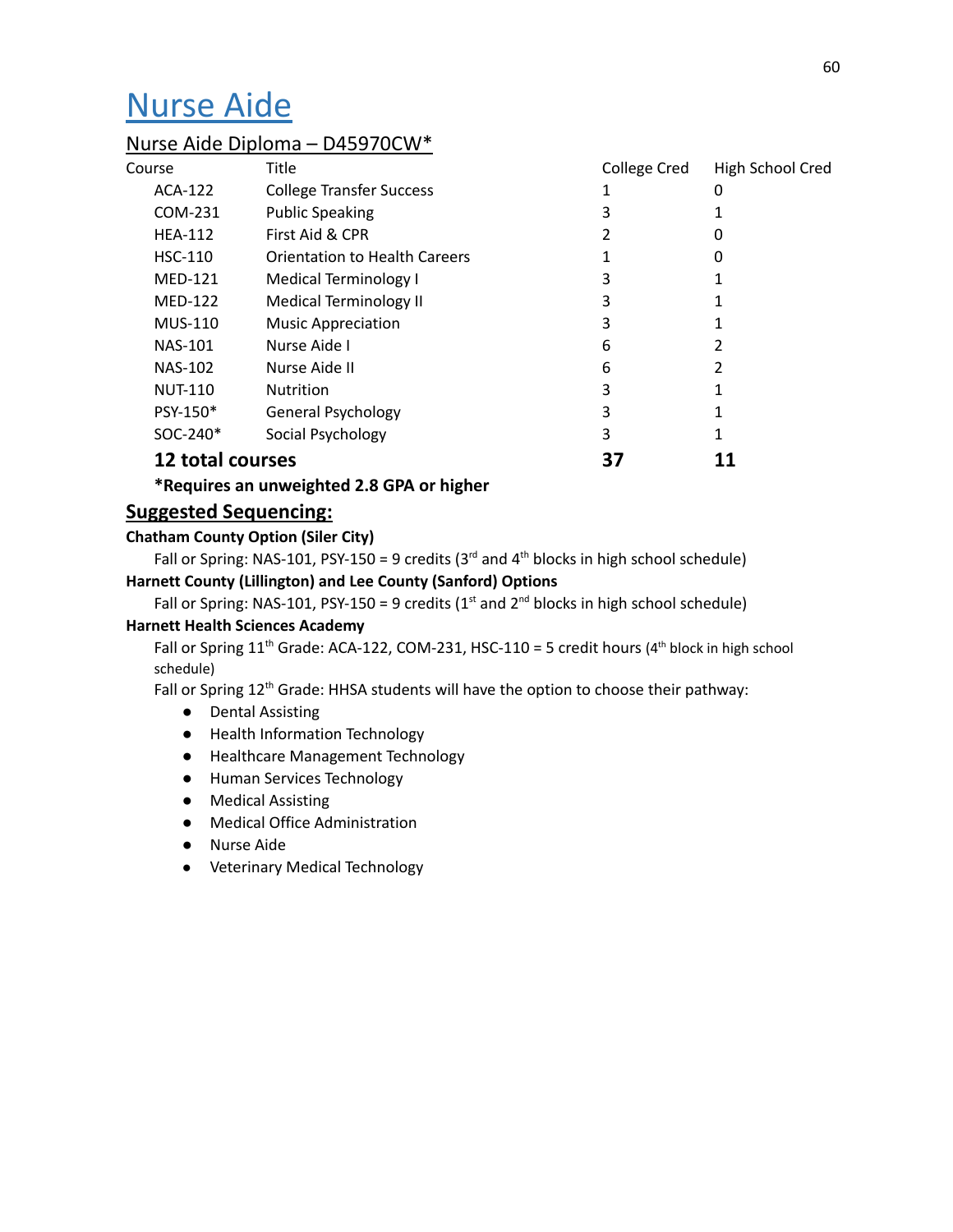## <span id="page-61-0"></span>Paralegal Technology Certificate

#### Paralegal Technology Certificate - C25380CW

| Course          | Title                           | College Cred  | High School Cred |
|-----------------|---------------------------------|---------------|------------------|
| LEX 110         | Introduction to Paralegal Study | $\mathcal{P}$ | 0                |
| <b>LEX 130</b>  | Civil Injuries                  | 3             |                  |
| LEX 160         | Criminal Law & Procedure        | 3             |                  |
| <b>LEX 240</b>  | Family Law                      | 3             |                  |
| <b>LEX 280</b>  | Ethics & Professionalism        |               | $\Omega$         |
| 5 total courses |                                 | 13            | 3                |

# Podcasting & Digital Audio Production

## **Certificate**

#### Podcasting & Digital Audio Production Certificate – C30120CP

| Course          | Title                        | College Cred | High School Cred |
|-----------------|------------------------------|--------------|------------------|
| <b>BPT 110</b>  | Introduction to Broadcasting | 3            |                  |
| <b>BPT 131</b>  | Audio/Radio Production I     | 4            |                  |
| <b>BPT 132</b>  | Audio/Radio Production II    | 4            |                  |
| <b>WFB 214</b>  | Social Media                 | 3            |                  |
| 4 total courses |                              | 14           |                  |

## <span id="page-61-1"></span>Social Media Marketing Certificate

#### Social Media Marketing Certificate – C25120SO

| Course          | Title                           | College Cred | High School Cred |
|-----------------|---------------------------------|--------------|------------------|
| <b>BUS 110</b>  | Introduction to Business        | 3            |                  |
| <b>MKT 120</b>  | Principles of Marketing         | 3            |                  |
| <b>MKT 220</b>  | Advertising and Sales Promotion | 3            |                  |
| <b>MKT 232</b>  | Social Media Marketing          | 4            |                  |
| <b>WFB 214</b>  | Social Media                    | 3            |                  |
| 5 total courses |                                 | 16           |                  |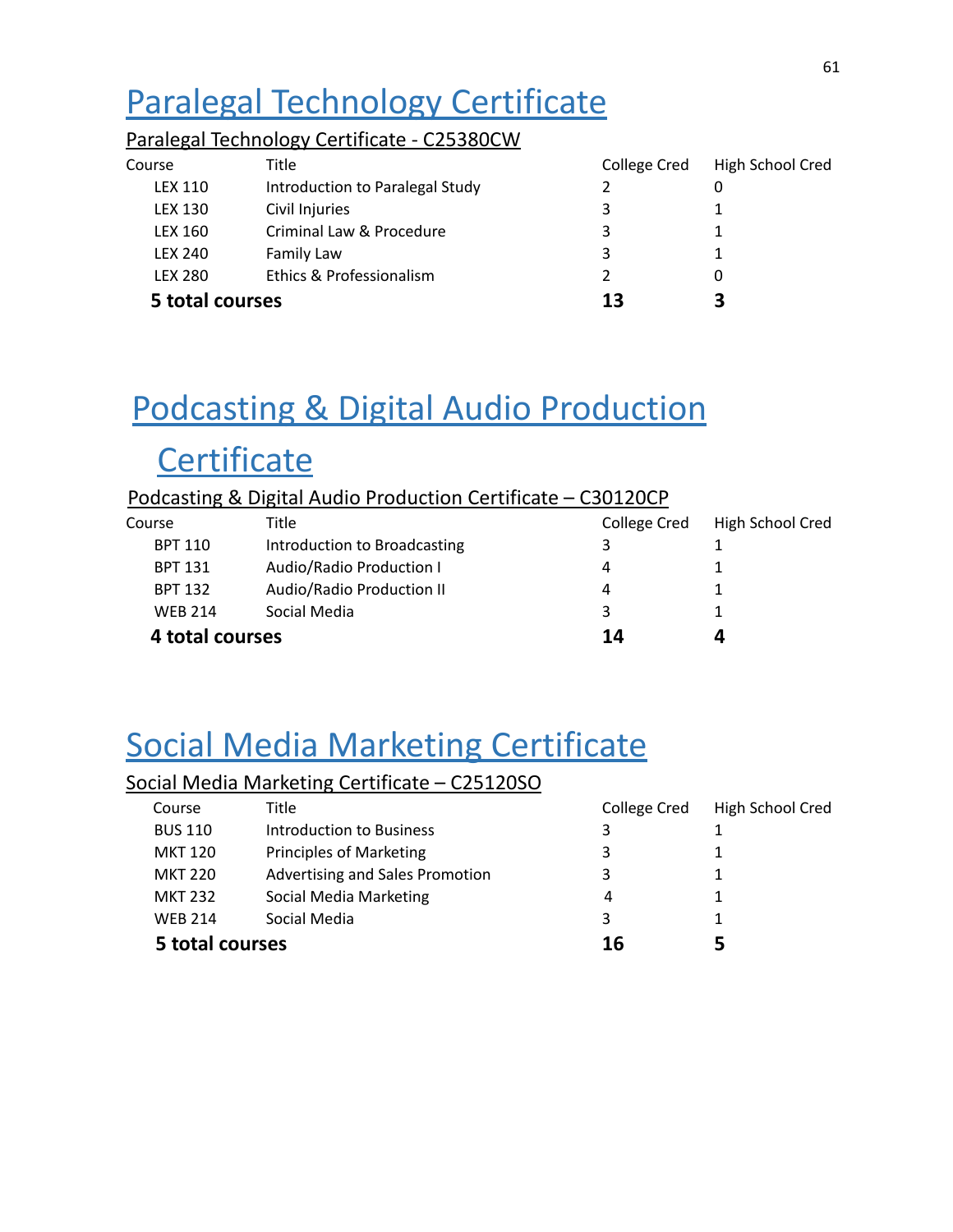## <span id="page-62-0"></span>Sustainability Technologies

#### Sustainability Technology Diploma – D40370CW\*

| Title<br>Course         |                                  | College Cred | High School Cred |  |
|-------------------------|----------------------------------|--------------|------------------|--|
| ACA-122                 | <b>College Transfer Success</b>  |              | 0                |  |
| ALT-110                 | Biofuels I                       | 3            |                  |  |
| ALT-120                 | Renewable Energy Technology      | 3            |                  |  |
| ALT-250                 | <b>Thermal Systems</b>           | 3            |                  |  |
| <b>BIO-140</b>          | <b>Environmental Biology</b>     | 3            |                  |  |
| <b>BIO-140A</b>         | Environmental Biology Lab        |              | O                |  |
| COM-231                 | <b>Public Speaking</b>           | 3            |                  |  |
| ELC-111                 | Introduction to Electricity      | 3            |                  |  |
| ELC-220                 | Photovoltaic Systems Technology  | 3            |                  |  |
| $HIS-132*$              | American History II              | 3            |                  |  |
| SST-110                 | Intro to Sustainability          | 3            |                  |  |
| SST-120                 | <b>Energy Use Analysis</b>       | 3            |                  |  |
| SST-130                 | Modeling Renewable Energy        | 3            |                  |  |
| SST-140                 | Green Building & Design Concepts | 3            |                  |  |
| SST-210                 | <b>Issues in Sustainability</b>  | 3            |                  |  |
| <b>15 total courses</b> |                                  |              |                  |  |

#### **\*Requires an unweighted 2.8 GPA or higher**

#### Sustainable Agriculture Diploma – D15410CW\*

| Course           | Title                                   | College Cred | High School Cred |
|------------------|-----------------------------------------|--------------|------------------|
| ACA-122          | <b>College Transfer Success</b>         |              | 0                |
| AGR-111          | <b>Basic Farm Maintenance</b>           |              | O                |
| AGR-121          | <b>Biological Pest Management</b>       | 3            |                  |
| AGR-139          | Introduction to Sustainable Agriculture | 3            |                  |
| AGR-170          | Soil Science                            | 3            |                  |
| AGR-214          | <b>Agricultural Marketing</b>           | 3            |                  |
| AGR-265          | <b>Organic Crop Production: Spring</b>  | 3            |                  |
| AGR-266          | <b>Organic Crop Production: Fall</b>    | 3            |                  |
| ANS-110          | Animal Science                          | 3            |                  |
| ANS-111          | Sustainable Livestock Management        | 3            |                  |
| $CIS-110$        | Introduction to Computers               | 3            |                  |
| <b>ENG-102</b>   | <b>Applied Communications II</b>        | 3            |                  |
| <b>HIS-111</b>   | <b>World Civilizations I</b>            | 3            |                  |
| AGR-267          | Permaculture                            | 3            |                  |
| WBL-111          | <b>Work-Based Learning I</b>            | 1            | O                |
| 15 total courses |                                         | 40           |                  |
|                  |                                         |              |                  |

**\*Requires an unweighted 2.8 GPA or higher**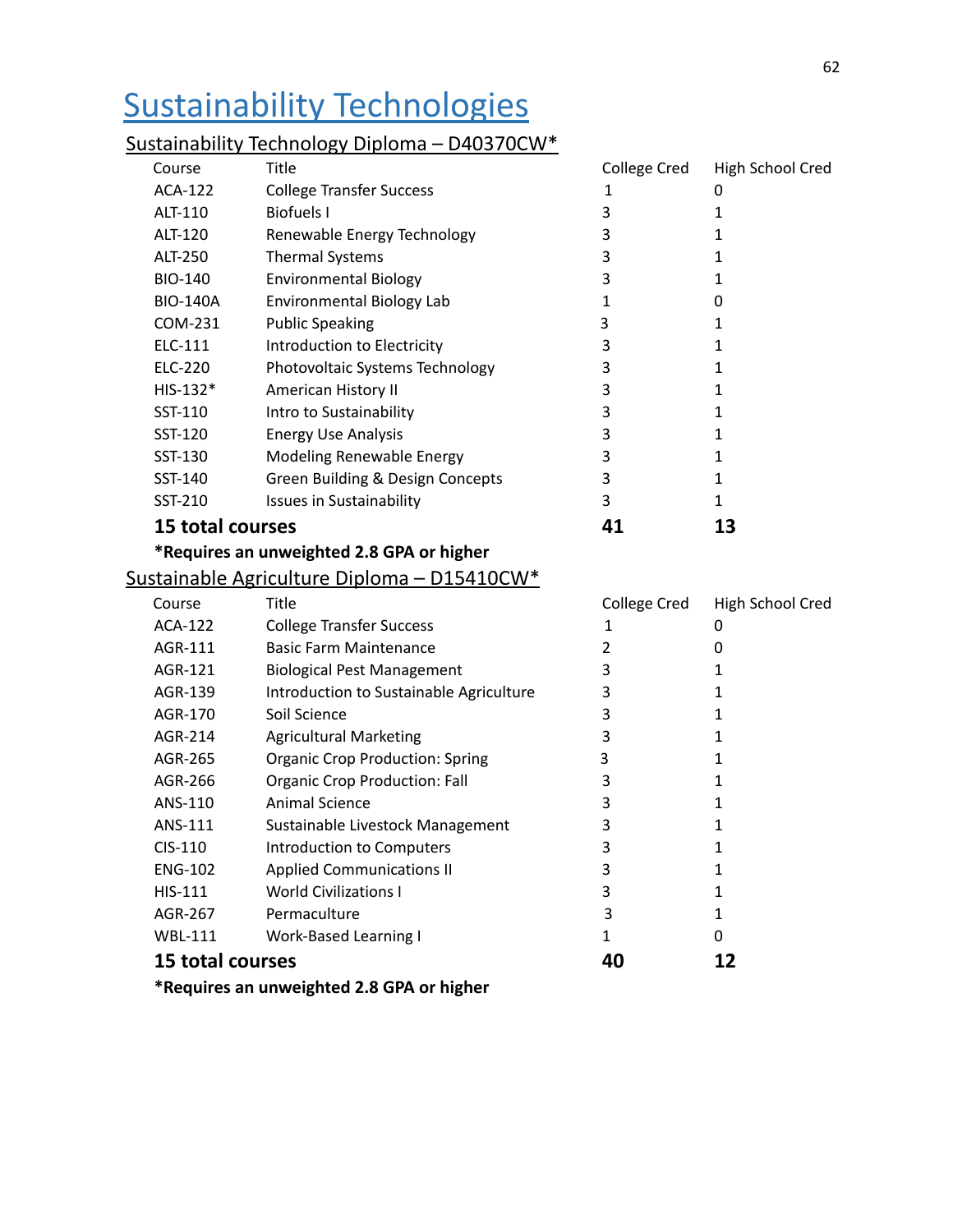## <span id="page-63-0"></span>Sustainable Agriculture- Harnett Agriculture

## Academy

### Horticulture – C15410C1

| Title<br>Course                |                               | College Cred | High School Cred |  |  |
|--------------------------------|-------------------------------|--------------|------------------|--|--|
| AGR-160                        | <b>Plant Science</b>          | 3            | 1                |  |  |
| AGR-110                        | Ag Economics                  | 3            | $\mathbf 1$      |  |  |
| <b>AGR-220</b><br>Ag Mechanics |                               | 3            | $\mathbf{1}$     |  |  |
| <b>HOR-168</b>                 | <b>Plant Propagation</b>      | 3            | 1                |  |  |
| 4 total courses                |                               | 12           | 4                |  |  |
|                                | Ag Mechanics - C15410C3       |              |                  |  |  |
| Course                         | Title                         | College Cred | High School Cred |  |  |
| AGR-111                        | <b>Basic Farm Maintenance</b> | 2            | 0                |  |  |
| AGR-110                        | Ag Economics**                | 3            | $\mathbf 1$      |  |  |
| AGR-220                        | <b>AG Mechanization</b>       | 3            | $\mathbf{1}$     |  |  |
| AGR-221                        | <b>Farm Structures</b>        | 3            | 1                |  |  |
| 4 total courses                |                               | 11           | 3                |  |  |
|                                | Animal Science - C15410C4     |              |                  |  |  |
| Course                         | Title                         | College Cred | High School Cred |  |  |
| ANS-110                        | <b>Animal Science</b>         | 3            | $\mathbf{1}$     |  |  |
| AGR-110                        | Ag Economics                  | 3            | $\mathbf{1}$     |  |  |
| AGR-220                        | Ag Mechanization              | 3            | $\mathbf{1}$     |  |  |
| ANS-111                        | Sustainable Livestock Mgmt    | 3            | $\mathbf{1}$     |  |  |
| 4 total courses                |                               | 12           | 4                |  |  |
|                                | Natural Resources - C15410C2  |              |                  |  |  |
| Course                         | Title                         | College Cred | High School Cred |  |  |
| AGR-111                        | <b>Basic Farm Maintenance</b> | 2            | 0                |  |  |
| AGR-110                        | Ag Economics                  | 3            | $\mathbf{1}$     |  |  |
| <b>AGR-220</b>                 | Ag Mechanization              | 3            | $\mathbf{1}$     |  |  |
| AGR-170                        | Soil Science                  | 3            | 1                |  |  |
| 4 total courses                |                               | 11           | 3                |  |  |
|                                | Agribusiness - C15410C5       |              |                  |  |  |
| Course                         | Title                         | College Cred | High School Cred |  |  |
| <b>BUS-110</b>                 | Intro to Business             | 3            | $\mathbf{1}$     |  |  |
| AGR-110                        | Ag Economics                  | 3            | $\mathbf{1}$     |  |  |
| AGR-212                        | Farm Business Mgmt            | 3            | $\mathbf 1$      |  |  |
| AGR-214                        | <b>Agricultural Marketing</b> | 3            | $\mathbf 1$      |  |  |
| 4 total courses                |                               | 12           | 4                |  |  |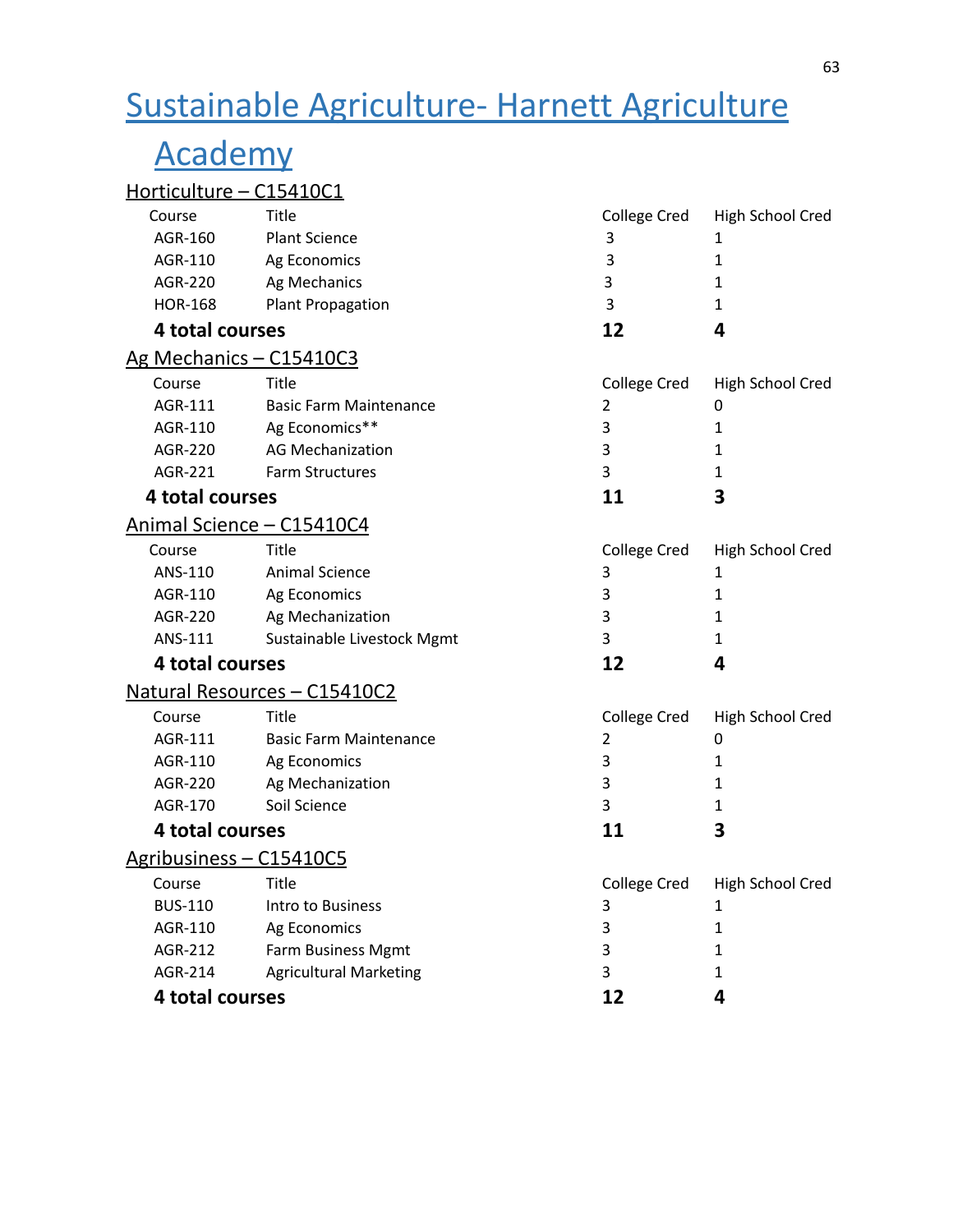## <span id="page-64-0"></span>Veterinary Medical Technology

#### Veterinary Medical technology Certificate – C45780CW\*

| Course                 | Title                                 | <b>College Cred</b> | High School Cred |
|------------------------|---------------------------------------|---------------------|------------------|
| ACA-122                | <b>College Transfer Success</b>       | 1                   | 0                |
| <b>PSY-150</b>         | <b>General Psychology</b>             | 3                   |                  |
| VET-110**              | Animal Breeds and Husbandry           | 3                   |                  |
| <b>VET-114</b>         | Introduction to Vet Med Tech          | 1                   | 0                |
| VET-120**              | Vet Anatomy & Physiology              | 4                   |                  |
| <b>VET-121</b>         | <b>Veterinary Medical Terminology</b> | 3                   |                  |
| <b>VET-137</b>         | <b>Vet Office Practices</b>           |                     | 0                |
| <b>7 total courses</b> |                                       | 17                  |                  |

#### .**\*Requires an unweighted 2.8 GPA or higher**

\*\*VET-110 and VET-120 will require 12-16 seated lecture/lab meetings for each course, which will meet at the CCCC Lee main campus in Sanford, NC either in the evenings or on Saturdays, and will require specific uniform and lab equipment purchases.

#### **Suggested Sequencing:**

Fall Year One: ACA-122, PSY-150 = 4 credit hours (online in high school schedule) Spring Year One: VET-114, VET-121 = 4 credit hours (online in high school schedule) Fall Year Two: VET-110 (hybrid = online + seated; see notes\*\* above) Spring Year Two: VET-120 (hybrid= online + seated; see notes\*\* above); VET-137 (online in high school schedule; may require seated midterm and final exams at CCCC Lee Main Campus)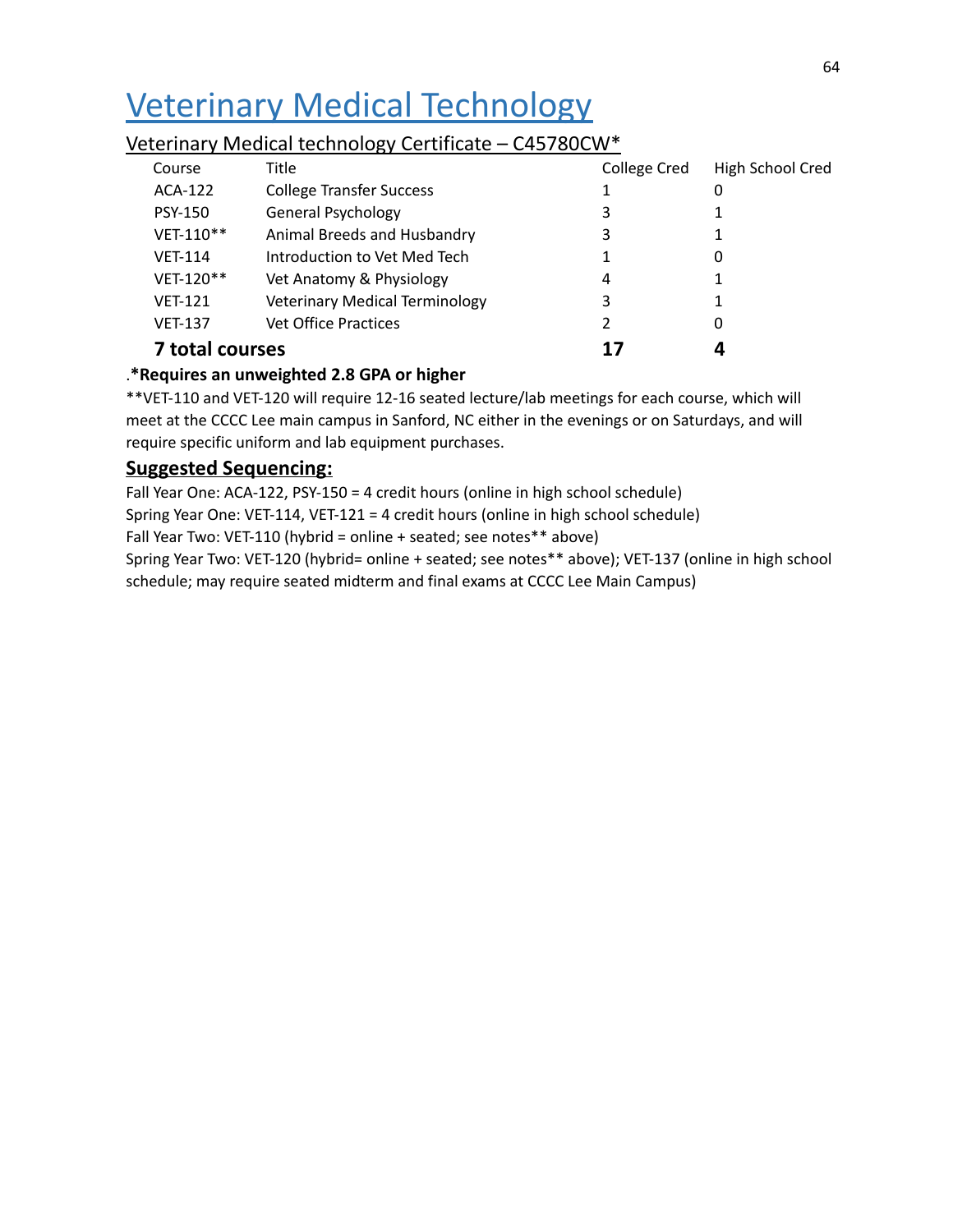## <span id="page-65-0"></span>Welding Technology

### Welding Technology Certificate – C50420CW

| Course                 | Title                                          | College Cred   | High School Cred |
|------------------------|------------------------------------------------|----------------|------------------|
| BPR-111                | <b>Print Reading</b>                           | 2              | 0                |
| ISC-110                | <b>Workplace Safety</b>                        | 1              | 0                |
| <b>WLD-110</b>         | <b>Cutting Processes</b>                       | $\overline{2}$ | 0                |
| <b>WLD-115</b>         | SMAW (Stick) Plate                             | 5              | 2                |
| <b>WLD-121</b>         | GMAW (MIG) FCAW/Plate                          | 4              | 1                |
| <b>WLD-131</b>         | GTAW (TIG) Plate                               | 4              | 1                |
| <b>6 total courses</b> |                                                | 18             | 4                |
|                        | <u> Welding Technology Diploma – D50420CW*</u> |                |                  |
| Course                 | Title                                          | College Cred   | High School Cred |
| <b>ACA-122</b>         | <b>College Transfer Success</b>                | $\mathbf{1}$   | 0                |
| <b>BPR-111</b>         | <b>Print Reading</b>                           | $\overline{2}$ | 0                |
| COM-110                | Introduction to Communication                  | 3              | 1                |
| ISC-110                | <b>Workplace Safety</b>                        | $\mathbf{1}$   | 0                |
| SOC-240                | Social Psychology*                             | 3              | 1                |
| <b>WLD-110</b>         | <b>Cutting Processes</b>                       | 2              | 0                |
| <b>WLD-115</b>         | SMAW (Stick) Plate                             | 5              | $\overline{2}$   |
| <b>WLD-116</b>         | SMAW (Stick) Plate/Pipe                        | 4              | 1                |
| <b>WLD-121</b>         | GMAW (MIG) FCAW/Plate                          | 4              | 1                |
| <b>WLD-131</b>         | GTAW (TIG) Plate                               | 4              | $\mathbf{1}$     |
| <b>WLD-141</b>         | Symbols & Specifications                       | 3              | $\mathbf{1}$     |
| <b>WLD-151</b>         | <b>Fabrication I</b>                           | 4              | 1                |
| <b>WLD-262</b>         | Inspection & Testing                           | 3              | 1                |
| <b>WLD-265</b>         | Automated Welding/Cutting                      | 4              | 1                |
| 14 total courses       |                                                | 43             | 11               |
|                        | *Requires an unweighted 2.8 GPA or higher      |                |                  |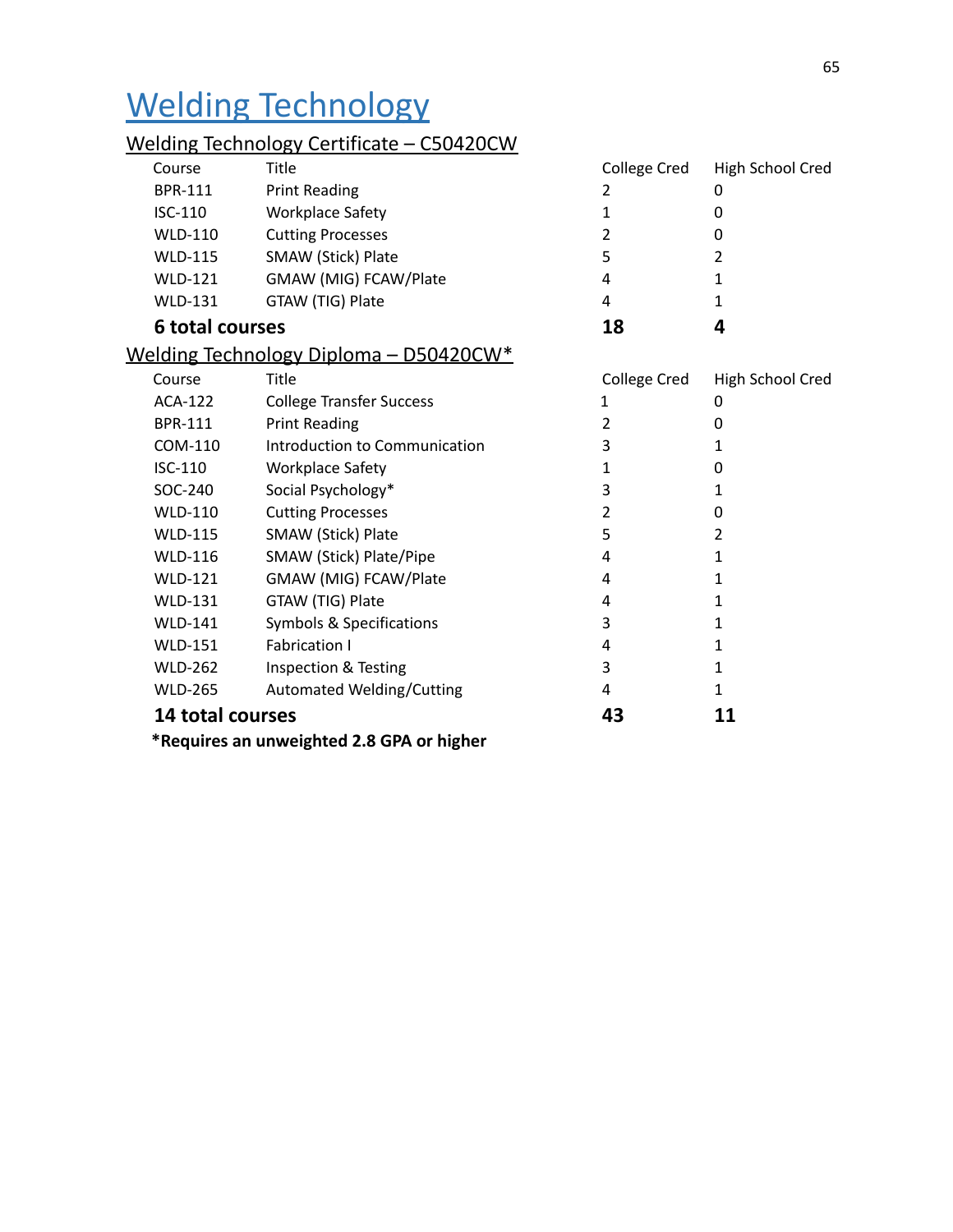# <span id="page-66-0"></span>Course Descriptions

**Course descriptions, including testing, prerequisite, and corequisite information, are subject to change. For the most current course description information, please visit our Course Catalog online: <https://www.cccc.edu/registrar/catalog/2020-2021/pdfs/Section16.pdf>**.